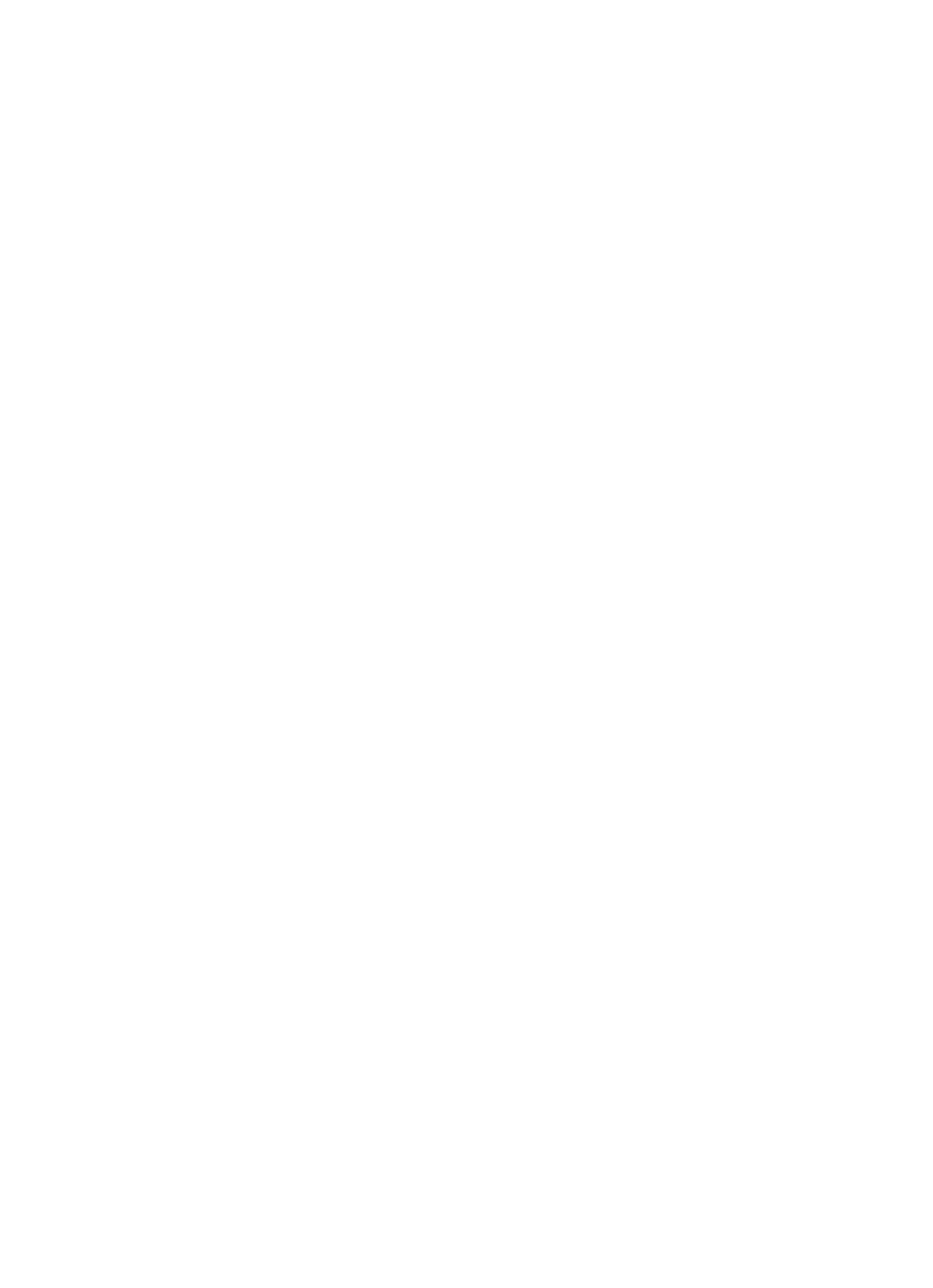# **MALAYSIAN CODE OF PRACTICE FOR THE CARE AND USE OF ANIMALS FOR SCIENTIFIC PURPOSES (MY CODE)**

# **ANIMAL WELFARE BOARD**

c/o Department of Veterinary Services Wisma Tani, Podium Block, Lot 4G1, Precinct 4, Federal Government Administrative Centre 62630, Putrajaya, Malaysia

Tel : 603-8870 2000<br>Fax : 603-8888 8685 Fax : 603-8888 8685 Email : pro@dvs.gov.my

First Edition : 2019 Second Edition : 2020

Publication @ DEPARTMENT OF VETERINARY SERVICES MALAYSIA

No. ISBN : 978-967-0176-40-6

All rights reserved. No part of this publication may be reproduced, stored in retrieval system or transmitted in any form or by any electronic or mechanical means without prior permission from the copyright owner.

Printing by:

MAZIZA SDN BHD No. 9, Jalan 111, Helang Sewah, Kepong Baru, 52100 Kuala Lumpur Tel : 03-6274 5331 / 4193 Fax : 03-6274 8246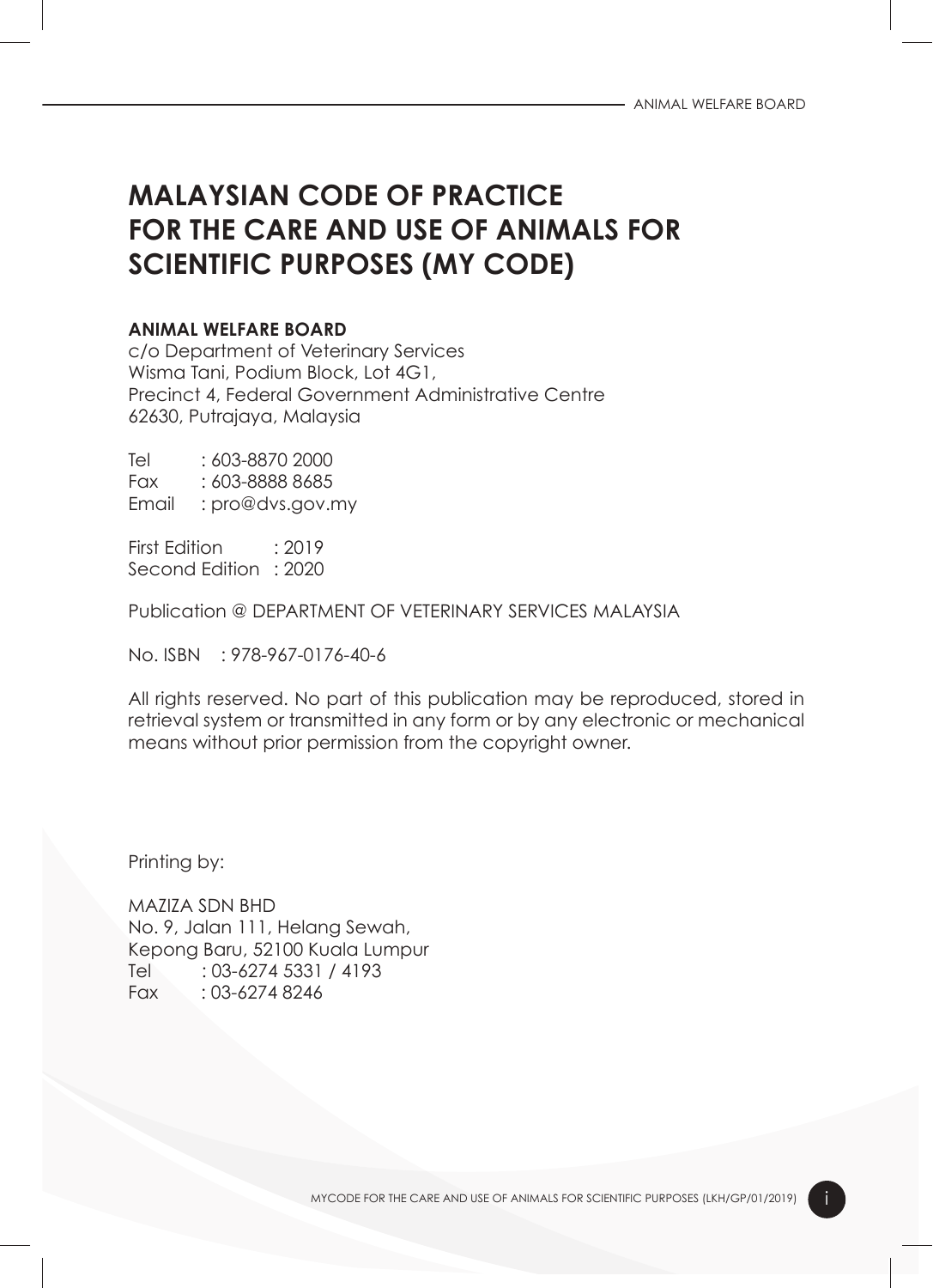# **CONTENTS**

| 1.0<br>2.0 | <b>BACKGROUND</b><br><b>INTRODUCTION - PURPOSE OF THE MALAYSIAN CODE OF</b><br>PRACTICE FOR THE CARE AND USE OF ANIMALS FOR  |                                                                                                             |                                                                                                                                                                                                                                                                                                                                                |  |  |  |  |  |
|------------|------------------------------------------------------------------------------------------------------------------------------|-------------------------------------------------------------------------------------------------------------|------------------------------------------------------------------------------------------------------------------------------------------------------------------------------------------------------------------------------------------------------------------------------------------------------------------------------------------------|--|--|--|--|--|
| 3.0<br>4.0 | SCIENTIFIC AND TEACHING PURPOSES (MYCODE)<br>SCOPE OF MYCODE<br>DEFINITIONS OF TERMS USED IN THE CONTEXT OF<br><b>MYCODE</b> |                                                                                                             |                                                                                                                                                                                                                                                                                                                                                |  |  |  |  |  |
| 5.0        | SECTION 1: GENERAL PRINCIPLES FOR THE CARE AND USE OF<br>$\overline{7}$<br>ANIMALS FOR SCIENTIFIC AND TEACHING PURPOSES      |                                                                                                             |                                                                                                                                                                                                                                                                                                                                                |  |  |  |  |  |
|            | 5.1<br>5.2<br>5.5<br>5.6                                                                                                     | Purposes<br>Justification<br>5.3 Responsibilities<br>5.4 Replacement<br>Reduction<br>Refinement             |                                                                                                                                                                                                                                                                                                                                                |  |  |  |  |  |
| 6.0        | SECTION 2: RESPONSIBILITIES OF INSTITUTIONS AND THEIR<br>11<br>INSTITUTIONAL ANIMAL CARE AND USE COMMITTEES                  |                                                                                                             |                                                                                                                                                                                                                                                                                                                                                |  |  |  |  |  |
|            | 6.1<br>6.2.                                                                                                                  | Responsibilities of Institutions<br>Responsibilities and Operation of IACUC                                 |                                                                                                                                                                                                                                                                                                                                                |  |  |  |  |  |
|            |                                                                                                                              | 6.2.1<br>6.2.2<br>6.2.3<br>6.2.4<br>6.2.5<br>6.2.6<br>6.2.7<br>6.2.8<br>6.2.9<br>6.2.10<br>6.2.11<br>6.2.12 | Terms of Reference<br>Membership<br>Responsibilities of an IACUC<br><b>Operating Procedures</b><br>Proposals<br><b>Assessing Proposals</b><br>Monitoring<br>Project Report<br>Reporting to The Institution<br>Projects Involving More Than One IACUC<br>Non-institutional Applicants and IACUC<br>Responsibility<br>Non-compliance with MYCODE |  |  |  |  |  |
|            |                                                                                                                              |                                                                                                             |                                                                                                                                                                                                                                                                                                                                                |  |  |  |  |  |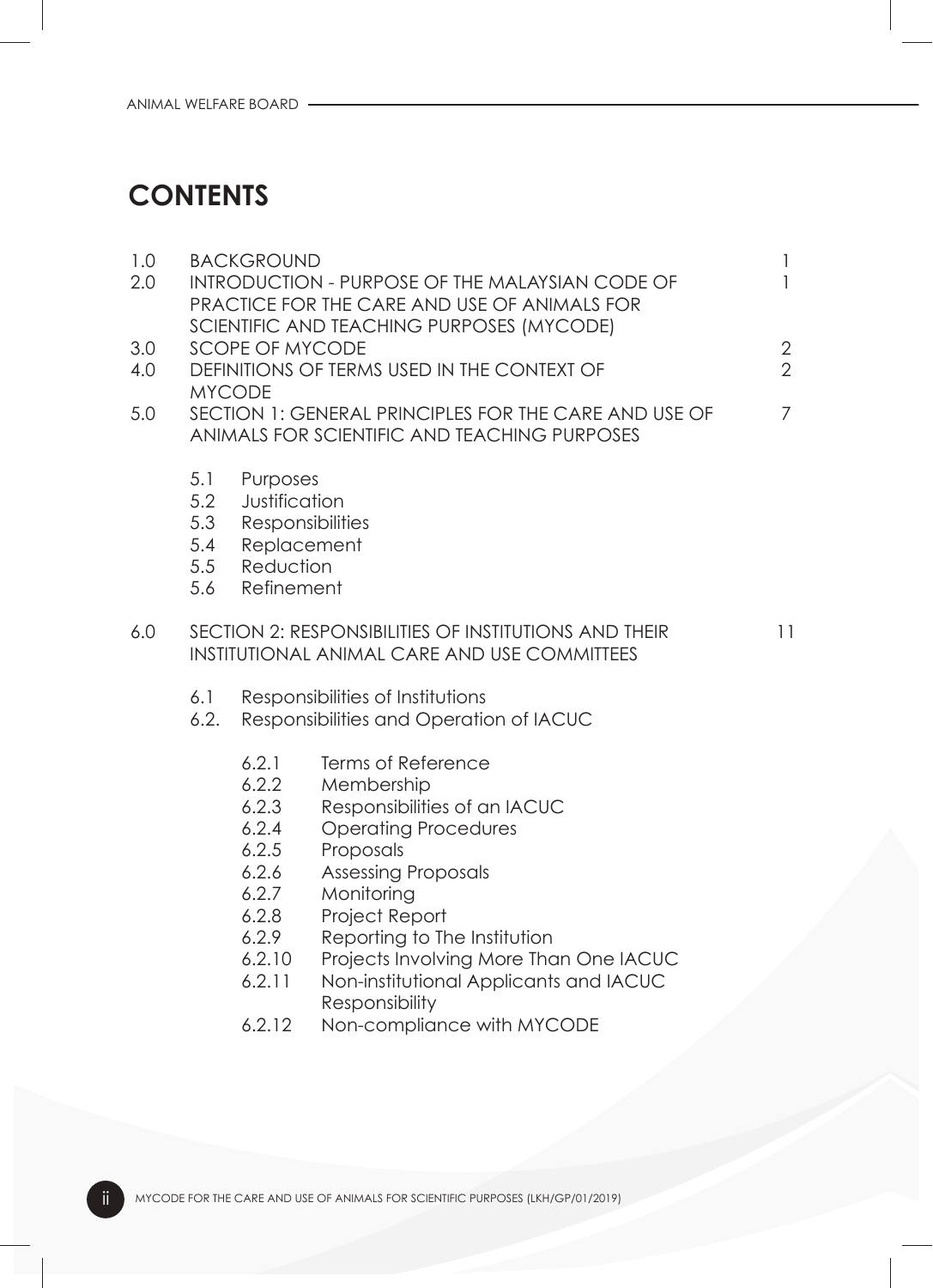#### 7.0 SECTION 3: RESPONSIBILITIES OF INVESTIGATORS

- 7.1 General
- 7.2 IACUC Approval<br>7.3 Project Planning
- Project Planning
	- 7.3.1 Choice of Animal
	- 7.3.2 Monitoring
	- 7.3.3 Record Keeping
	- 7.3.4 Consultation
- 7.4 Conduct of Projects
	- 7.4.1 Pain and Distress
	- 7.4.2 Limiting Pain and Distress<br>7.4.3 Angesthesia and Anglae
	- 7.4.3 Anaesthesia and Analgesia
	- 7.4.4 Animal Welfare Monitoring of Pain and Distress
	- 7.4.5 Study End-points
	- 7.4.6 Repeated Use of Animals for Scientific Purpose
	- 7.4.7 Handling, Restraint and Confinement of Animal
	- 7.4.8 Withholding of Food and Water
	- 7.4.9 Animal Welfare and Animal Health Research
	- 7.4.10 Modifying Animal Behaviour
	- 7.4.11 Scientific and Teaching Activities Involving Hazards to Other Animals or Humans
	- 7.4.12 Animal Models of Disease
	- 7.4.13 Humane Killing and Euthanasia
	- 7.4.14 Genetic Modification<br>7.4.15 Induction of Tumour
	- 7.4.15 Induction of Tumour
	- 7.4.16 Post Mortem Examination
	- 7.4.17 Surgery and Post-operative Care
	- 7.4.18 Blood Sampling and Tissue Harvesting from Laboratory Animals
	- 7.4.19 Toxicology Studies
	- 7.4.20 Experiments Involving Hazards to Humans and Animals

#### 8.0 SECTION 4: ACQUISITION AND CARE OF ANIMALS IN BREEDING AND HOLDING FACILITIES 35

- 8.1 Animals Obtained From Interstate or Overseas
- 8.2 Transportation of Animals
- 8.3 Admission of New Animals Into Holding Areas
- 8.4 Care of Animals In Holding and Breeding Facilities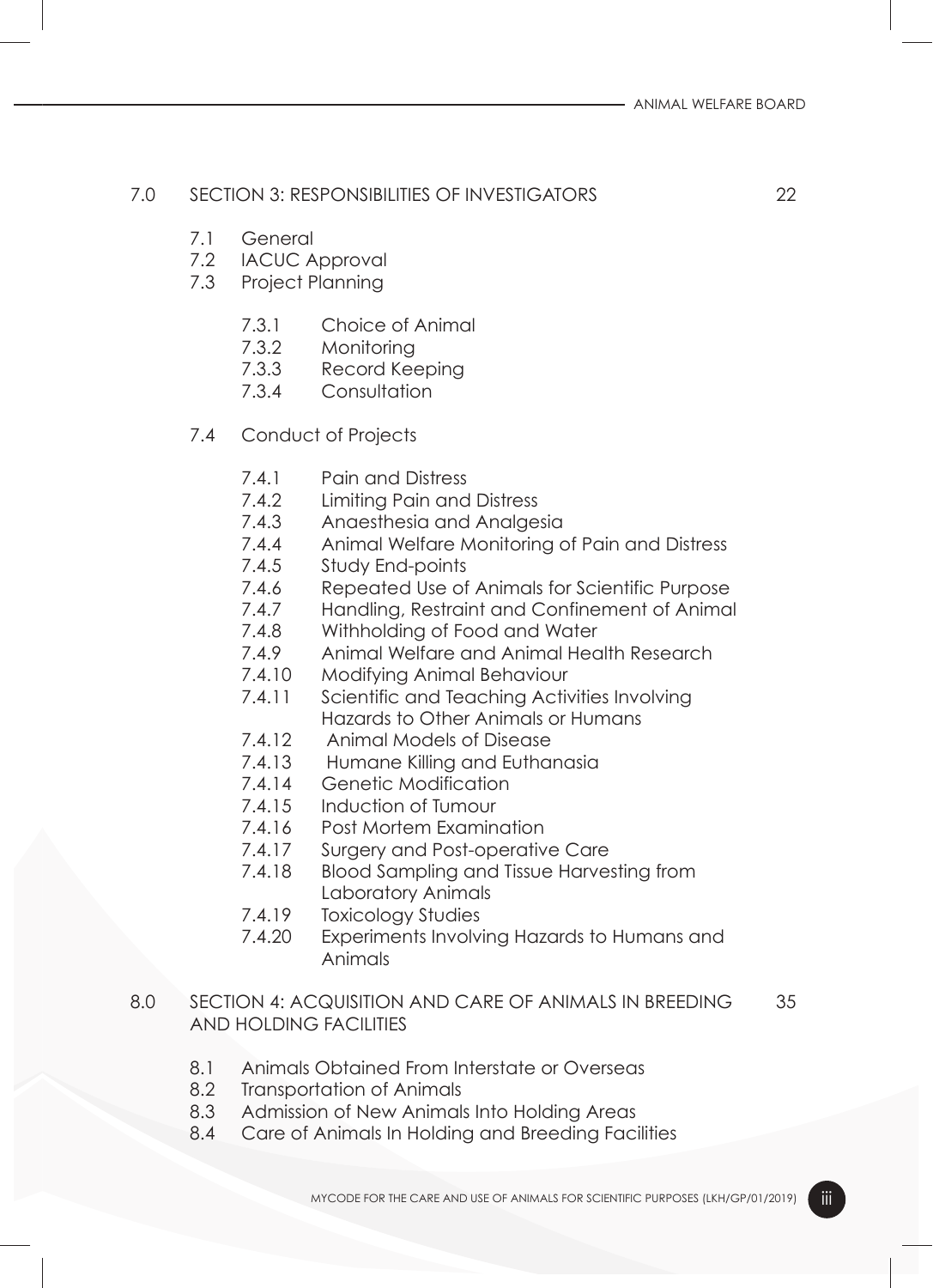|  | Care of Animals in Holding and Breeding Facilities |  |  |
|--|----------------------------------------------------|--|--|
|--|----------------------------------------------------|--|--|

- 8.5 Management and Personnel<br>8.6 Routine Husbandry Procedure
- 8.6 Routine Husbandry Procedures
- 8.7 Identification of Animals<br>8.7 Disposal of Carcasses are
- 8.7 Disposal of Carcasses and Waste Material<br>8.8 Non-human Primates
- Non-human Primates

# 9.0 SECTION 5: VETERINARY CARE

- 9.1 Attending Veterinarian
- 9.2 Components of Veterinary Care

| 10.0 REFERENCE |  |  |  | 47 |
|----------------|--|--|--|----|
|                |  |  |  |    |

46

48

11.0 APPENDIX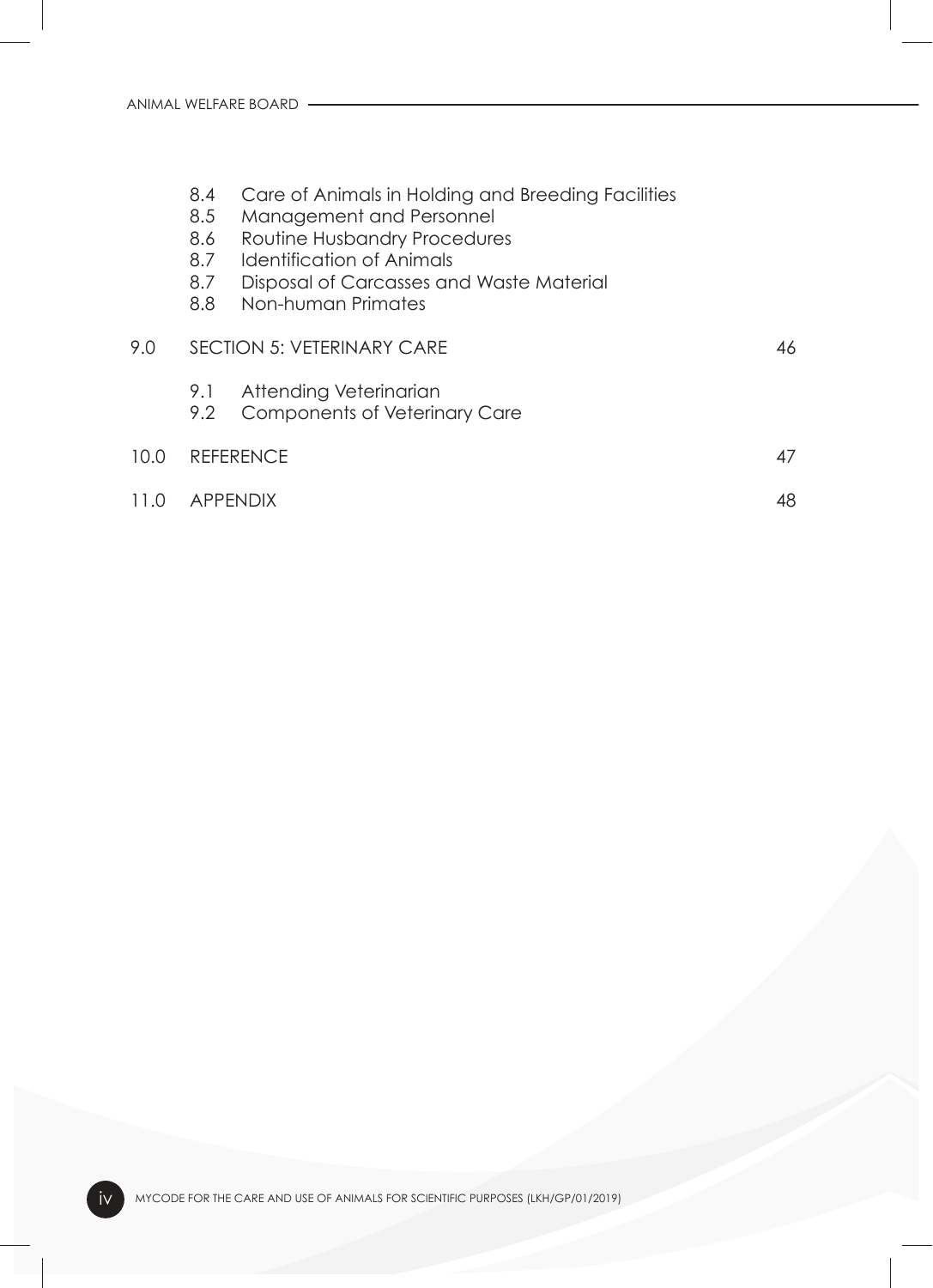# **PREFACE**

The Animal Welfare Act 2015 (Act 772) was gazetted on 29th December 2015 and has been enforced since 1st July 2017. In accordance with the provisions of Section 15 of this Act, there are thirteen (13) activities involving animals that shall be licensed by the Animal Welfare Board.

The Animal Welfare Board has fully support the initiative taken by Laboratory Animal Science Association of Malaysia (LASAM) to develop a draft of Malaysian Code Of Practice For The Care And Use Of Animals For Scientific Purposes. This draft was being used as the base to develop this Malaysian Codes of Practices For The Care and Use Of Animals For Scientific Purposes which cover the standards and guidelines on animal welfare. This serve as reference to the licensee or any person involved in animal activities such as research, testing or teaching. Therefore, all parties must comply with the animal welfare standards which are specified in this and they shall be responsible for ensuring the fulfillment of the animal welfare needs.

In line with national and international requirements on animal welfare, it is expected that animal welfare will be practices throughout animal management in all activities involving animals as listed in Schedules of this Act.

The Animal Welfare Board would like to express our heartfelt appreciation to the members of the COPs Committee, Laboratory Animal Science Association of Malaysia (LASAM), government agencies, non-government organizations and all individuals involved directly and indirectly in the preparation of these COPs.

**DATO' DR. QUAZA NIZAMUDDIN BIN HASSAN NIZAM Chairman Animal Welfare Board**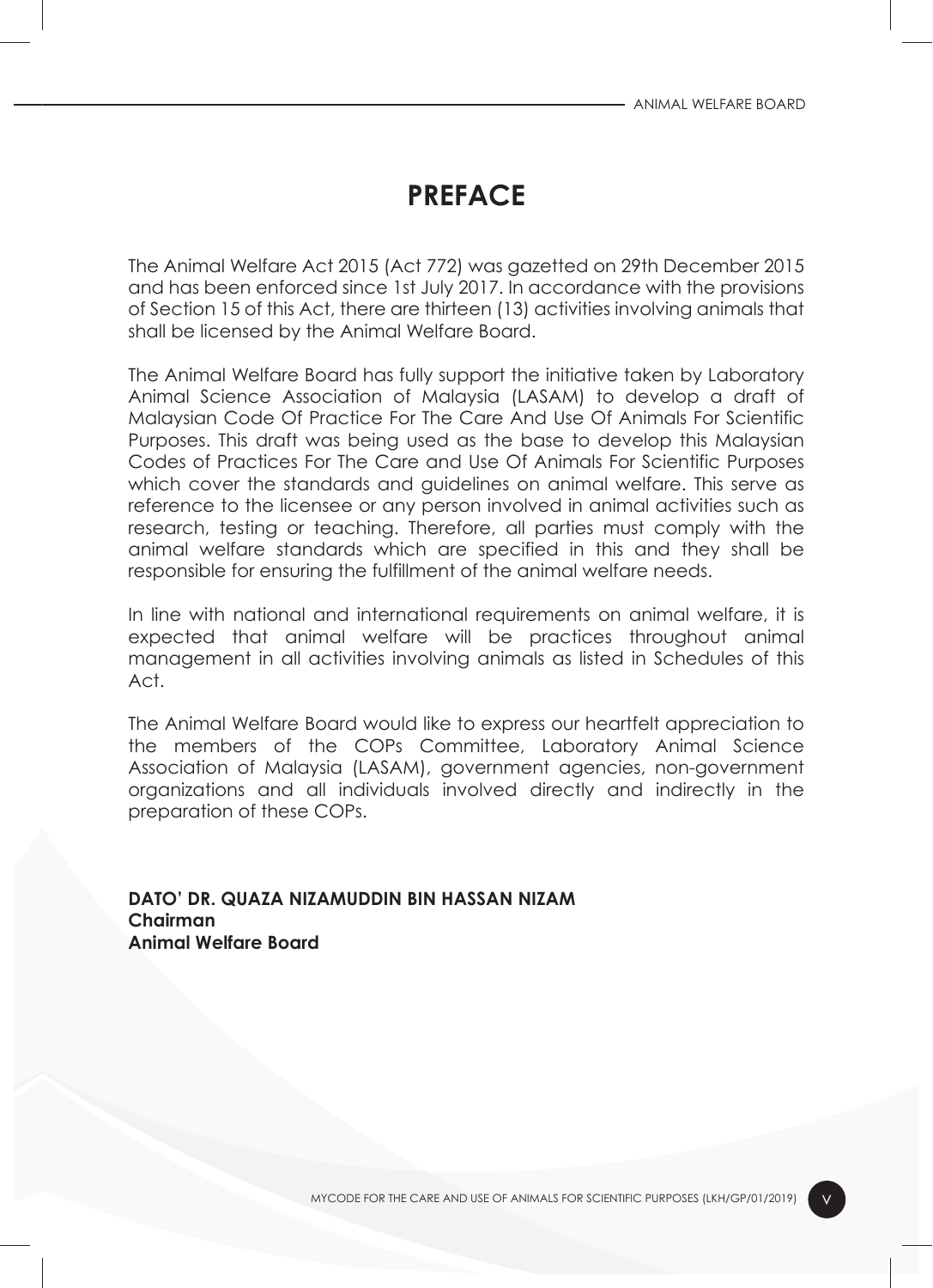# **MALAYSIAN CODE OF PRACTICE FOR THE CARE AND USE OF ANIMALS FOR SCIENTIFIC PURPOSES**

# **1.0 BACKGROUND**

The Malaysian Code of Practice for the Care and Use of Animals for Scientific Purposes (MYCODE) have been drawn up after a review of the principles and practices adopted by the World Organization for Animal Health (OIE), and references from countries such as Australia, Singapore and the United States of America.

# **2.0 INTRODUCTION**

Handling of animals in any activity involving animals should take account of animal welfare requirements. This obligation is the responsibility of the owner or licensee under the Animal Welfare Act 2015. As a licensee for activities involving research, testing and teaching on animals then this obligation is to be complied with. It is therefore necessary for the licensee to take reasonable steps to ensure that the following animal requirements are met:

- i. its needs for a suitable environment:
- ii. its need for a suitable diet;
- iii. the need for it to be able to exhibit its normal behavior pattern;
- iv. the need for it to be housed with or apart from other animals; and
- v. the need for it to be protected from pain, suffering, injury and disease.

This MYCODE should be used by the licensee for activities involving research, testing and teaching on animals. All research, testing and teaching on animals need to obtain a license and comply with laws and regulations issued by the Animal Welfare Board, veterinary authorities or local authorities.

The purpose of MYCODE is to ensure the ethical and humane care and use of animals used for scientific purposes as defined in MYCODE. The principles set out in MYCODE are for the guidance of Investigators, institutions, Animal Ethics Committee / Institutional Animal Care and Use Committee (referred solely as IACUC from this point onwards) and all people involved in the care and use of animals for scientific and teaching purposes.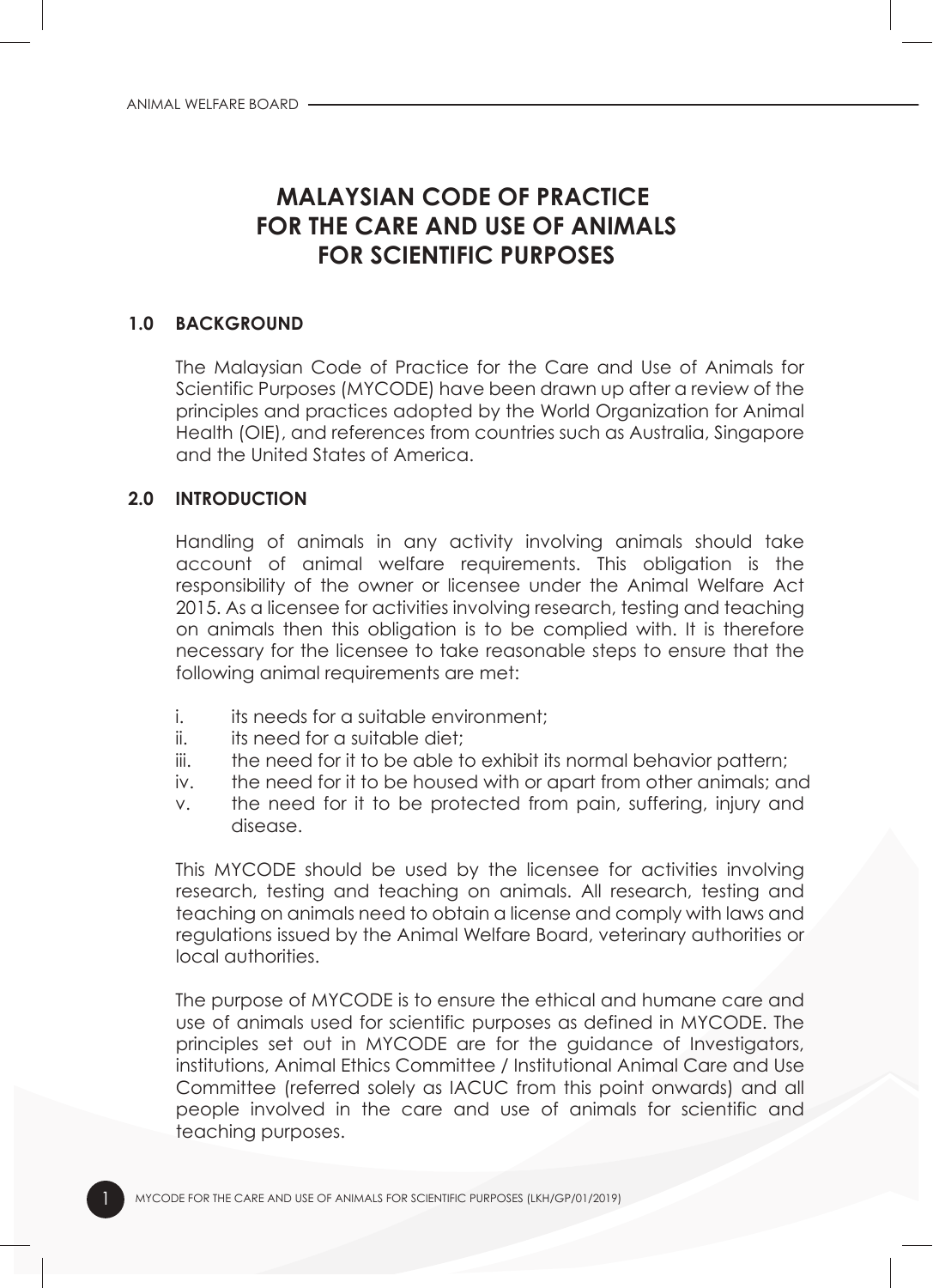MYCODE emphasises the responsibilities of investigators and institutions using animals to:

- I. Ensure that the use of animals is justified, taking into consideration the scientific or educational benefits and the potential effects on the welfare of the animals;
- II. Ensure that the welfare of animals is always considered;
- III. Promote the development and use of techniques that replace the use of animals in scientific and teaching activities;
- IV. Minimise the number of animals used in projects; and
- V. Refine methods and procedures to avoid or minimizes pain or distress in animals used in scientific and teaching activities.

There are difficult ethical judgments to be made regarding the use of animals for scientific purposes. MYCODE requires IACUC to determine whether the case for animal use is justified and to ensure adherence to the principles of Replacement, Reduction and Refinement (3Rs). IACUC apply a set of principles that are outlined in MYCODE and that govern the ethical conduct of people whose work involves the use of animals for scientific purposes.

# **3.0 SCOPE OF MYCODE**

MYCODE encompasses all aspects of the care and use of, or interaction with, animals for scientific purposes in medicine, biology, gariculture, veterinary and other animal sciences, industry and teaching. It includes the use of animals in research, teaching, field trials, product testing, diagnosis, the production of biological products and environmental studies. MYCODE provides general principles for the care and use of animals, specifies the responsibilities of investigators and institutions, and details the terms of reference, membership and operation of IACUC. It also provides guidelines for the humane conduct of activities for scientific and teaching purposes, and for the acquisition of animals and their care, including their environmental needs.

# **4.0 DEFINITIONS**

#### 4.1 Analgesia

The temporary abolition or diminution of pain perception.

#### 4.2 Anaesthesia

 A state of controllable, reversible insensibility in which sensor perception and motor responses are both markedly depressed.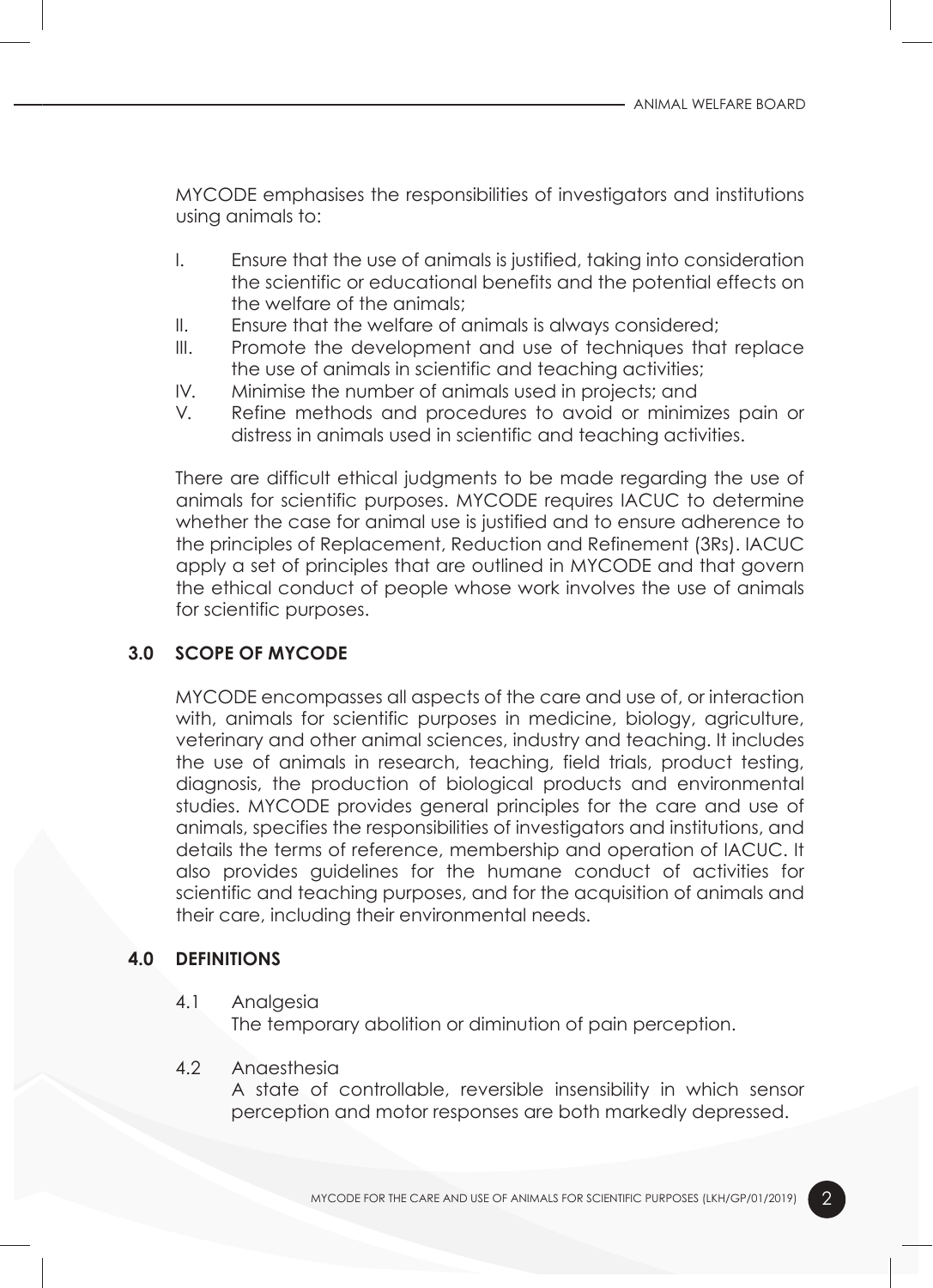#### 4.3 Animal

 Any live non-human vertebrate, that is, fish, amphibians, reptiles, birds and mammals, encompassing domestic animals, purpose-bred animals, livestock, excluding wildlife under the Wildlife Conservation Act 2010 [Act 716].

#### 4.4 Animal welfare

 An animal quality of life based on an assessment of an animal physical and psychological state as an indication of how the animal is coping with the ongoing situation as well as a judgment about how the animal feels (see also 'Animal wellbeing' and 'Distress').

4.5 Animal wellbeing

 An animal present state with regard to its relationship with all aspects of its environment, both internal and external. Ideal animal wellbeing implies a positive mental state, successful biological function, positive experiences and freedom from adverse conditions.

#### 4.6 Biological product

 Biological products are products derived from animals to be used for scientific purposes which can include blood products, vaccines, antisera, semen, antibodies and cell lines.

4.7 Clone

 A genetic copy of another living or dead animal. It is not a twin derived by the fertilisation of an egg by a sperm.

#### 4.8 Compliance Acting in accordance with MYCODE.

# 4.9 Conflict of interest

 A situation in which an IACUC member has an interest that may either influence or appear to influence their objectivity in the exercise of their duties as a member of the IACUC.

4.10 Consensus

 The outcome of a decision making process whereby the legitimate concerns of members of the IACUC are addressed, and as a result all members accept the final decision, even though it may not be an individual's preferred option.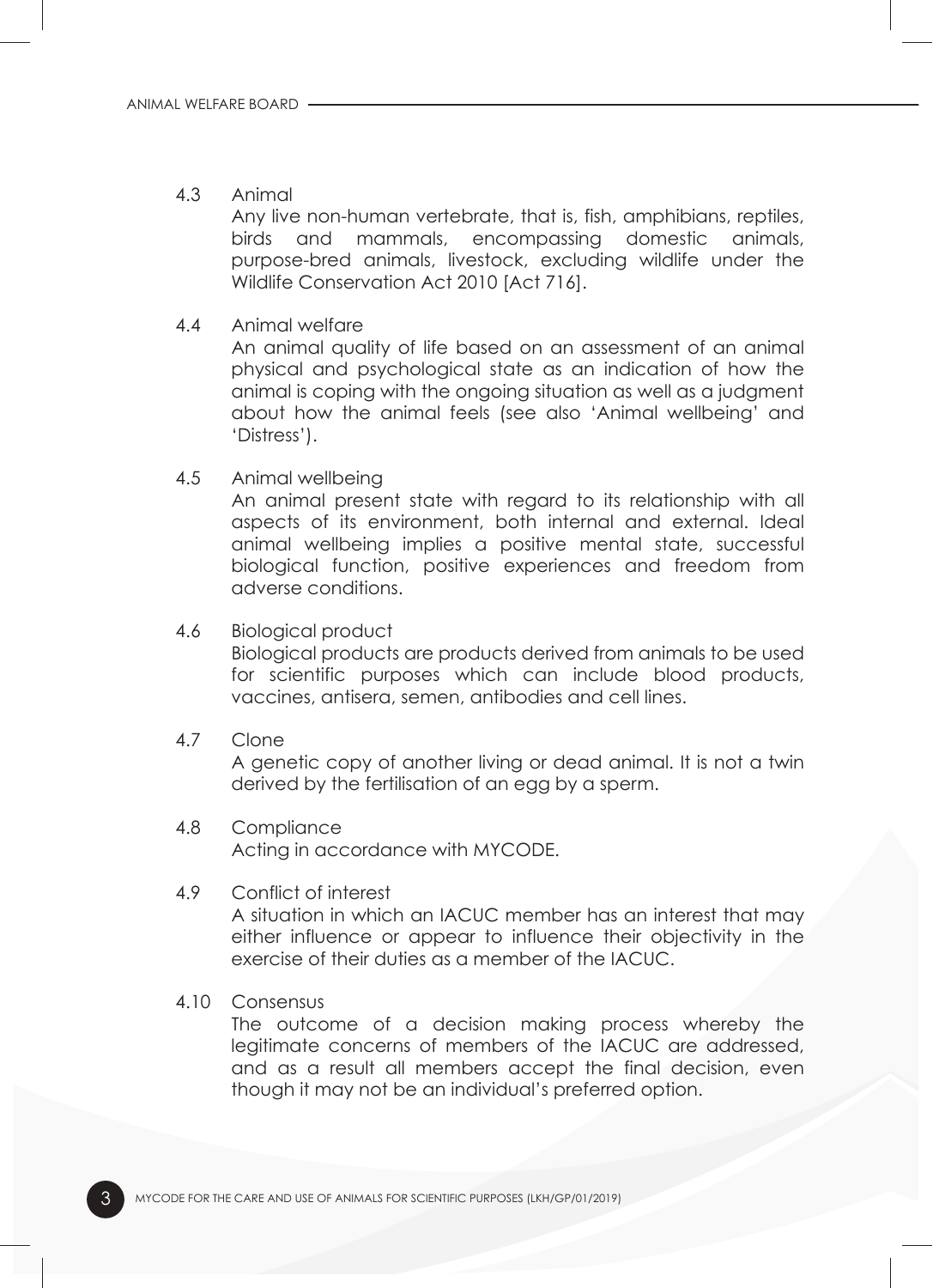4.11 Death as an endpoint

 The death of an animal occurs in the course of a scientific activity is the deliberate measure used for evaluating biological or chemical processes, responses or effects. That is, where the investigator or teacher will not intervene to kill the animal humanely. Moribund animal shall be considered as death as an end- point. Exhibiting signs of death such as recumbence, cold extremities, low blood pressure, paleness and irresponsive upon dying.

#### 4.12 Distress

 The state of an animal, that has been unable to adapt completely to stressors, and that manifests as abnormal physiological or behavioral responses. It can be acute or chronic and may result in pathological conditions.

# 4.13 Ethics

 A framework in which actions can be considered as good or bad, right or wrong. Ethics is applied in the evaluation of what should or should not be done when animals are proposed for use, or are used, for scientific purposes.

#### 4.14 Euthanasia

 The humane killing of an animal, in the interests of its own welfare, to alleviate pain and distress (see humane killing).

#### 4.15 Facilities

 Places where animals are kept in and/or bred including yards, paddocks, tanks, ponds and buildings.

#### 4.16 Genetic modification (of animals) The use of any technique for the modification of genes or other

genetic material, but not including the use of natural processes such as sexual reproduction.

# 4.17 Humane killing The process of killing an animal with minimal pain and distress (see Euthanasia).

4.18 Institution: Any organisation, company, association, body or person that uses or intends to use animals for scientific purposes and is licensed to do so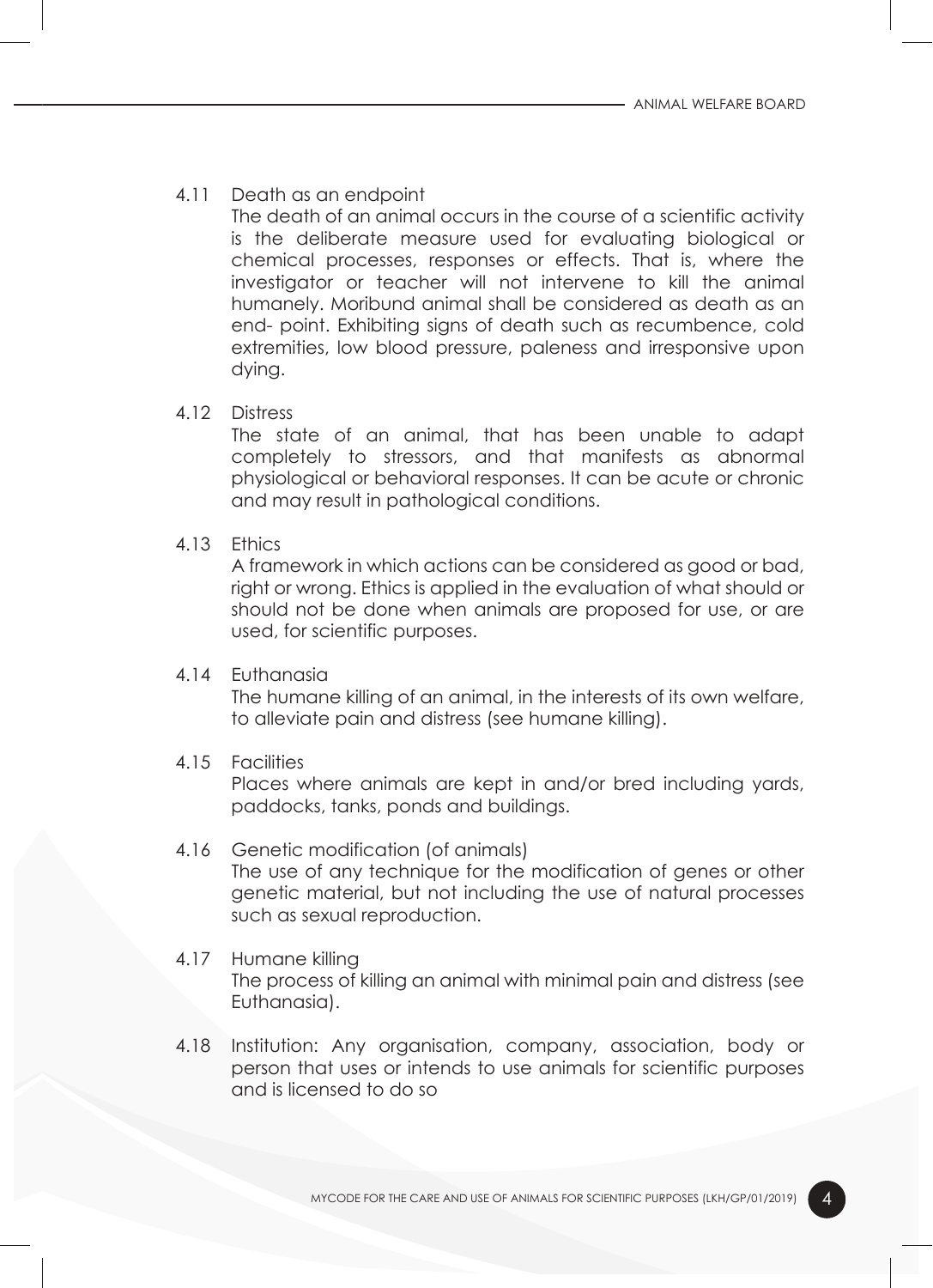4.19 Institutional Animal Care and Use Committee (IACUC) Animal Ethics Committee established by any institutions and is approved by the Board for the purpose of paragraph 30(2)(f) of the act for the purpose of approving methodology for research, testing or teaching using animals and overseeing the related activities and constituted in accordance with the terms of reference and membership laid down in MYCODE.

#### 4.20 Investigator Any person who uses animals for scientific purposes.

- 4.21 Livestock Animals that are used in commercial agriculture and aquaculture.
- 4.22 Manipulation

 Any interference with the normal physiological, genetic, behavioural or anatomical integrity of the animal by deliberately depriving it of its usual care or subjecting it to a procedure which is unusual or abnormal; when compared with that to which animals of that type would be subjected to under normal management or practice and which involves exposing it to any parasite, microorganism, drug, chemical, biological product, radiation, electrical stimulation, or environmental condition or any enforced activity, restraint, nutrition, or surgical intervention.

4.23 Monitoring

 Measures undertaken to assess the wellbeing of animals in accordance with MYCODE. This occurs at different levels. For example, at the level of the researcher and animal facility manager, monitoring is undertaken to assess the wellbeing of animals that are used and cared for, and at the level of the IACUC, monitoring is undertaken to assess the adequacy of standards of animal care and use.

4.24 Pain

 An unpleasant sensory and emotional experience associated with actual or potential tissue damage. It may elicit protective actions, result in learned avoidance and distress and may modify species-specific traits of behaviour, including social behaviour.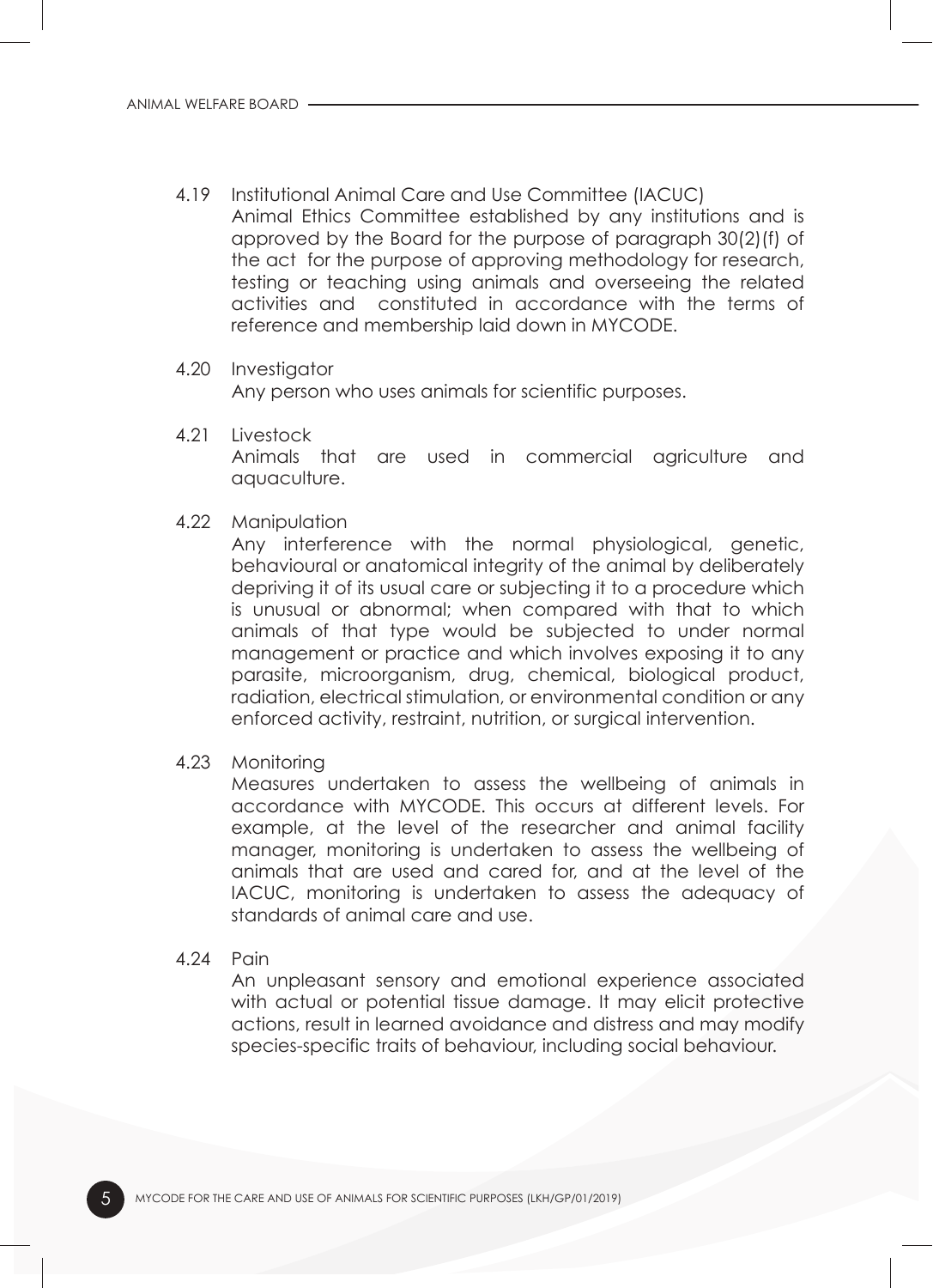#### 4.25 Project

 A scientific activity or activities involving animals that form a discrete piece of work. A project cannot commence until it has been approved by an IACUC and has obtained the license from the Board

#### 4.26 Proposal

 A written application to carry out a project for consideration by an IACUC.

#### 4.27 Scientific activity An activity required to achieve the scientific purposes.

#### 4.28 Scientific purposes

 All those purposes which aim to acquire, develop or demonstrate knowledge or techniques in any area including teaching, field trials, environmental studies, research, diagnosis, product testing, and the production of biological products.

#### 4.29 Standard Operating Procedure (SOP) Detailed description of a standardised procedure.

#### 4.30 Teaching

 Developing, imparting or demonstrating knowledge or techniques for scientific purposes.

#### 4.31 Wildlife

 Any species of wild animal or wild bird, whether totally protected or protected, vertebrate or invertebrate, live or dead, mature or immature and whether or not may be tamed or bred in captivity as defined in the Wildlife Conservation Act 2010 (Act 716).

# 4.32 Xenotransplantation

 The transplantation of living organs, tissues or cells from one species to another. It includes xenotransplantation for therapeutic purposes.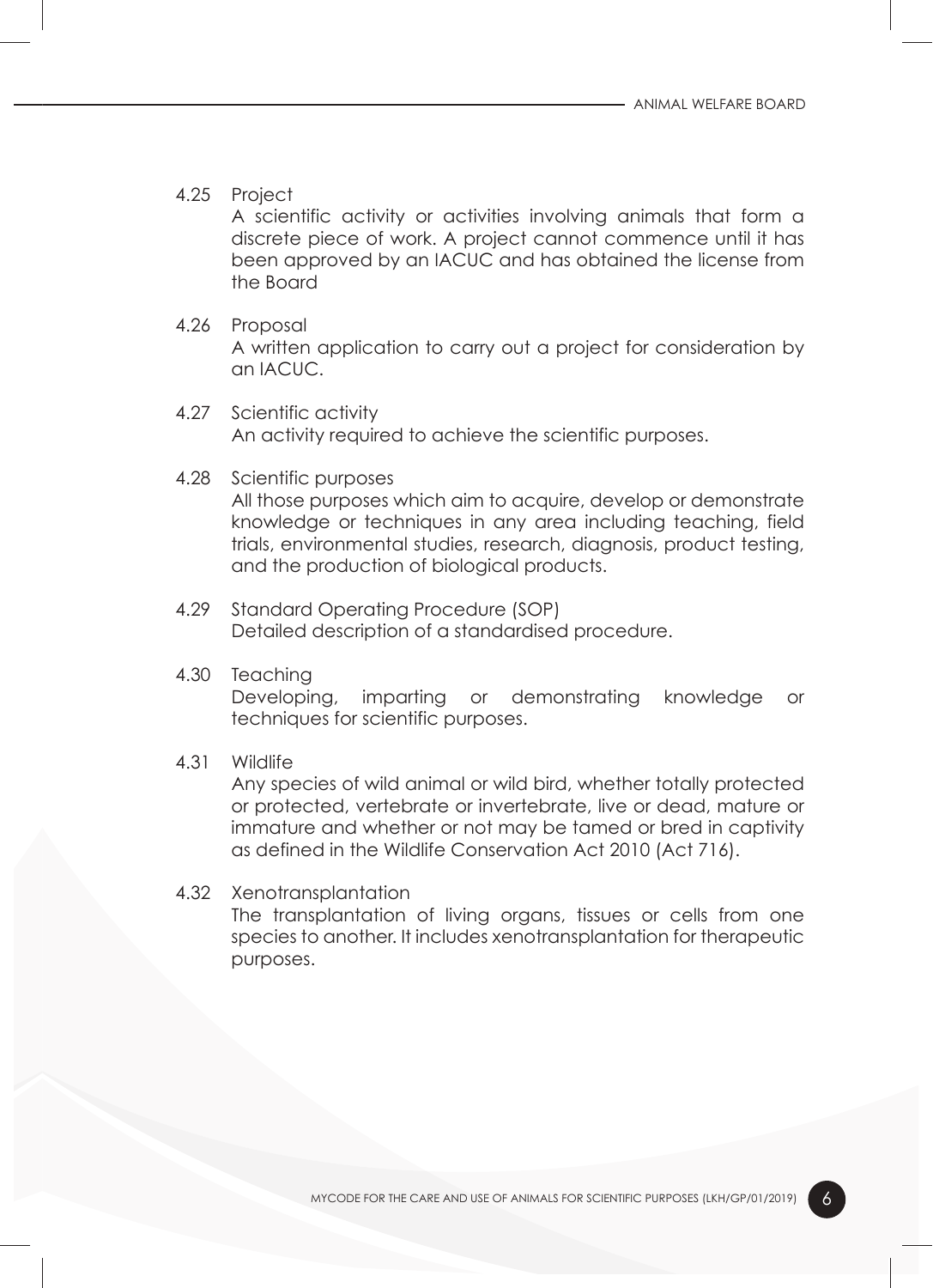# **5.0 SECTION 1: GENERAL PRINCIPLES FOR THE CARE AND USE OF ANIMALS FOR SCIENTIFIC AND TEACHING PURPOSES**

5.1 Purposes

 MYCODE focus on responsibilities of all involved in the care and use of animals. This embraces a duty of care that demands a genuine commitment to the welfare of the animals, a respect for the contribution the animals make to research and teaching and a desire to promote the animals' wellbeing. Encapsulated in MYCODE is the need to practice 3Rs in scientific and teaching activities:

- a. The Replacement of animals with other methods;
- b. The Reduction in the number of animals used; and
- c. The Refinement of techniques used to reduce the adverse impact on animals.
- 5.2 Justification
	- 5.2.1 Scientific and teaching activities using animals should be performed only when they are essential:
		- a. To obtain and establish significant information relevant to the understanding of humans and/or animals;
		- b. For the maintenance and improvement of human and/or animal health and welfare; for the improvement of animal management or production;
		- c. To obtain and establish significant information relevant to the understanding, maintenance or improvement of the natural environment; or
		- d. For the achievement of educational objectives.
	- 5.2.2 Any projects using animals should be performed only after a decision has been made that they are justified, weighing the predicted scientific or educational value of the projects against the potential effects on the welfare of the animals.
	- 5.2.3 Investigators must submit written proposals to an IACUC for all animal projects which must take into account the expected value of the knowledge to be gained, the justification for the project, and all ethical and animal welfare aspects taking into consideration the 3Rs.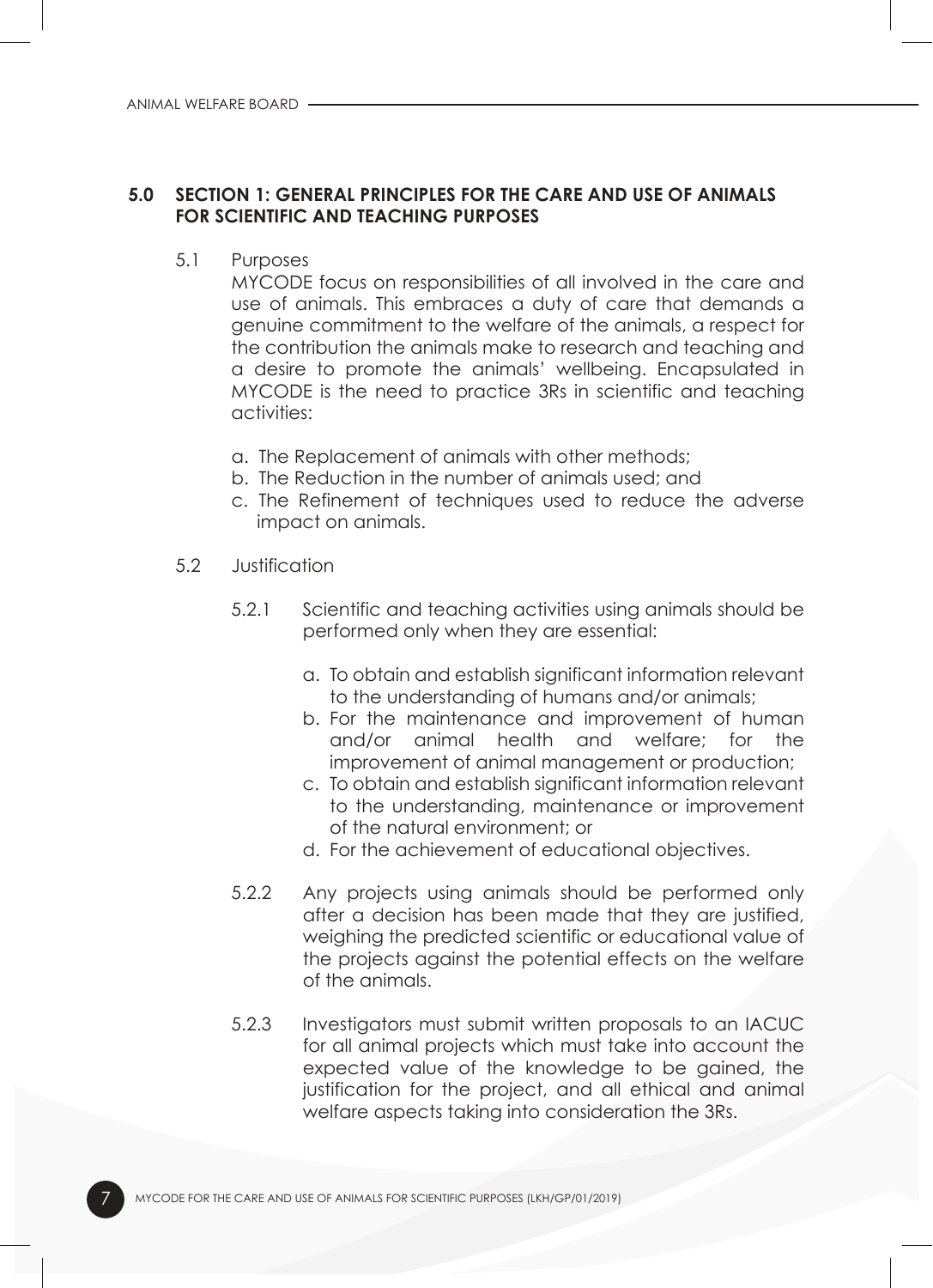- 5.3 Responsibilities
	- 5.3.1 Investigators who use animals for scientific purposes have personal responsibility for all matters relating to the welfare of these animals. They have an obligation to treat the animals with respect and to consider their welfare as an essential factor when planning or conducting projects.
	- 5.3.2 Institutions using animals for scientific purposes must ensure, through an IACUC, that all animal use conforms to the requirements of the parent Act, its subsidiary legislations and standards of MYCODE.
	- 5.3.3 Scientific and teaching activities must not commence until written approval has been obtained from the IACUC.
	- 5.3.4 The acquisition, care and use of animals for all scientific purposes in Malaysia must be in accordance with MYCODE and with the relevant Federal and State legislations.
- 5.4 Replacement
	- 5.4.1 Techniques that totally or partially replace the use of animals for scientific purposes must be sought and used wherever possible.
- 5.5 Reduction
	- 5.5.1 Each project must use no more than the minimum number of animals necessary to ensure scientific and statistical validity.
	- 5.5.2 The principle of reducing the number of animals used should not be implemented at the expense of greater suffering of individual animals.
	- 5.5.3 Scientific and teaching activities involving the use of animals must not be repeated unless essential for the purpose or design of the project.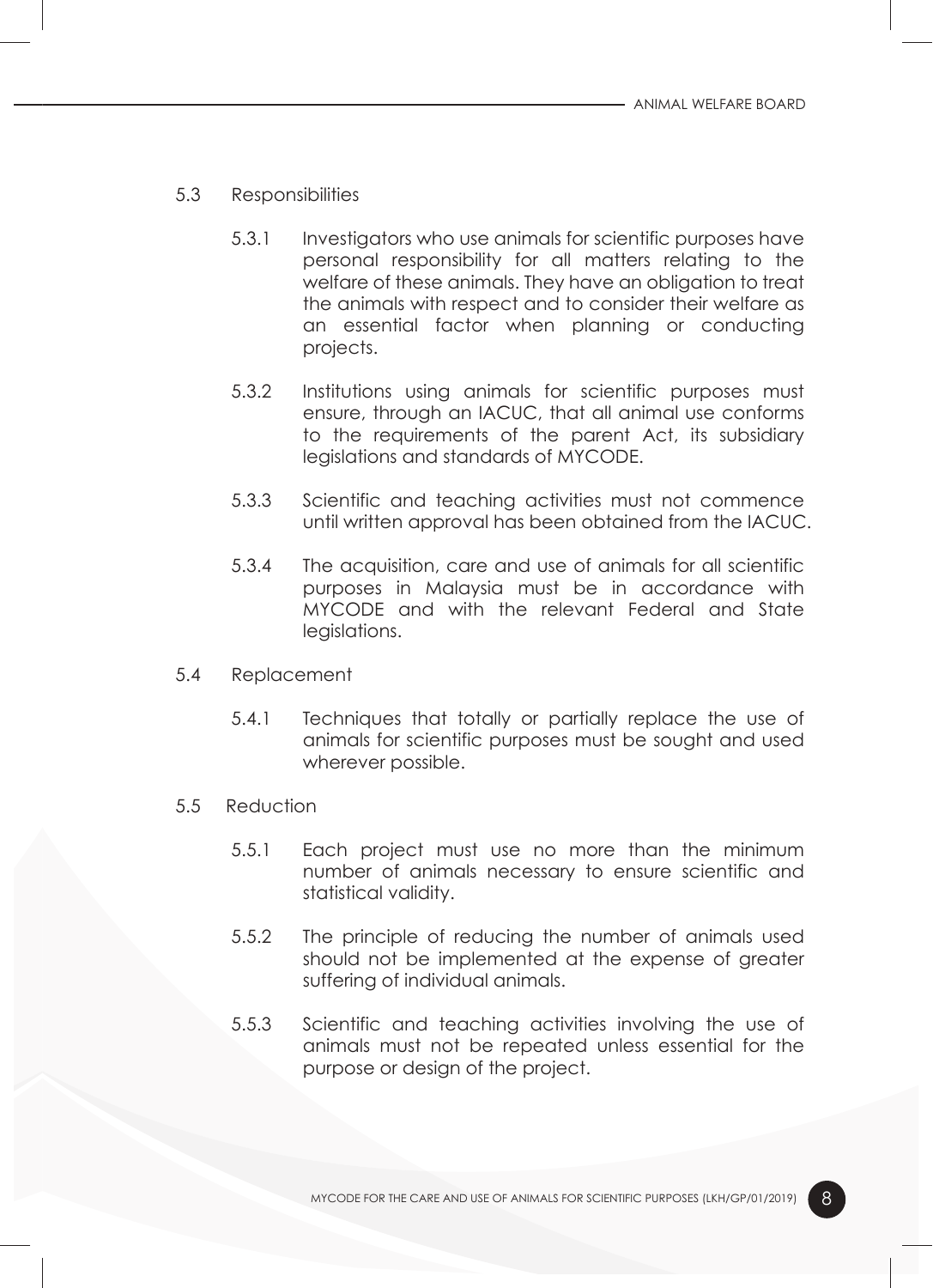- 5.5.4 Teaching activities must involve no more than the minimum number of animals required to reach the educational objectives.
- 5.5.5 Overproduction of animals bred for scientific purposes should be avoided so that the need to kill healthy animals is minimised.
- 5.6 Refinement
	- 5.6.1 Animals must be suitable for the scientific purpose taking into account their genetic and biological characteristics including behaviour, genetic attributes and nutritional, microbiological and general health status.
	- 5.6.2 The design and management of animal accommodation should meet species-specific needs. Special consideration is required where this is precluded by the requirements of the project.
	- 5.6.3 Animals should be transported, housed, fed, watered, handled and used under conditions that meet species-specific needs. The welfare of the animals must be a primary consideration in the provision of care, which should be based on behavioural and biological needs.
	- 5.6.4 Investigators who use animals for scientific purposes must employ the best available scientific and educational techniques and be competent in the procedures they perform or must be under the direct supervision of a person competent in the procedure.
	- 5.6.5 Projects should be designed to avoid both pain and distress in animals. If this is not possible, pain or distress must be minimised.
	- 5.6.6 Pain and distress cannot be evaluated easily in animals and therefore investigators must assume that animals experience these in a manner similar to humans unless there is evidence to the contrary. Decisions regarding the animal welfare must be based on this assumption.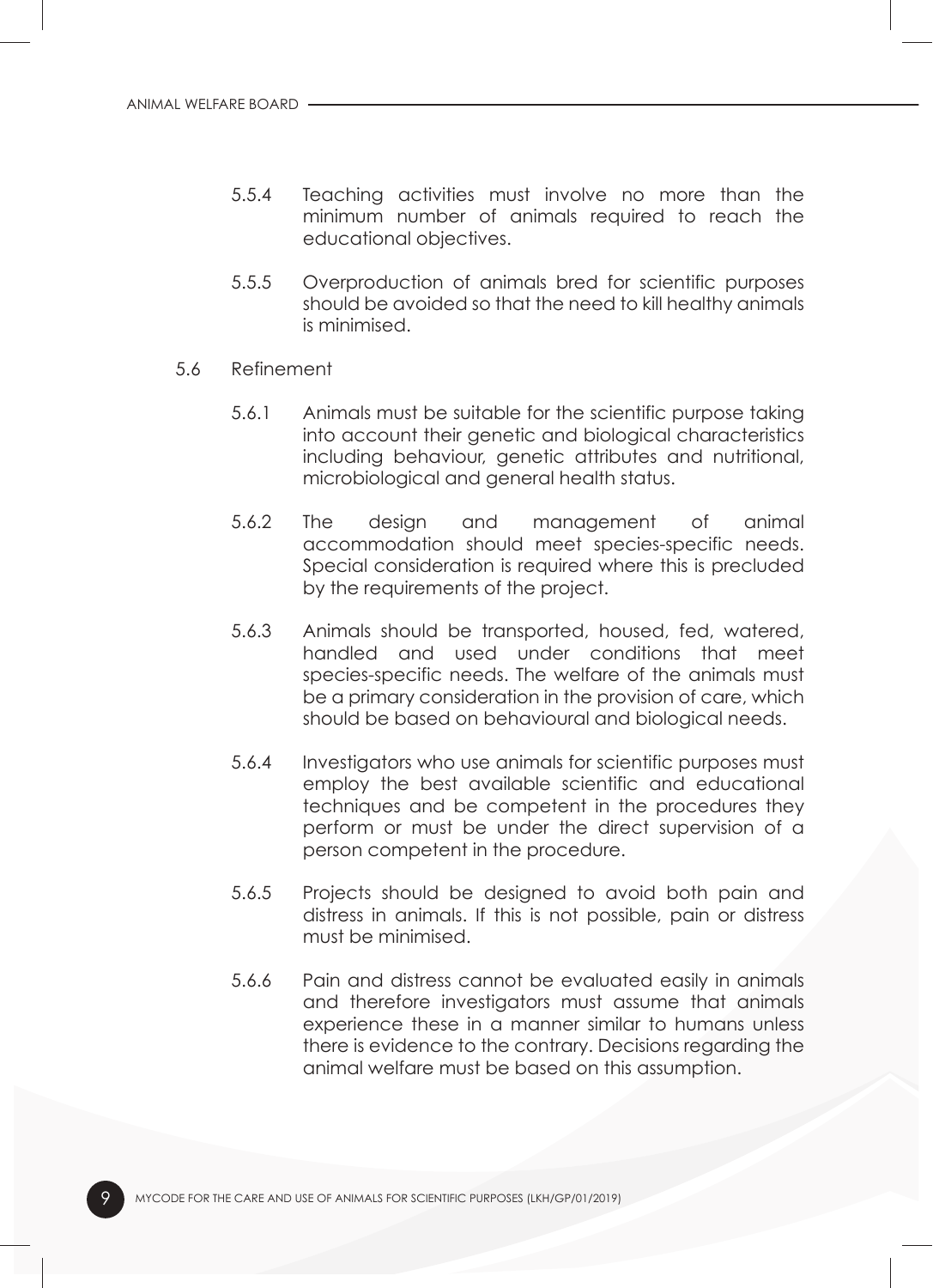- 5.6.7 An animal with signs of pain or distress not predicted in the proposal, must have the pain or distress alleviated promptly. Alleviation of such pain or distress must take precedence over completing a project. If this is not possible the animal must be euthanised without delay.
- 5.6.8 Scientific and teaching activities that may cause pain or distress of a kind or degree for which anaesthesia would normally be used in medical or veterinary practice, must be carried out using anaesthetic agent appropriate to the species and the procedure.
- 5.6.9 Pain management appropriate to the species, the procedure and the circumstances must be provided.
- 5.6.10 The use of local or general anaesthetic, analgesic or tranquillising agents must be appropriate to the species, and should at least parallel their use in current medical or veterinary practice.
- 5.6.11 Where it is established that the purpose of the project precludes the use of anaesthetic or analgesic agents to alleviate pain, the planned end-point of the project must be as early as feasible to avoid or minimise pain or distress in the animals.
- 5.6.12 Neuromuscular blocking agents must not be used without appropriate general anaesthesia, except in animals where sensory awareness has been eliminated. If such agents are used, continuous or frequent monitoring of paralysed animals is essential to ensure that the depth of anaesthesia is adequate to prevent pain or distress.
- 5.6.13 Death as an endpoint must be avoided wherever possible.
- 5.6.14 Scientific and teaching activities involving the use of animals must be of minimum duration compatible with the objectives of the project.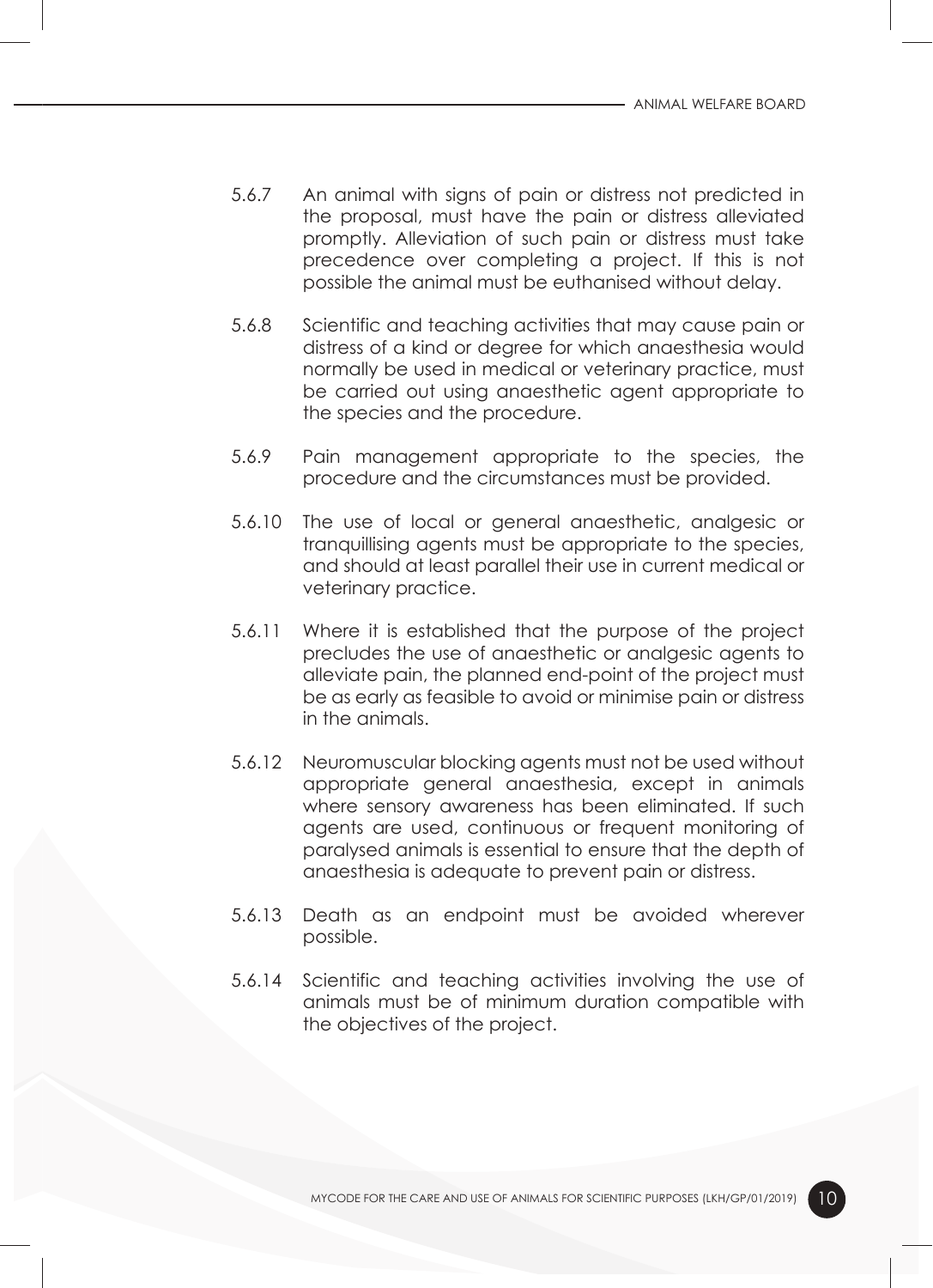# **6.0 SECTION 2: RESPONSIBILITIES OF INSTITUTIONS AND THEIR INSTITUTIONAL ANIMAL CARE AND USE COMMITTEES**

- 6.1 Responsibilities of Institutions Institutions that use animals for scientific purposes must implement processes so that the governing body of the institution or its delegate is assured of compliance with MYCODE and the relevant legislations. These processes must at least include:
	- 6.1.1 Establishing IACUC directly responsible to the governing body of the institution or its delegate. Where there is little use of animals for scientific purposes, institution may consider accessing an external IACUC or sharing an IACUC with another institution;
	- 6.1.2 Ensuring through the IACUC, that all scientific activities involving the use of animals comply with relevant legislation and the Code (Animal Welfare Act 2015, Animals Act (Amendments) 2013;
	- 6.1.3 Ensuring that investigators are aware of their responsibilities under the MYCODE, including by the provision of educational programmes, continuing training and workshops;
	- 6.1.4 Responding promptly and effectively to recommendations from the IACUC to ensure that all care and use of animals for scientific purposes within the institution remains in accordance with MYCODE;
	- 6.1.5 Addressing concerns raised by the IACUC regarding non-compliance with MYCODE which may include taking action upon the advice of IACUC;
	- 6.1.6 Seeking comment from the IACUC on all matters that may affect the welfare of animals used for scientific purposes by the institution, including the building or modification of animal facilities;
	- 6.1.7 Ensuring that the IACUC approves guidelines for animal care and use within the institution and that these are implemented, including those which ensure that emergencies, such as fire and power failure, are detected promptly and dealt with effectively;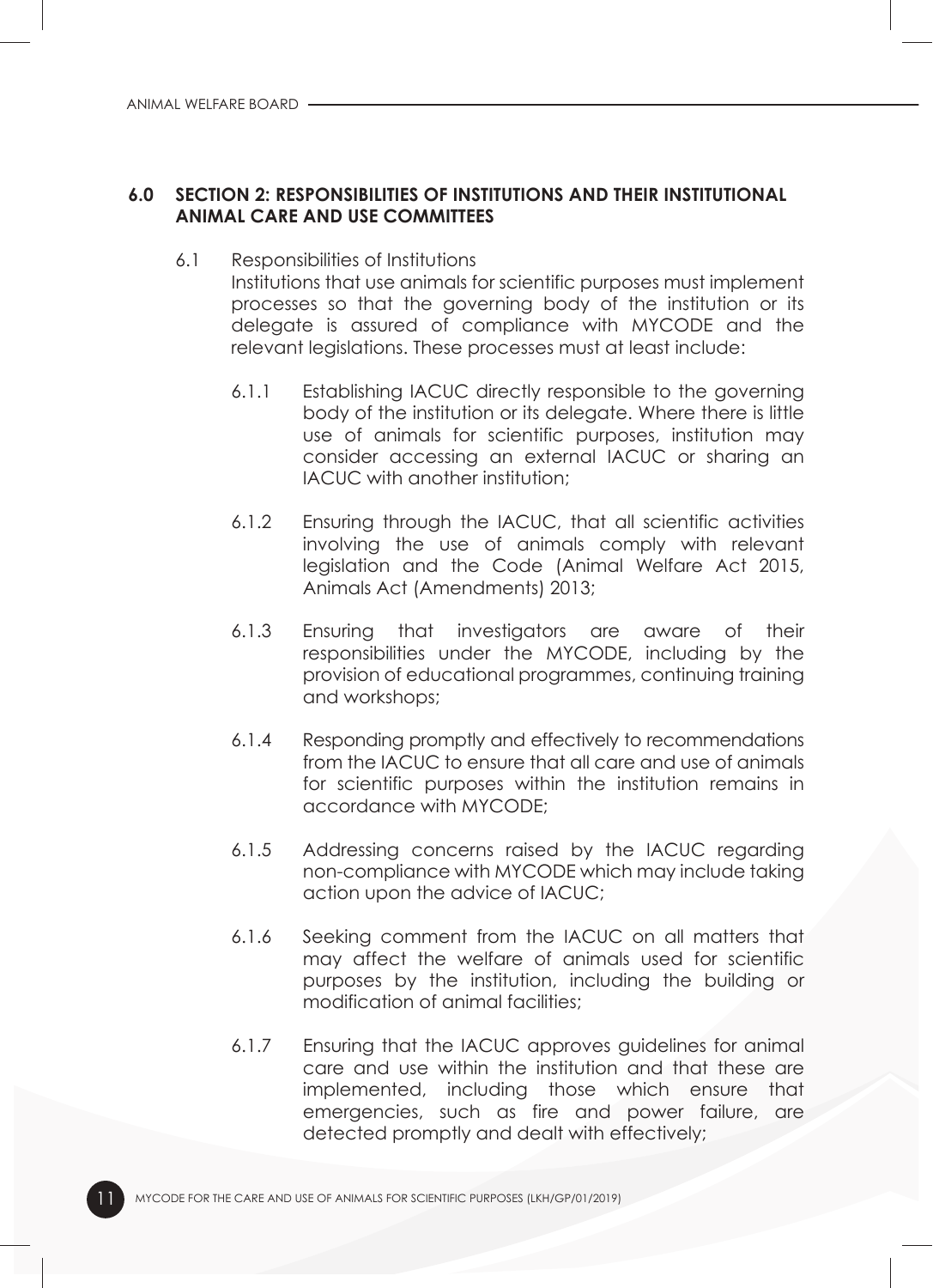- 6.1.8 Providing the IACUC with the resources required to fulfill its terms of reference and operate as set out in Section 2.2. This includes provision of resources for orientation and education of IACUC members, administrative assistance and the reimbursement of out-of-pocket expenses and/or payment of an allowance to IACUC members;
- 6.1.9 Conducting an annual review of the operation of the IACUC, including an assessment of the IACUC Annual Report and a meeting with the IACUC chairperson;
- 6.1.10 Providing all relevant personnel including IACUC members with details of the institution's policy on the care and use of animals, confidentiality, legal requirements, privacy policy and commercial considerations;
- 6.1.11 Establishing mechanisms to respond to enquiries or complaints concerning the use of animals within the institution and ensuring that personnel and students may voice concerns without jeopardising their employment, careers or coursework;
- 6.1.12 Establishing and making known procedures for the fair resolution of disagreements between IACUC members, between the IACUC and investigators or teachers, or between the IACUC and the institution;
- 6.1.13 Providing personnel and IACUC members with information on potential disease hazards and other occupational safety and health issues associated with the care and use of animals, in accordance to the Occupational Safety and Health Act (OSHA) 1994;
- 6.1.14 Ensuring that there are adequate numbers of appropriately trained and skilled personnel to care for the animals; and
- 6.1.15 Ensuring that appropriate veterinary services are available and that there is access to diagnostic services.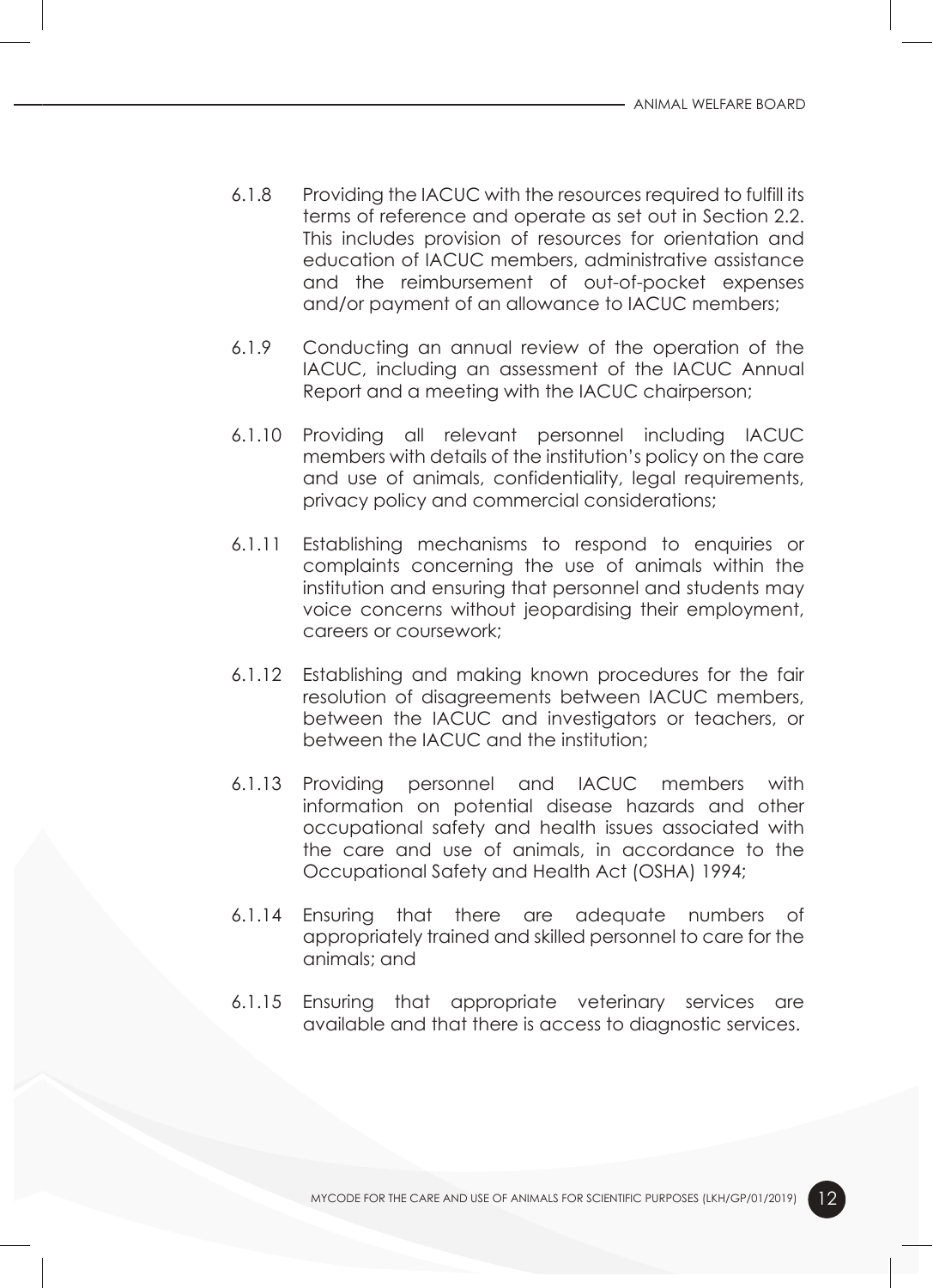6.2 Responsibilities and Operation of IACUC

 The primary responsibility of IACUC is to ensure, on behalf of institutions, that all care and use of animals is conducted in compliance with MYCODE. IACUC apply a set of principles, outlined in MYCODE, that govern the ethical conduct of people whose work involves the use of animals for scientific purposes. The role of the IACUC is to ensure that the use of animals is justified, provides for the welfare of those animals and incorporates the principles of 3Rs.

# 6.2.1 Terms of Reference

 IACUC must have terms of reference that are publicly available and include provisions to:

- a. Approve guidelines for the care of animals that are bred, held and used for scientific purposes on behalf of the institution;
- b. Monitor the acquisition, transportation, breeding, housing, care, use and fate of animals;
- c. Recommend to the institution any measures needed to ensure that the standards of MYCODE are maintained;
- d. Describe how members are appointed, re-appointed, or retired, according to procedures developed by the institution in consultation with the IACUC;
- e. Require that all members declare any conflict of interest;
- f. Deal with situations in which a conflict of interest arises:
- g. Examine and approve, approve subject to modification, or reject written proposals relevant to the use of animals for scientific purposes;
- h. Approve only those studies for which animals are essential and justified and which conform to the requirements of MYCODE. This should take into consideration factors including ethics, the impact on the animal or animals and the anticipated scientific or educational value;
- i. Withdraw approval for any project;
- j. Authorise the emergency treatment or euthanasia of any animal;
- k. Examine and comment on all institutional plans and policies that may affect the welfare of animals used for scientific purposes;
- l. Maintain a record of proposals and projects;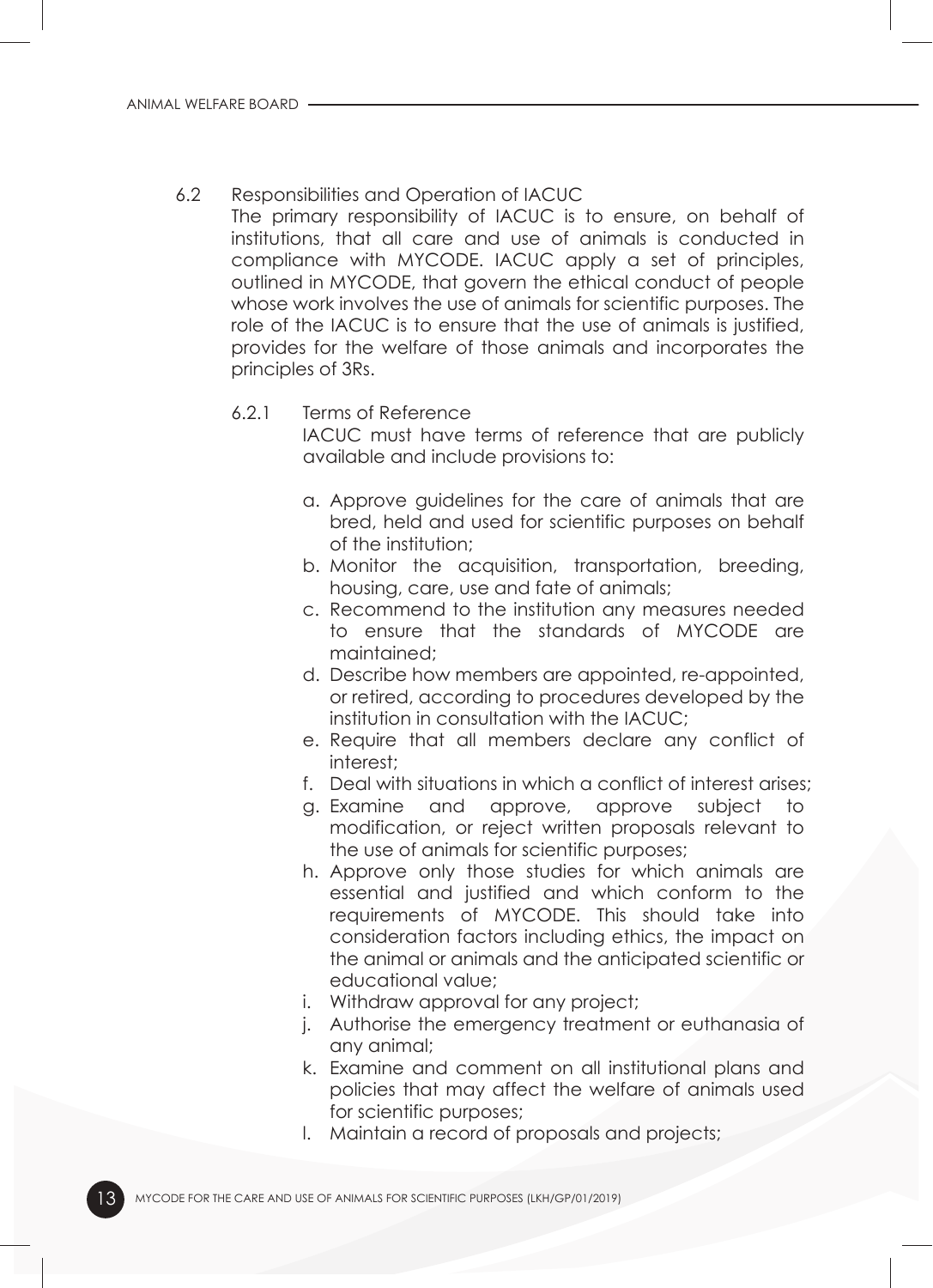- m. Comply with the reporting requirements of the institution and MYCODE;
- n. Annual inspection all of the Institution's Housing Facilities (including satellite facilities); and
- o. Perform all other duties required by MYCODE.
- 6.2.2 Membership

 An IACUC must comprise of at least four persons, including a separate person appointed to each of the following categories:

**Category A:** A person with qualifications in veterinary science and with experience relevant to the activities of the institution. Veterinarians who lack this experience must familiarise themselves with the biology and clinical characteristics of the species of animals used;

**Category B:** A suitably qualified person with substantial experience in the use of animals in scientific or teaching activities. This will usually entail possession of a higher degree in research;

*Category C: A person with demonstrable commitment to,* and established experience in, furthering the welfare of animals, who is not employed by or otherwise associated with the institution, and who is not involved in the care and use of animals for scientific purposes. Veterinarians with specific animal welfare interest and experience may meet the requirements of this Category. While not representing an animal welfare organisation, the person should, where possible, be selected on the basis of active membership of, and nomination by, such an organisation; and

**Category D:** A person who is both independent of the institution and who has never been involved in the use of animals in scientific or teaching activities, either in their employment or beyond their under-graduate education. Category D members should be viewed by the wider community as bringing a completely independent view to the IACUC, and must not fit the requirements of any other Category.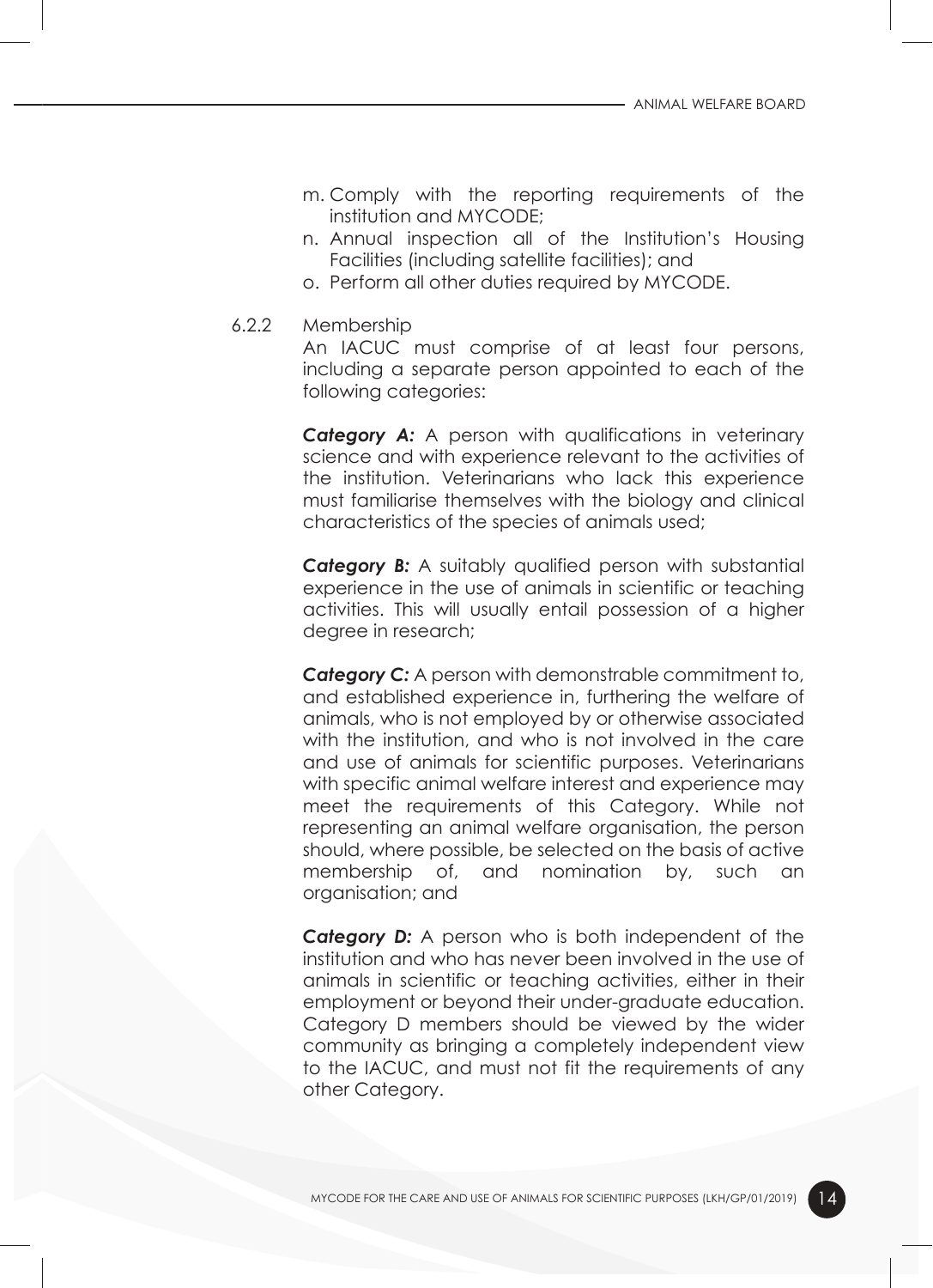In addition to the prescribed membership Categories A to D, the institution shall appoint to the IACUC the attending veterinarian responsible for the routine care of animals. Institution may appoint as members, people with skills and background of value to the IACUC. These members may be additional to the members required by Categories A to D. The IACUC may invite people with specific expertise to provide advice as required.

 The Chairperson should either hold a senior position in the institution or, if an external appointee, given a commitment by the institution to provide the necessary support and authority to carry out the role. It is recommended that the Chairperson is an additional appointment to Category A to D members. To perform a key role in the successful operation of the IACUC, the Chairperson should possess the following attributes:

- a. Ability to bring impartiality to the task;
- b. Skills to manage the business of the IACUC;
- c. Ability to communicate, negotiate and to resolve conflict;
- d. Understanding of the ethical and animal welfare issues involved in the usage of animals for scientific purposes; and
- e. Ability to represent the IACUC in any negotiations with management.

 Before appointment, all members of the IACUC should acknowledge in writing their acceptance of the terms of reference of the IACUC and any requirements for confidentiality required by the institution, including how advice may be sought without breaching confidentiality.

- 6.2.3 Responsibilities of an IACUC The IACUC should:
	- a. Ensure that it operates in accordance with the principles and requirements of MYCODE; the relevant policies of the institution, and the agreed IACUC procedures;
	- b. Ensure that proposals are reviewed and the outcomes conveyed to Investigators in a timely manner;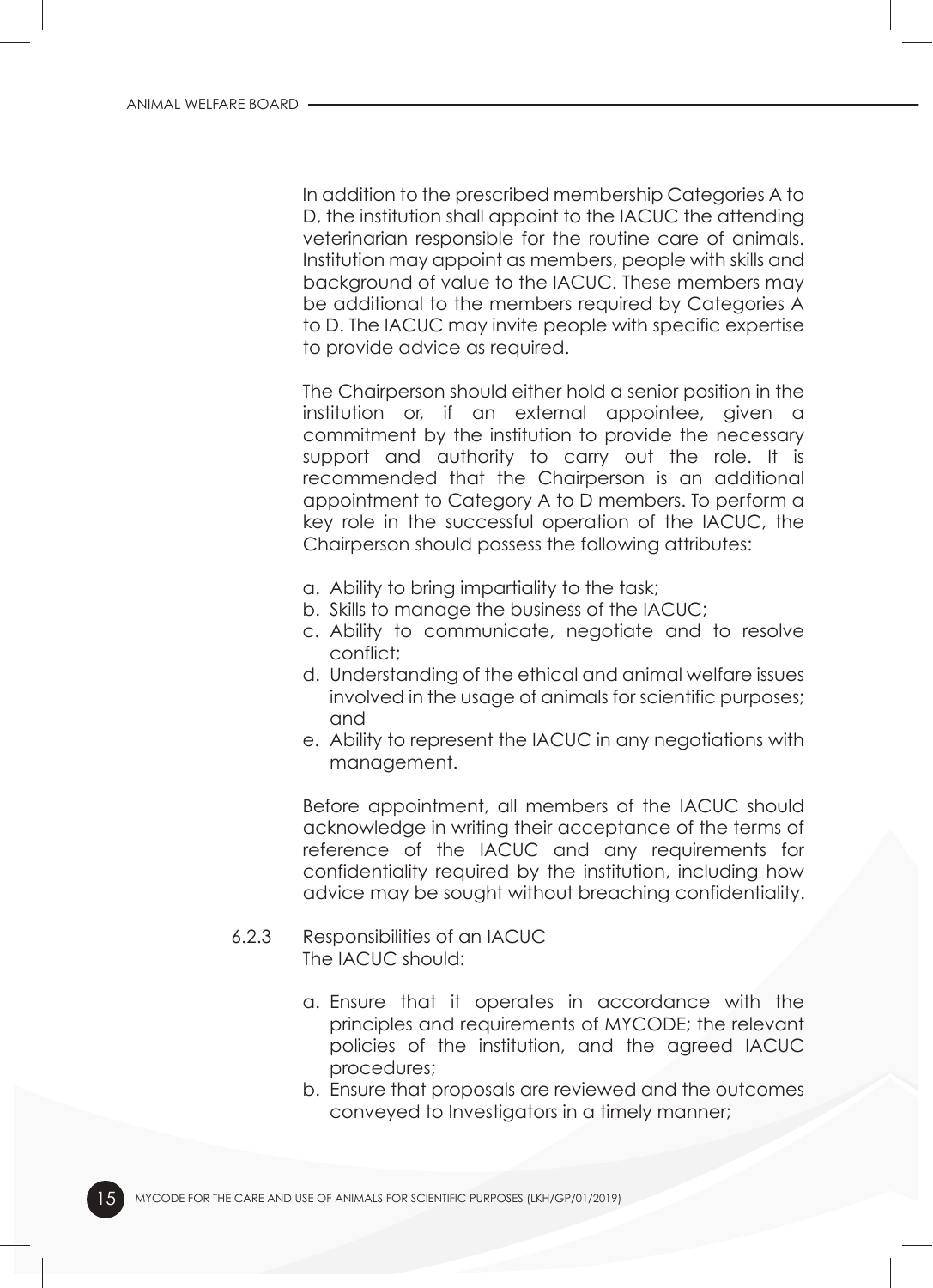- c. Advise institutional management regarding the level of resourcing required by the IACUC;
- d. Report and review its operation, as outlined in MYCODE; and
- e. Ensure IACUC records are maintained and made available for review by the institution.

#### 6.2.4 Operating Procedures

 IACUC must establish and document procedures that will enable compliance with the provisions of MYCODE and where relevant the policies of the institution. In particular, such procedures should cover:

- a. The assessment of proposals in a manner that is fair to applicants and acceptable to all members including the need to provide IACUC members with information in a timely manner;
- b. The presence at meetings of at least one member from each of Categories A, B, and either C or D to establish a quorum;
- c. The conduct of quorate IACUC meetings in exceptional circumstances where a face-to-face meeting is not possible (for example, through the use of video-linking, teleconferencing or any other method deemed suitable by the IACUC);
- d. The delegation of authority to inspect sites and monitor projects at remote sites;
- e. Dealing with non-compliance with MYCODE to ensure that the processes are fair and effective and that there is appropriate reporting to the institution;
- f. Resolution of any conflict of interest that may arise, that is, any situation where a member of an IACUC has an interest that may be seen to influence the objectivity of a decision;
- g. Approval, in advance, for the immediate use of animals should that be required for the diagnosis of unexplained and severe disease outbreaks, or morbidity/mortality, in animals or people.

 Minutes must be maintained that record decisions and other aspects of the IACUC operation. Meetings should be held at least quarterly to allow for the interaction of IACUC members and effective functioning of the IACUC.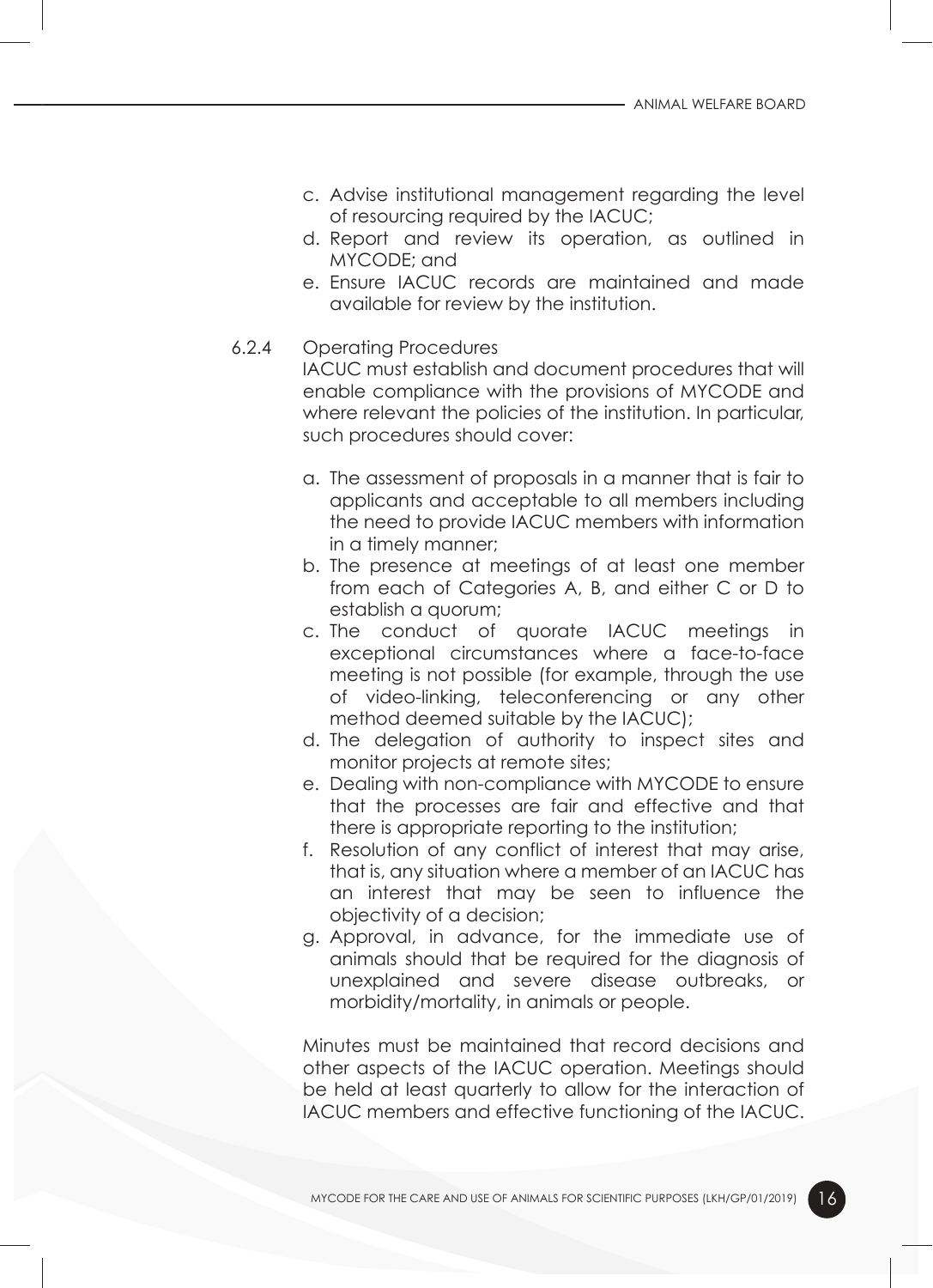#### 6.2.5 Proposals

 Information must be sufficient to satisfy the IACUC that the proposed use of animals is justified by weighing the predicted scientific or educational value of the proposal against the potential impact on the welfare of the animals. An essential component of this assessment by the IACUC involves consideration of the steps taken by the applicant to comply with the principles of the 3Rs specified in MYCODE. Applicants must ensure that where the use of scientific language is deemed unavoidable, it is supported by a suitable lay description or a glossary of terms **(Appendix 1)**.

# 6.2.6 Assessing Proposals

 Only those scientific and teaching activities that conform to the requirements of all relevant sections of the legislations and MYCODE may be approved.

 Pilot studies, where proposed, should be regarded as integral to the overall project, especially to enable assessment of the feasibility of the project and the potential for Refinement and Reduction. They should be assessed by the IACUC according to the usual criteria applied to project approval.

 Renewal of existing projects must be approved by IACUC.

Decisions must be made as promptly as possible.

 Decisions by the IACUC with regard to approval, modification or rejection of a proposal, or withdrawal of approval for a project, should be made on the basis of consensus. Where consensus cannot be reached after reasonable effort to resolve differences, the IACUC should explore with the applicant(s) ways of modifying the project that may lead to consensus. If consensus is still unachievable, the IACUC should only proceed to a majority decision.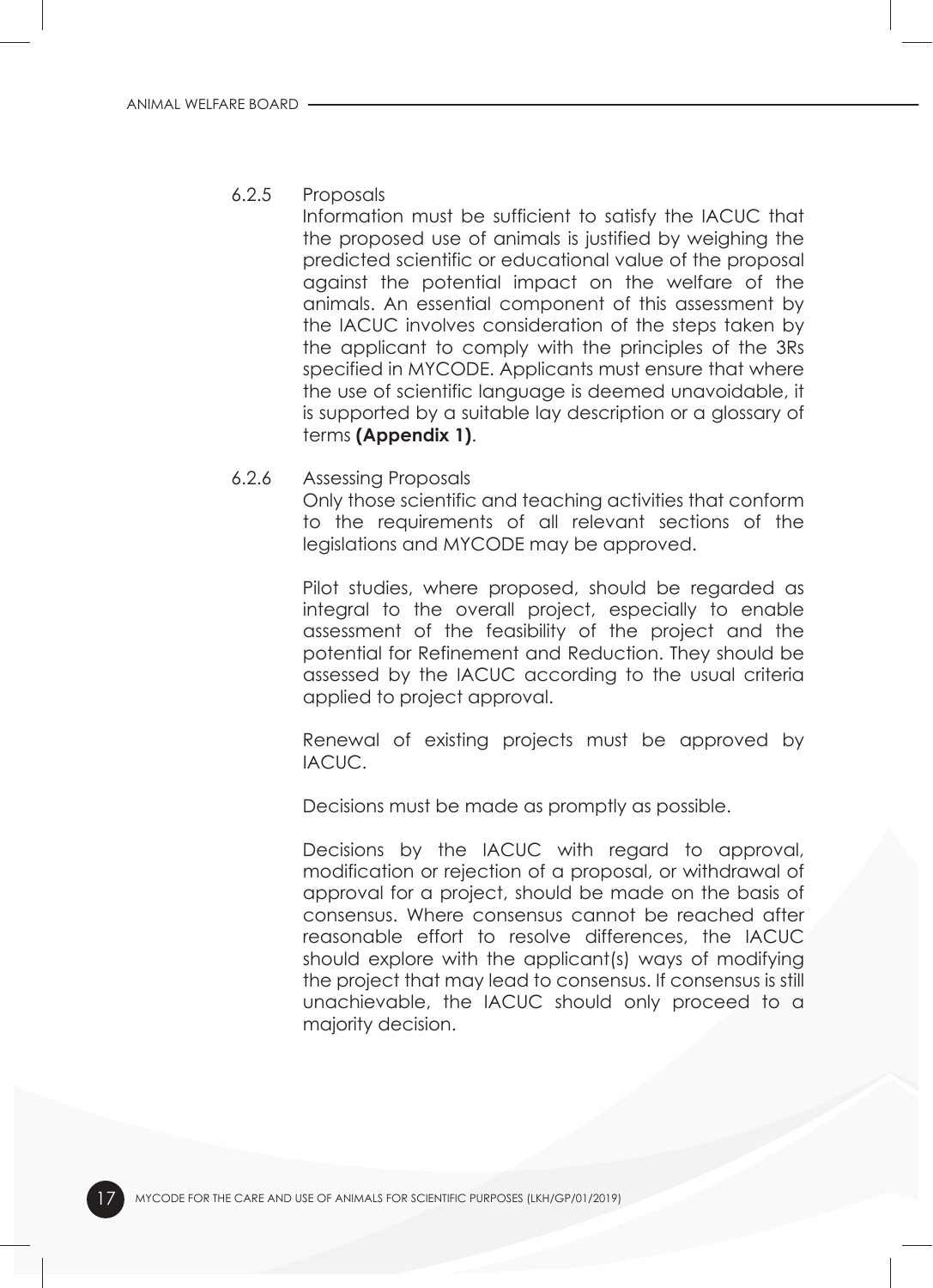#### 6.2.7 Monitoring

 Once an animal is allocated to a project, the investigator is responsible for the day-to-day monitoring of its wellbeing. The IACUC monitors these activities during the inspection of animal housing and laboratories and in the review of reports.

 The records maintained by investigators and animal facility managers will enable the IACUC to verify that the welfare of animals has been monitored as agreed. Such records also enable a critical investigation of the cause(s) of unexpected adverse events as a basis for future prevention strategies.

 Investigators and animal facility manager should promptly notify the attending veterinarian of any unexpected, adverse events that may impact on the wellbeing of an animal in their care.

 Members of the IACUC should inspect all animal housing and laboratory areas regularly and record their findings. Records of inspections should include the names of those who attended, observations, any identified problems, follow-up and outcomes. Inspections of fieldwork conducted at extremely remote sites, or where access is difficult, may be performed by an agent or delegate and can be facilitated or corroborated with photographic or video imaging.

 Where possible, a member of the IACUC who is external to the institution should participate in inspections.

 Any projects likely to cause pain or distress, such as the study of pain, responses to stressors, certain animal models of human diseases or attempts to change behaviour by physical or chemical means, should be subject to early inspection by the IACUC as a condition of approval.

 The frequency and timing of inspections will be determined by factors such as the number and accessibility of sites, the amount, type and variety of scientific and teaching activities, and whether inspections can be combined with scheduled IACUC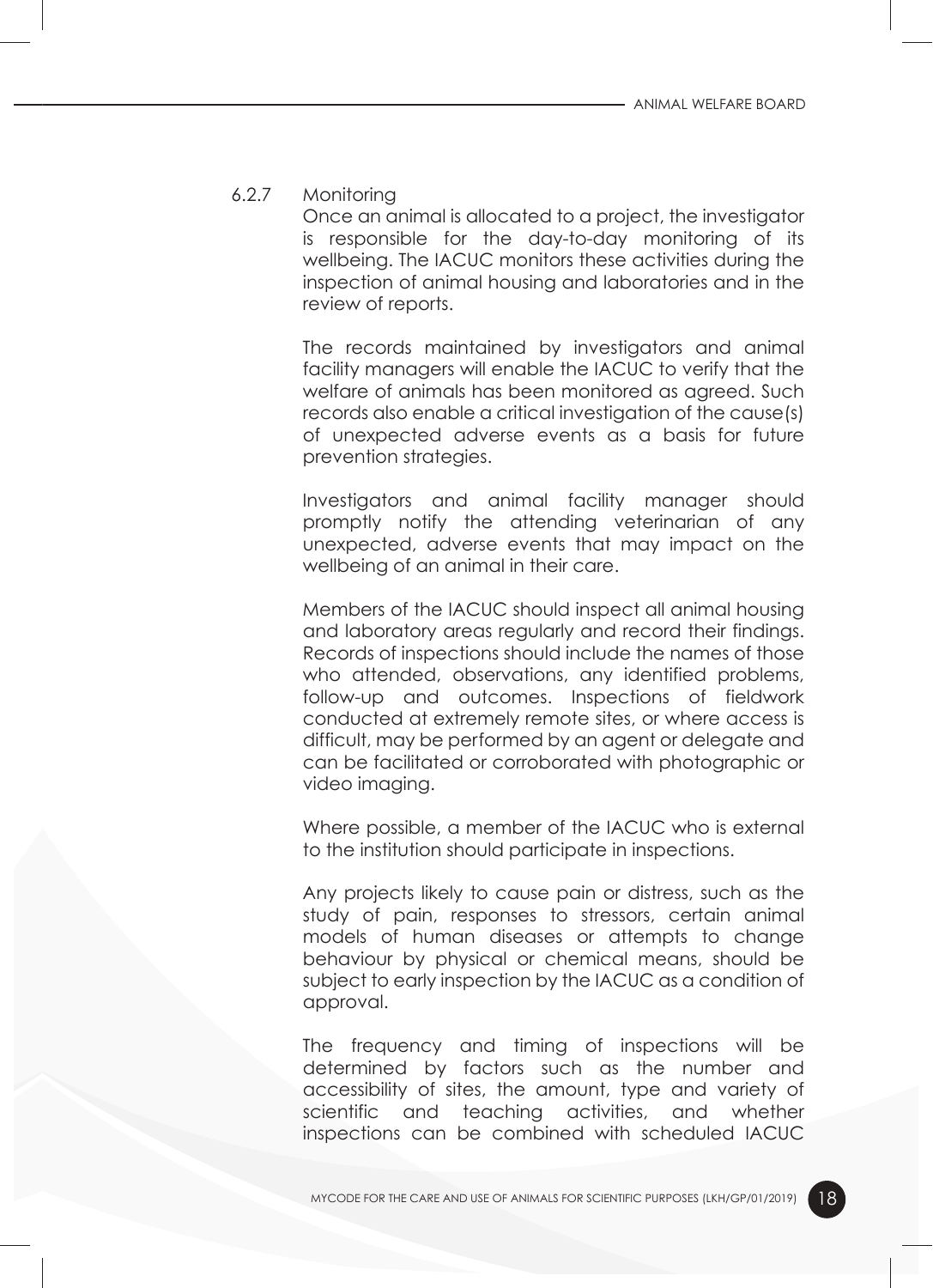meetings. As a guide, IACUC should routinely inspect animal holding areas at least annually and preferably more frequently. In addition, certain projects may necessitate more frequent inspections of animals and animal use.

Where inspections detect activities that are non-compliant with MYCODE, the IACUC must ensure that such activities cease immediately and remedial action is initiated. Institutions should appoint an officer with veterinary qualification to be a part of the inspection team, to ensure that projects are proceeding in compliance with MYCODE and the decisions of the IACUC.

 On each site where animals are used, including the location where fieldwork is undertaken, the IACUC should authorise a person to respond to emergencies, including unexpected adverse outcomes, in the absence of the investigator.

 In cases of emergency before an animal is treated or euthanized, all reasonable steps must be taken to consult with the responsible investigator or instructor. Any treatment or euthanasia must be reported promptly to the responsible investigator or instructor and the IACUC with reasons for the action taken, and confirmed in writing.

#### 6.2.8 Project Report

 For projects that have been completed or discontinued, a report should be submitted to the IACUC as soon as practicable. This report should advise on:

- a. Whether the stated aims were achieved;
- b. Whether the number of animals used varied from the number approved and if so, why any major discrepancies occurred;
- c. Whether the wellbeing of the animals was consistent with that anticipated in the proposal:
- d. Conclusions as to how procedures in future projects could be modified to reduce any impact on animal welfare; and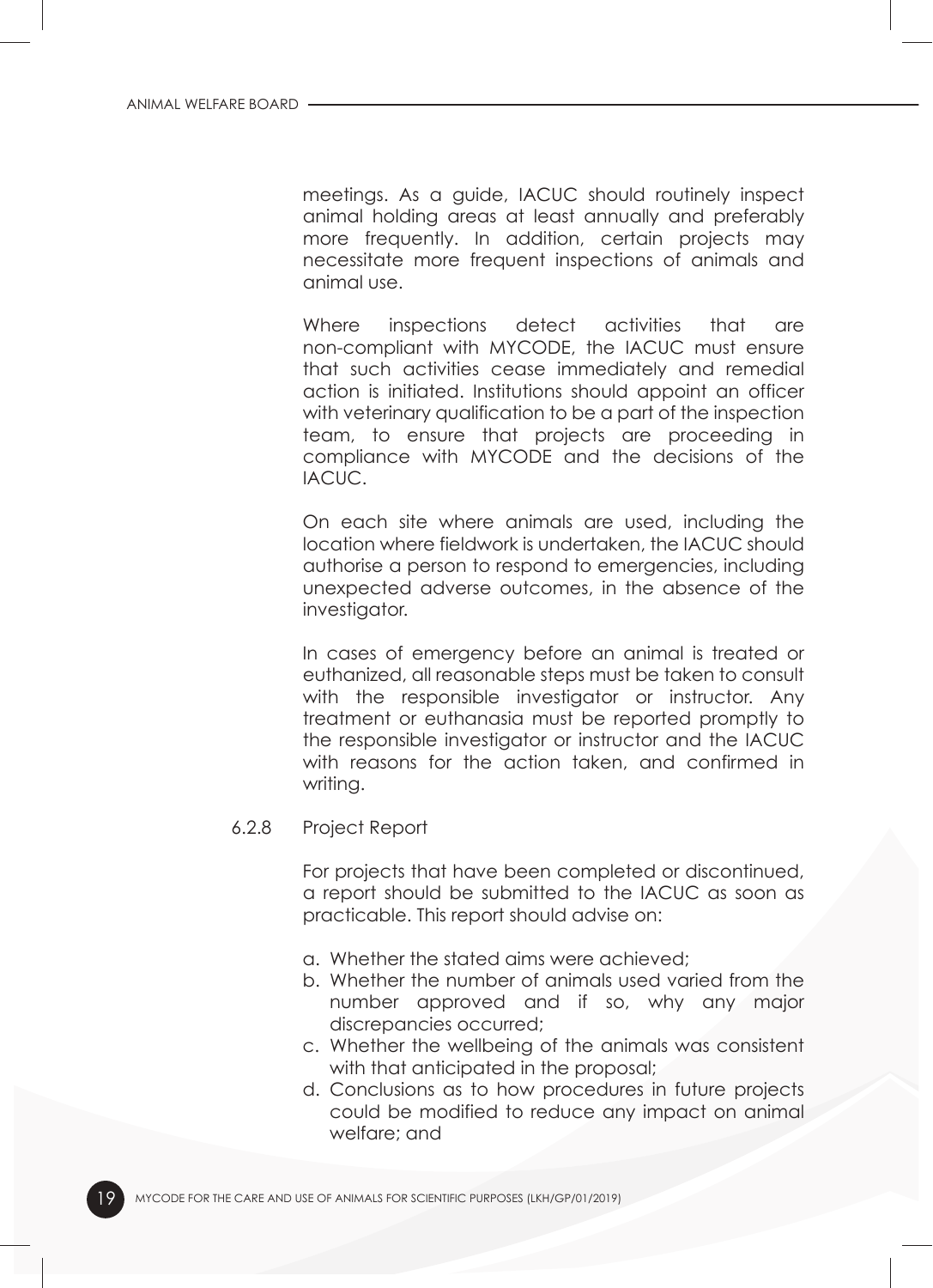e. Details of publications and presentations that have resulted from the project.

 Following a review of the progress report, the IACUC may determine on the basis of the report and further consultation with the investigator, that the project may continue, be suspended, require modification or be discontinued.

6.2.9 Reporting to the institution

 The IACUC must submit a written report to the Institution on its activities. The report should include information on:

- a. Numbers and types of projects assessed and approved or rejected;
- b. The physical facilities for the care and use of animals;
- c. Activities that have supported the educational needs of IACUC members, and of personnel involved in the care and use of animals; and
- d. Administrative or other difficulties being experienced.

 Matters that may affect the institution's ability to maintain compliance with MYCODE and if necessary, the provision of suitable recommendations.

6.2.10 Projects involving more than one IACUC

 Where projects are to be conducted at more than one institution, procedures must be in place to ensure that:

- a. Animals will be well cared for in all phases of the project
- b. The responsible IACUC is a position to inspect the animals during all phases of the project;
- c. Before any work commences, each IACUC approves the scientific and teaching activities being conducted by members of its institution;
- d. Clear communication channels are established between all involved IACUC and investigators; and
- e. Such arrangements between institutions should ensure that all parties involved are aware of and can meet their respective responsibilities under the requirements of MYCODE and the relevant legislations.

MYCODE FOR THE CARE AND USE OF ANIMALS FOR SCIENTIFIC PURPOSES (LKH/GP/01/2019) 20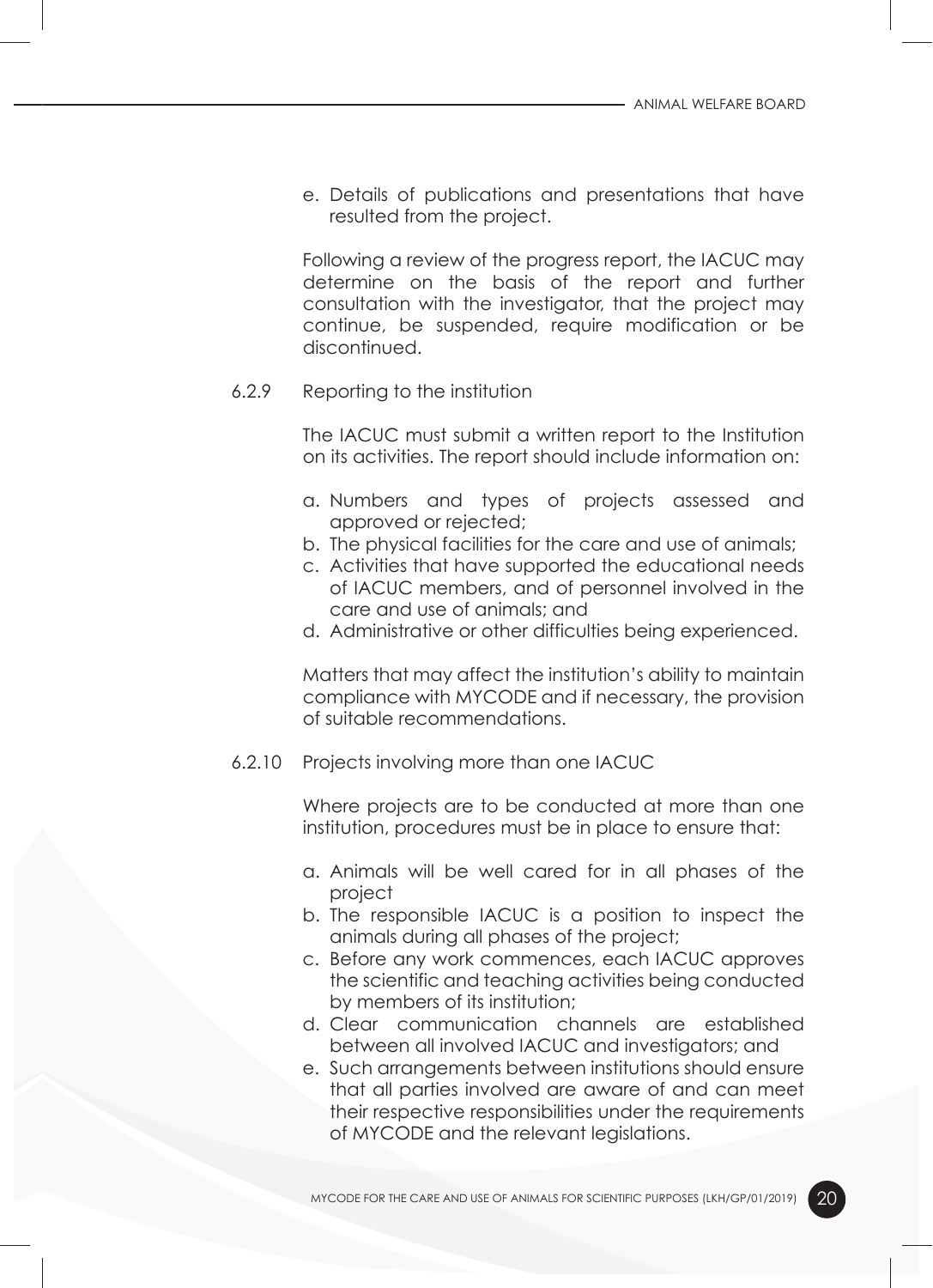Where parts of a project take place at different institutions, each IACUC may choose to approve and monitor only those parts that take place at their institution. Notwithstanding this arrangement, it is essential that each IACUC is cognisant of all aspects of the project and ensures that any cumulative impact of procedures on animals is considered. Such arrangements should be part of an understanding between the institutions involved.

6.2.11 Non-institutional applicants and IACUC responsibility

 IACUC may be approached by individuals who, or organisations that, do not have direct access to an institutional IACUC, yet require IACUC approval before proceeding to use animals for scientific purposes. The IACUC must decide on an individual case basis whether it is prepared to assess the proposal and oversee the project. In such cases, proposals from non-institutional applicants must clearly address the points below:

- a. Who is liable and responsible for the project;
- b. How the impact of the project on the animals will be monitored and by whom; and
- c. The qualifications and experience of applicants.

 Arrangements between an institutional IACUC and a non-institutional applicant must be a formal agreement between the institution and the applicant. The agreement along with the letter of approval from IACUC, are prerequisites for the non-institutional applicants to apply for license from the Animal Welfare Board. This arrangement should enable the institution to withdraw from the agreement if the non-institutional applicant fails to comply with the directions of the IACUC.

# 6.2.12 Non-compliance with MYCODE

 IACUC and Investigators are responsible for compliance with MYCODE. Non-compliances with the parent act and its subsidiary legislations should be promptly reported to the Institution.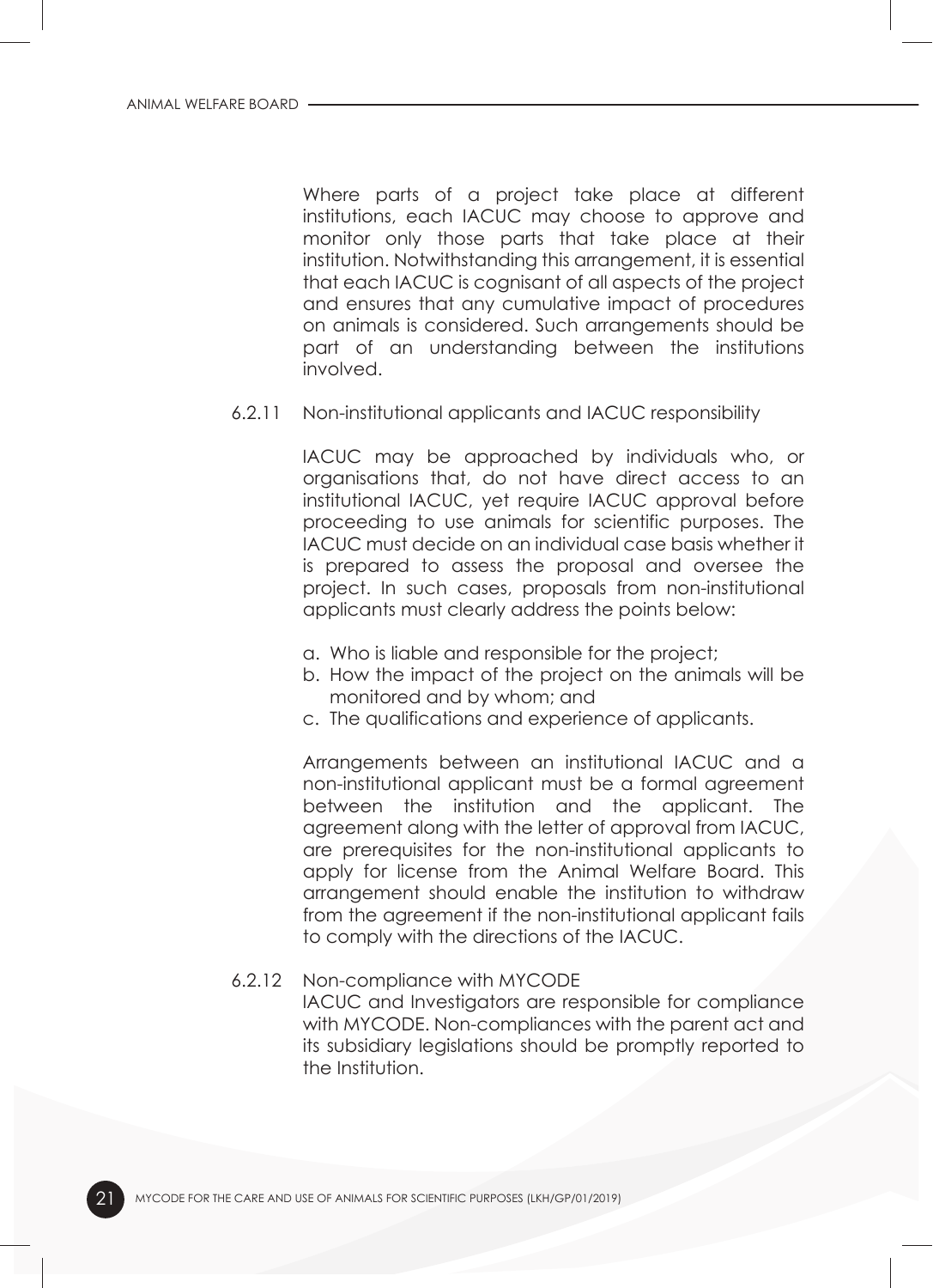# **7.0 SECTION 3: RESPONSIBILITIES OF INVESTIGATORS**

- 7.1 General
	- 7.1.1 Investigators who use animals for scientific purposes have an ethical and professional obligation to treat the animals humanely and consider their welfare when planning projects and conducting experiments.
	- 7.1.1 Investigators have personal responsibility for all matters related to the welfare of the animals they use and must act in accordance with all requirements of MYCODE. This responsibility begins when an animal is allocated to a project and ends with the completion of the project.
	- 7.1.2 Investigators have the legal and ethical responsibility to ensure that animals being studied are manipulated using medical and surgical techniques, which are consistent with the principles of good practice and scientific knowledge in laboratory animal veterinary medicine. Investigators should consult with veterinarian whenever adverse effects occur, in order that standard veterinary care and treatment regimes are promptly implemented.
- 7.2 IACUC Approval
	- 7.2.1 Before any project begins, investigators must submit a proposal to the IACUC that indicate that the design of the project complies with MYCODE and/or relevant legislation(s).
	- 7.2.2 Investigators must not begin a scientific or teaching activity involving the use of animals before written IACUC approval is obtained, and must adhere to all requirements of the IACUC.
	- 7.2.3 Investigators must make reports to the IACUC as requested, including prompt notification of any adverse or unexpected effects that impact on animal wellbeing. Investigators must provide the information required at the end of the project.
	- 7.2.4 Investigators must inform the IACUC in writing when each project is completed or discontinued. Required details are as depicted in section 2.2.8.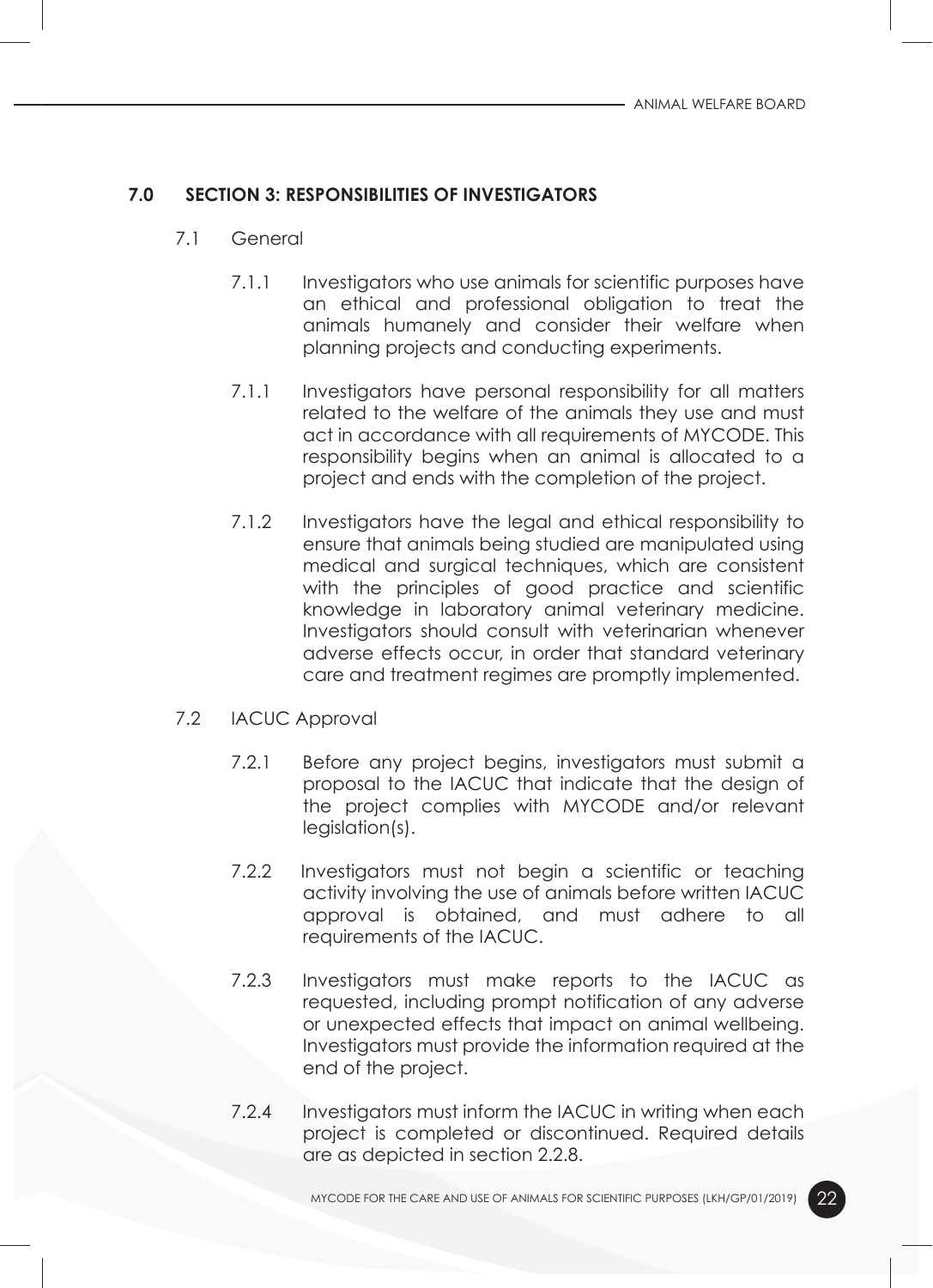# 7.3 Project Planning

- 7.3.1 Choice of animal
	- a. Investigators must ensure that the choice of species is appropriate for the purpose of the project.
	- b. Requirement for known genetic constitution, freedom from specific diseases, documented health, nutritional and environmental histories and other relevant factors should be taken into account.
	- c. When definition of the biological status of animals is necessary, investigators must ensure that the supplier can provide adequate proof that all requirements can be met.
	- d. Where relevant, species and individual animals should be chosen on the basis that the proposed experiments will result in the least pain and distress. In making the decision, all aspects of the biological nature of the animals including their behavioural characteristics and cognitive development should be taken into account.
- 7.3.2 Monitoring
	- a. Investigators should ensure that all intensively managed animals are observed daily (or more frequently if circumstances require it) to assess their health and welfare.
	- b. Investigators must make arrangements so that they, or other responsible persons, can be contacted in the event of emergencies.
- 7.3.3 Record keeping
	- a. Investigators must ensure that records of the use and monitoring of animals used for scientific purposes are maintained. Records should include the origin and fate of issued animals and notation of procedures.
	- b. Investigators must make these records available for audit by the institution.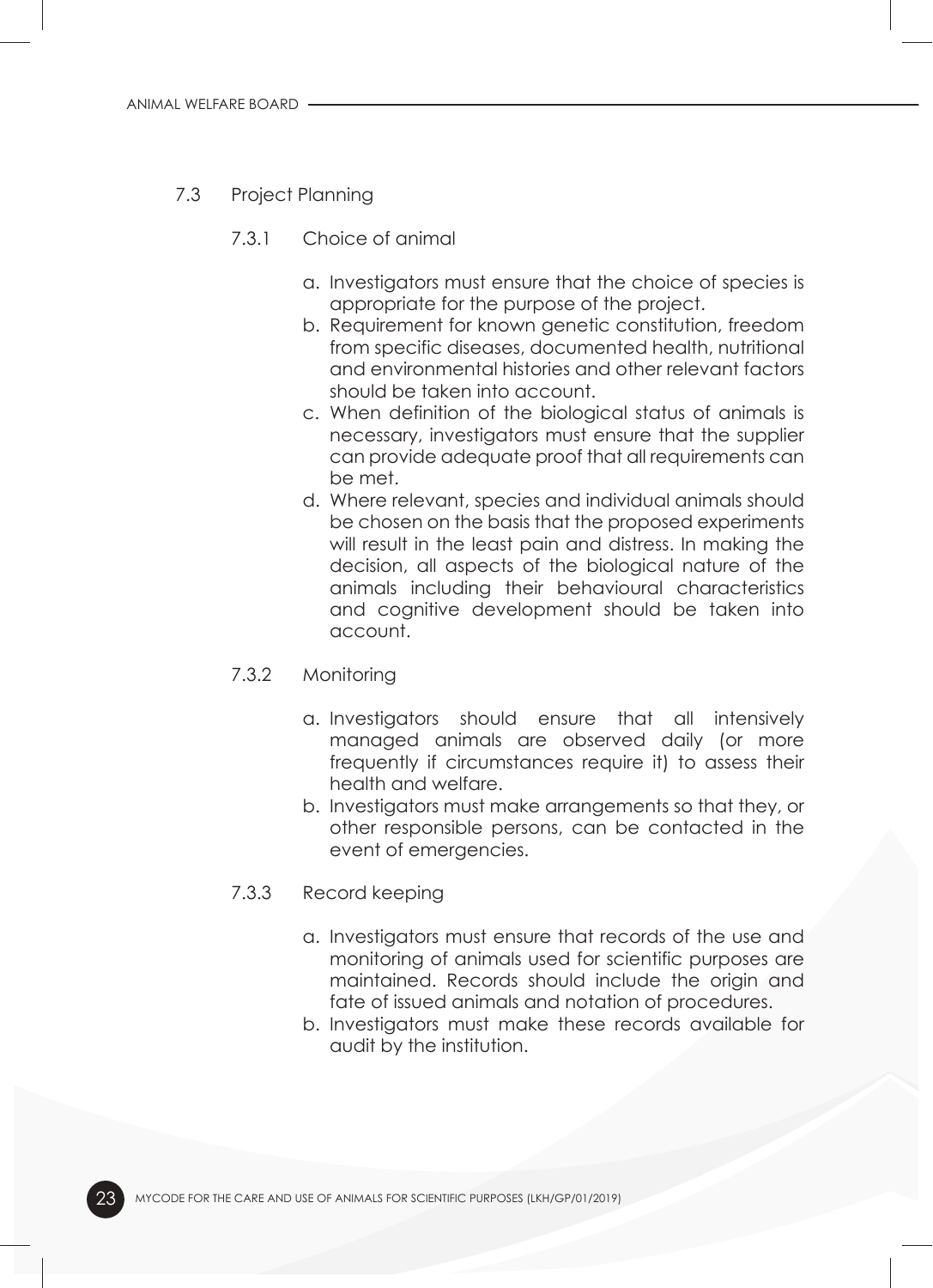# 7.3.4 Consultation

- a. Investigators should consult other experienced scientist, veterinarians or laboratory animal and livestock specialist when necessary.
- b. The attending veterinarian must be consulted on the following in the planning of any practise or procedure which can cause pain to animals;
	- The use of tranquilisers, analgesics and anaesthetics.
	- Pre-surgical, surgical and post-surgical care by laboratory workers in accordance with established veterinary medical and nursing procedures.
	- The use of paralytics without anaesthesia.
	- The withholding of tranquilisers, anaesthesia, analgesia or euthanasia when scientifically necessary.
- 7.4 Conduct of Projects
	- 7.4.1 Pain and Distress In practical terms, it is difficult to evaluate pain and other unpleasant sensation, such as discomfort and distress.
		- a. The investigator must regularly assess and be aware of the signs of distress in animals under experiment and must limit distress to acceptable levels. Distress may be apparent as aggressive and abnormal behaviour, changes in normal sounds, abnormal appetite, decline in body weight, impaired reproduction and reduced resistance to disease. The Grimace Scale can be used as reference.
		- b. The investigator must assume that the pain experienced by mammals, and possibly other vertebrates is similar to the pain in humans, and hence the indications for analgesia and anaesthesia should parallel to those accepted in human and veterinary medical practice.
		- c. The investigator must at the beginning of an investigation/research introduce the procedures one at a time, to allow animals to adjust without periods of excessive stress:
			- Change of location;
			- Changes of feed; and
			- Change of experimental procedures.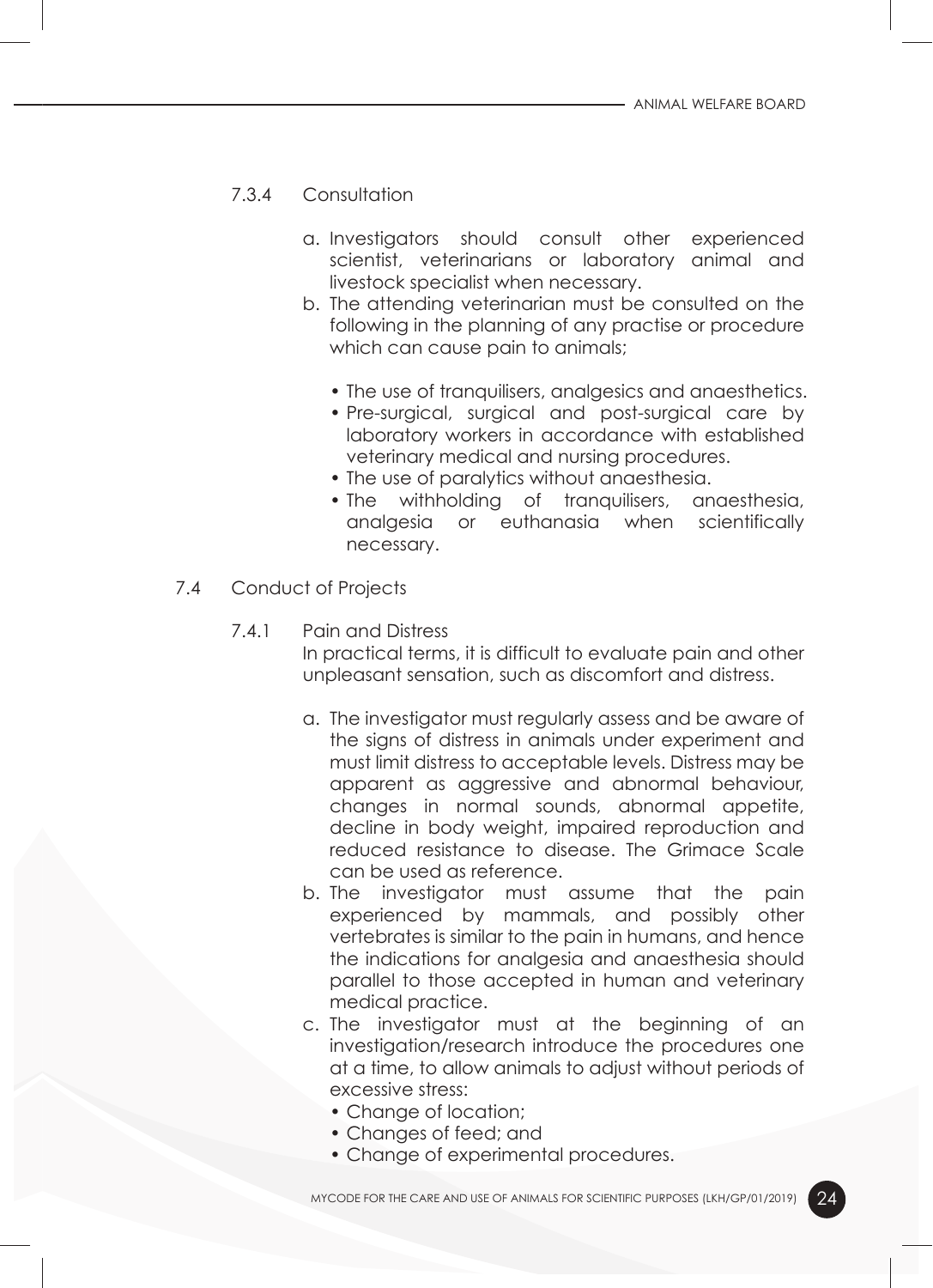- 7.4.2 Limiting pain and distress Investigators must anticipate and take all possible steps to avoid or minimise pain and distress including:
	- a. To choose the most appropriate and humane method for each experiments.
	- b. To attend and undergoing technical skill courses for competency in the specific animal research.
	- c. To ensure the technical skills and competence of all people involved in animal research.
- 7.4.3 Anaesthesia and analgesia

 Any procedure which causes pain, distress or injury, apart from brief simple procedures which involve trivial pain, must be performed under general or local anaesthesia or analgesia.

- a. Investigators must ensure that the techniques of sedation, anaesthesia and analgesia used are appropriate for the particular species of animal used, and that the techniques are in accordance with latest or current laboratory animal practices available in the institution or veterinary or human clinical practice.
- b. Investigators must monitor all anaesthetised animals continuously.
- c. Anaesthesia and analgesia must be performed only by the veterinarian, or under the supervision of a veterinarian.
- d. Training in surgical or anaesthetic techniques must be under the direct and constant supervision of a veterinarian.
- e. Investigator must ensure that the choice and administration of anaesthetic, analgesic and tranquilising agents is suitable for the species and the purpose of the project.
- f. These anaesthetic, analgesic and tranquilising agents must be used within the context of the pain management plan.
- g. Research personnel should consult the veterinarian or trained personnel in the choice and use of these drugs.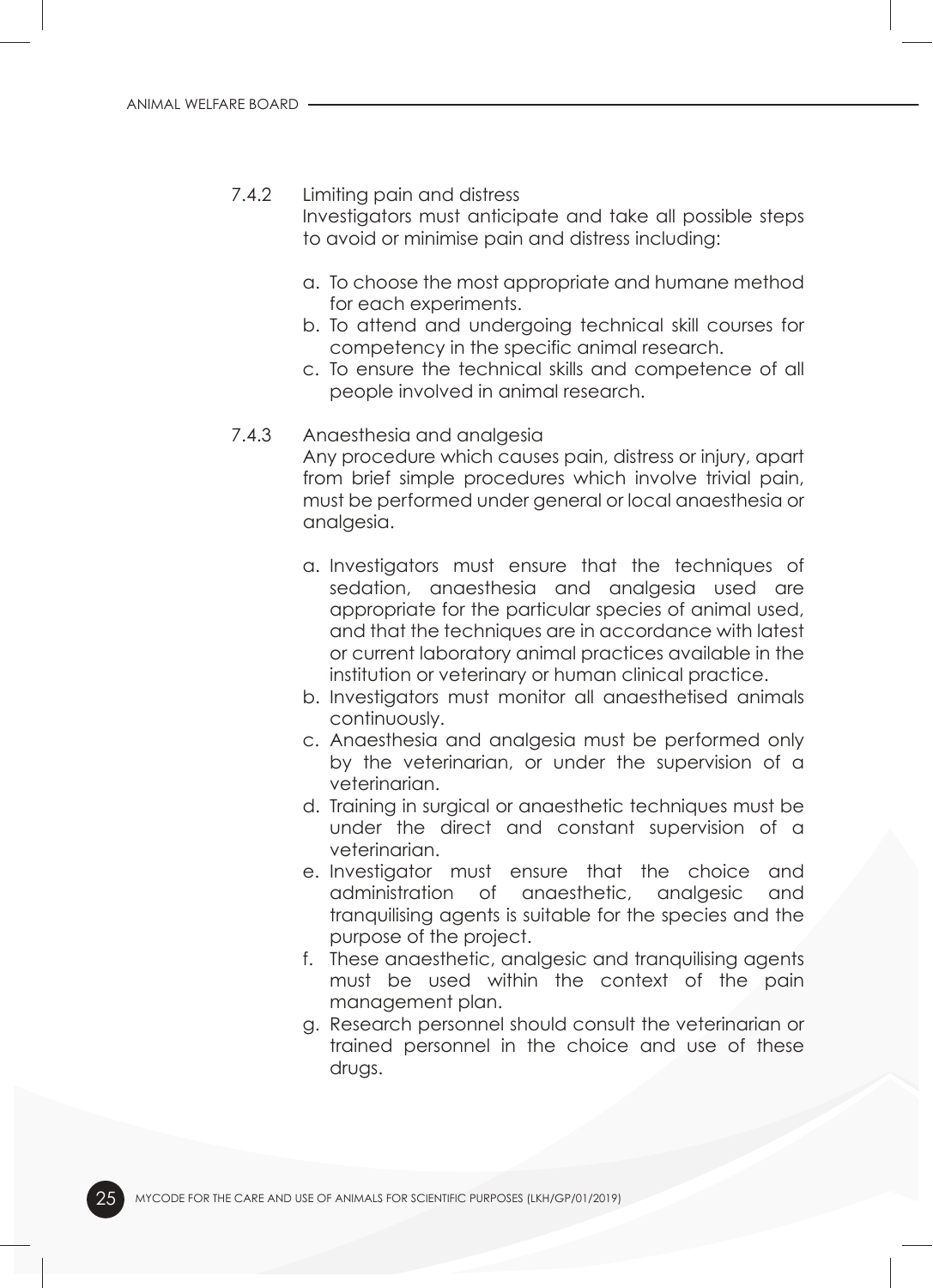- h. If a procedure needs to be conducted without the use of an anaesthetic, analgesic or tranquilizer, the procedure must be supervised directly by the responsible investigator and approved by the institutional IACUC.
- i. Muscle relaxant or paralytic drugs must always be used with drugs known to produce adequate analgesia for restraining animals.
- j. Electro-immobilisation devices must not be used to produce analgesia.
- k. If during an experiment, there is evidence that animals are experiencing severe pain and distress which cannot be alleviated quickly, the investigator must ensure that the animal be humanely killed without delay, even if the objective of the investigation has not been achieved.
- l. The investigator must ensure the use of analgesics and anaesthetics controlled under the Poisons Act 1952 (Revised 1989) are in accordance with the specific legal requirements.
- 7.4.4 Animal welfare monitoring of pain and distress
	- a. Investigators should be familiar with the normal behaviour patterns of the animal species chosen, be knowledgeable of signs of pain and distress specific to the species and must monitor their animals for these sians.
	- b. Deviations from normal behaviour patterns are often the first indications that animals are experiencing pain or distress. Any changes in patterns of sleeping, feeding, drinking, grooming, exploratory behaviour, performance in learning or discriminatory tasks, reproduction or social behaviour should be noted, assessed and acted on if appropriate.
	- c. Animals must be monitored appropriately for clinical signs of acute pain or distress.
- 7.4.5 Study endpoints
	- a. The investigator should develop humane study end-points when preparing a project application.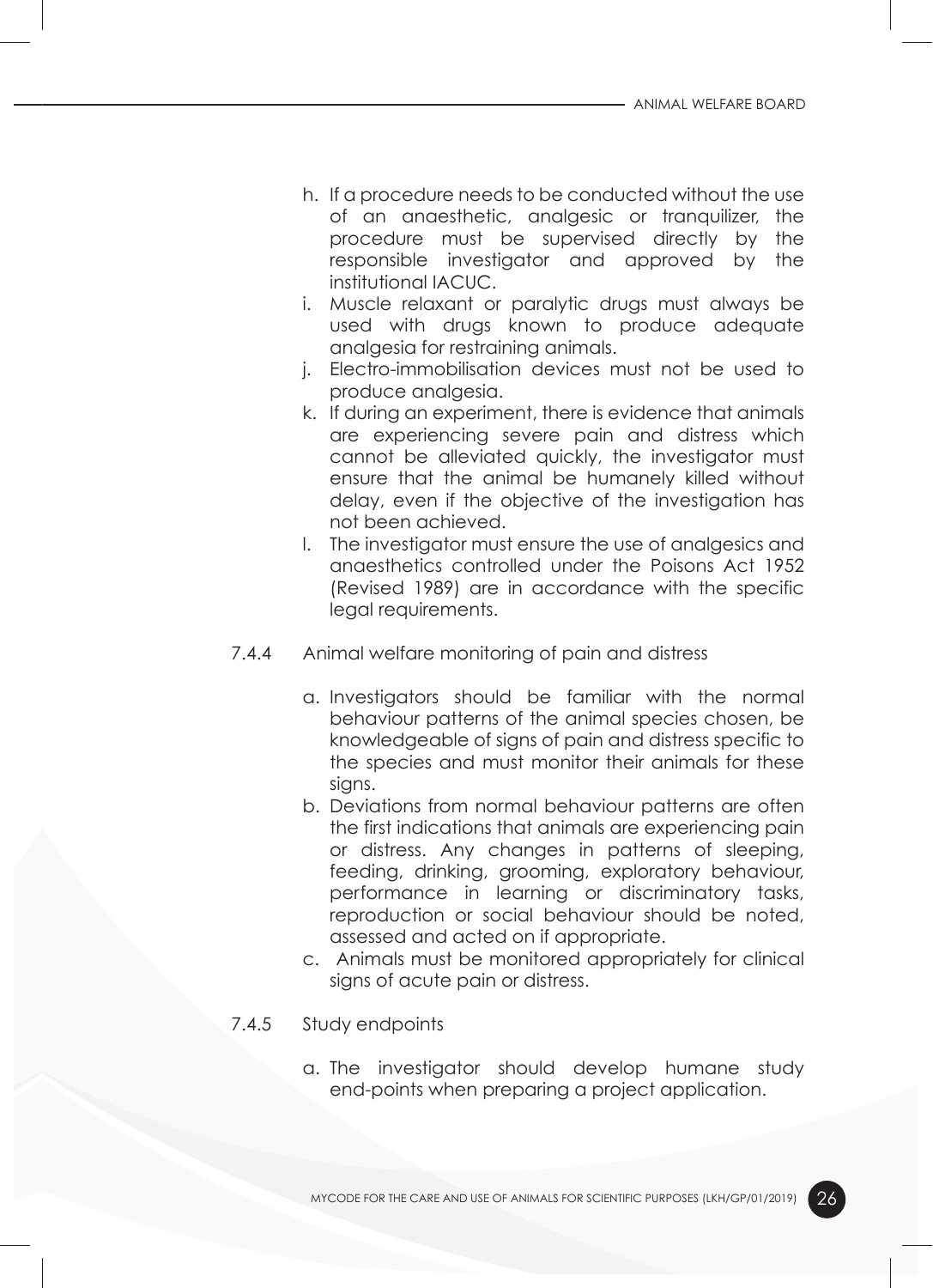- b. Death as an end-point is generally ethically unacceptable, and must be fully justified if is required in a study. When death as an end-point cannot be avoided, the experiments must be designed to result in the death of as few animals as possible.
- c. Best practise indicates that end-points earlier than the moribund condition should always be used.

# 7.4.6 Repeated use of animals for scientific purpose Individual animal must not be used in more than one scientific experiment, without IACUC approval. When considering approval for the reuse of animals, the IACUC must take into account:

- a. The pain or distress and any potential long-term or cumulative effects caused by any previous procedures.
- b. The total time that an animal will be used.
- c. The pain or distress likely to be caused by the next and subsequent procedures.
- d. Whether an animal has recovered fully from the previous procedure before being used in the next procedure.
- 7.4.7 Handling, restraint and confinement of animal
	- a. Animals must be handled only by persons authorised and competent in methods which minimise pain and distress and do not cause injury.
	- b. Restraint devices must be suitable in size, design, and operation to minimise discomfort or injury to the animal.
	- c. When restraint devices are used, they must be specifically designed to accomplish research goals that are impossible or impractical to accomplish by other means or to prevent injury to animals or personnel.
	- d. The following are important guidelines for restraint:
		- Restraint devices are not to be considered normal methods of housing
		- Restraint devices must not be used simply as a convenience in handling or managing animals.
		- The period of restraint must be the minimum required to accomplish the research objectives.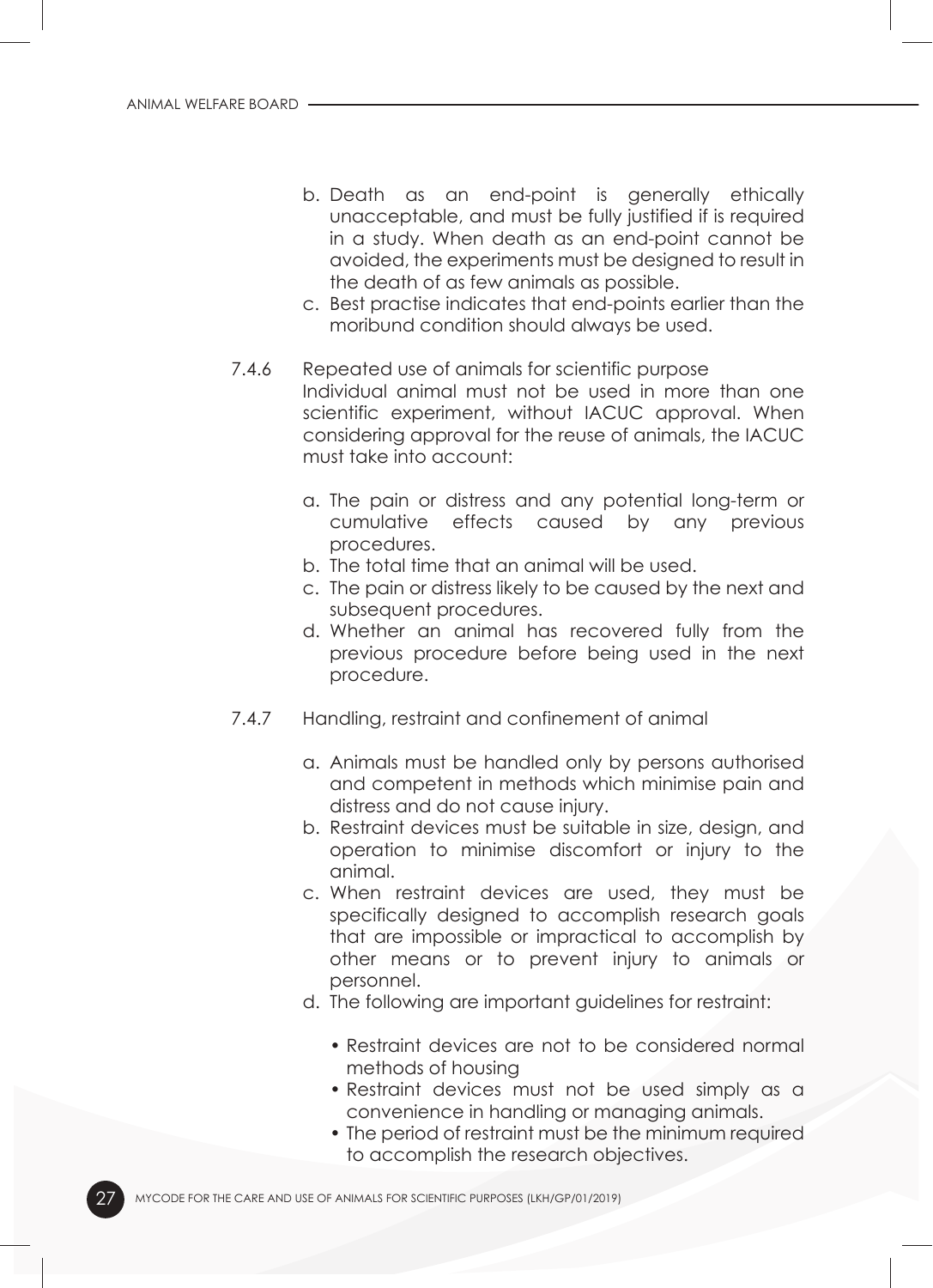- Animals to be placed in restraint devices must be acclimatised to adapt to the equipment and personnel.
- Provisions must be made for the monitoring of the animal at appropriate intervals, as determined by the IACUC.
- Veterinary care must be provided if lesions or illness associated with restraint are observed.
- e. The presence of lesions, illness, or severe behavioural change often necessitates temporary or permanent removal of the animal from restraint.
- f. Tranquillising or anaesthetic agents may aid restraint but may prolong recovery from the procedure. When these agents have been used, greater attention may be required in assessing the recovery of animals.
- g. Prolonged periods of restraint or confinement should be avoided. However, when prolonged restraint or confinement of animals is proposed, such as housing animals in metabolic cages, consideration must be given to the animals' biological and behavioural needs.
- h. Animals subjected to prolonged period of restraint and confinement must be assessed regularly by a veterinarian or other person deemed qualified by the institution not otherwise involved in the project. If any negative impact on an animal is detected, the animal must be removed from the restraint or the method of restraint must be modified to minimise the impact.

# 7.4.8 Withholding of food and water

- a. Projects involving the withholding or severe restriction of food or water must be designed to produce no continuing detrimental effect on the animal. In these studies, the changes in fluid balance or body weight must be monitored, recorded and maintained within the limits approved by the IACUC.
- b. When experimental situations require food or fluid restriction, at least minimal quantities of food and fluid must be available to provide for development of young animals and to maintain long-term well-being of all animals.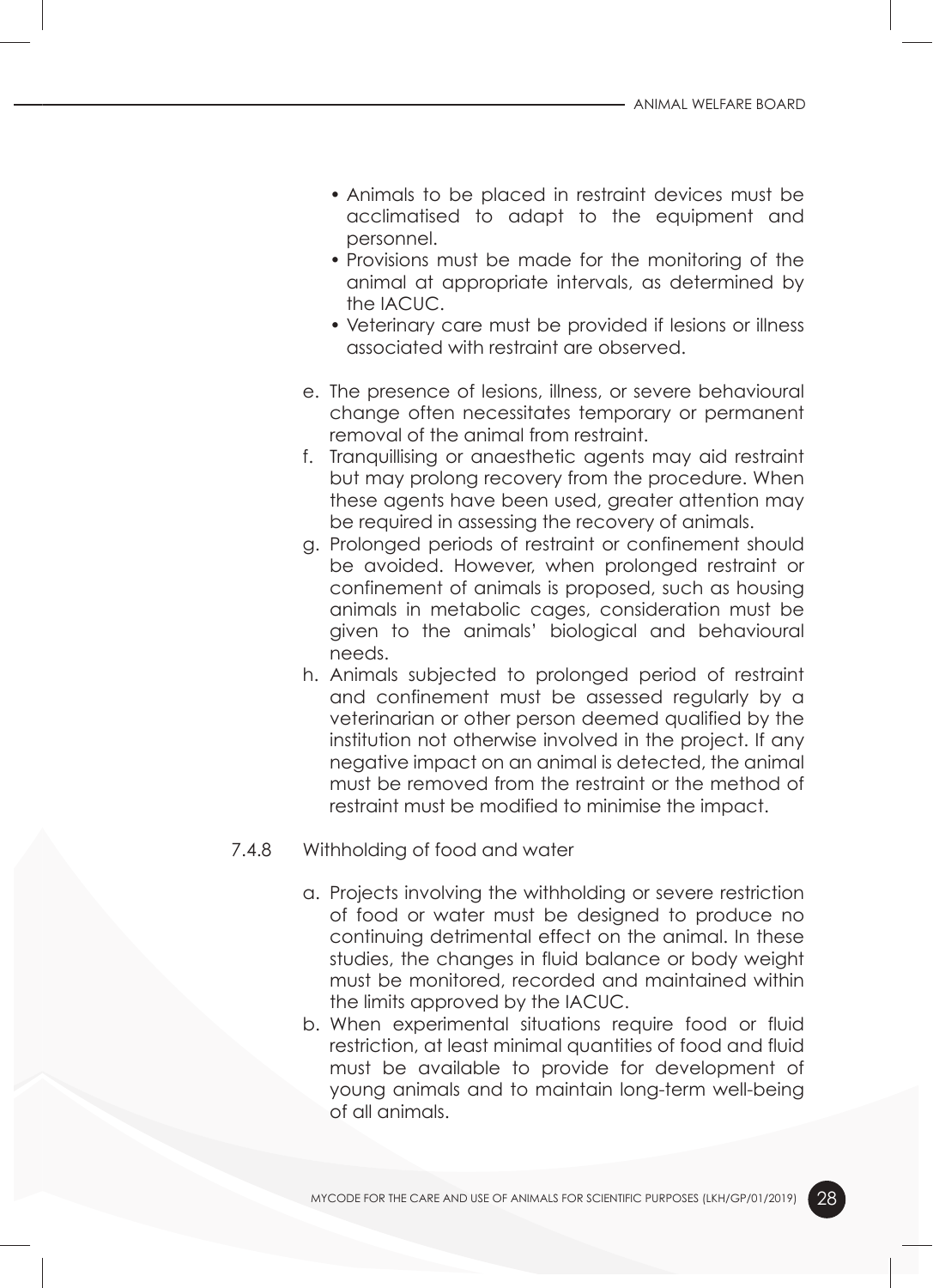- c. Food and water restriction for research purposes should be scientifically justified, and a programme must be established to monitor physiological or behavioural indices, such as weight loss or state of dehydration for temporary or permanent removal of an animal from the experimental protocol.
- d. In the case of conditioned-response research protocols, use of a highly preferred food and fluid as positive reinforcement, instead of restriction is recommended.
- 7.4.9 Animal welfare and animal health research

 When studying ways to improve the health or welfare of animals, Investigators may need to replicate the problem, such as injury, trauma, nutritional disorder, physical exertion, disease or environmental stress. Investigators must ensure that: the principal aim of the project is to improve animal welfare or health; the outcome of the project cannot be achieved by alternative methods; all possible steps are taken to minimise any pain or distress.

- 7.4.10 Modifying animal behaviour
	- a. Positive reinforcement is the preferred method to motivate an animal to modify its behaviour or to perform specific tasks. Inducement used in the form of biological stress must be as mild as possible.
	- b. Severe deprivation of water, food, social interaction or sensory stimuli must not be used.
	- c. Painful or noxious stimuli must be avoided. If their use is necessary, the level and duration of the stimulus must be minimised and escape from the stimulus must be available.
- 7.4.11 Scientific and teaching activities involving hazards to other animals or humans
	- a. Proposals for the use of animals in teaching must be approved by the IACUC and comply with all relevant legislation and institutional requirements.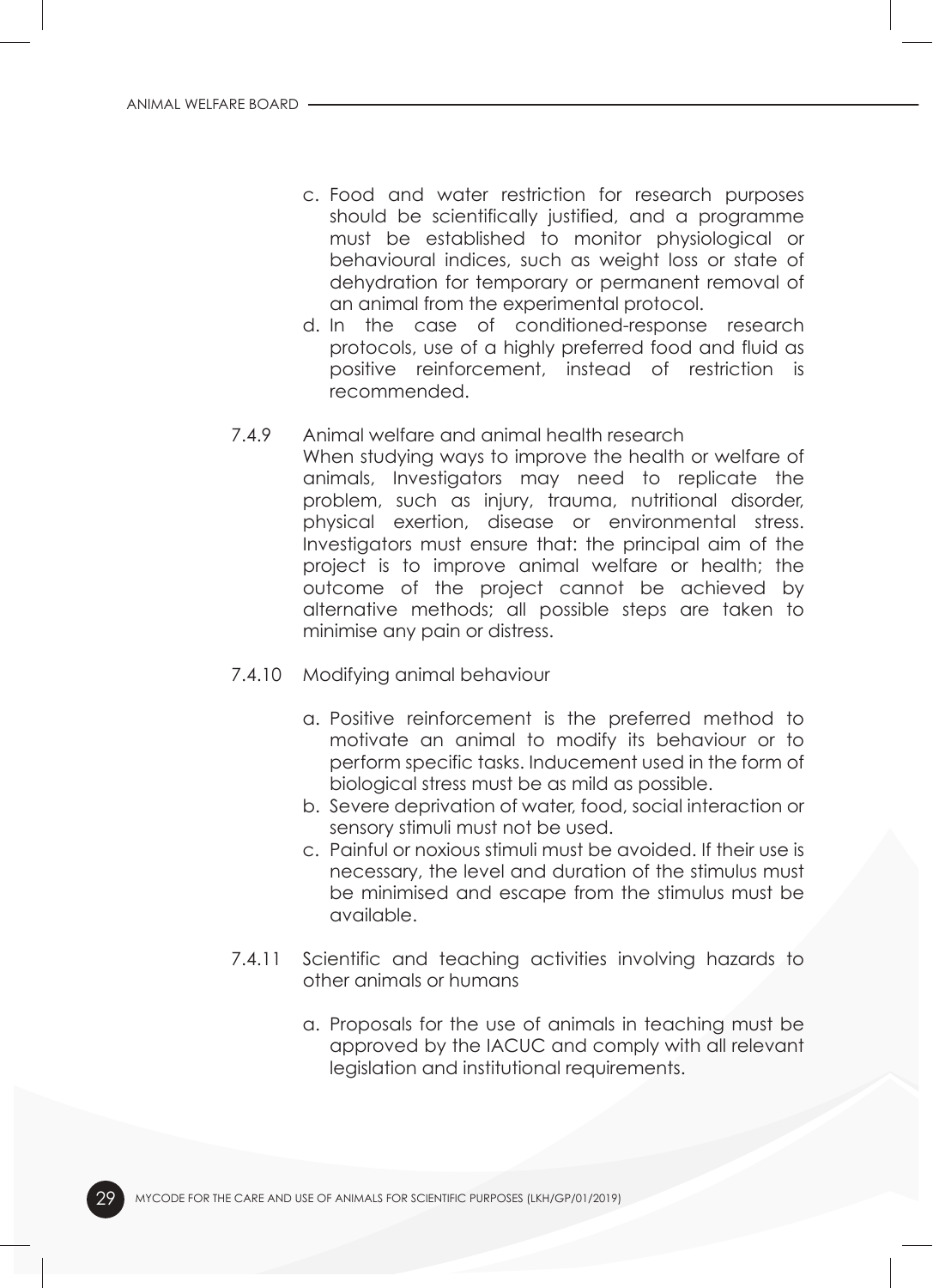- b. Animals must not be used when other techniques such as audio-visual aids will achieve the teaching objectives satisfactorily.
- c. If animals have to be used, the following principles apply:
	- Lower orders of life e.g. Bacteria, fungi, protozoa and insects should have preference over vertebrates.
	- The number of animals used should be kept to the minimum to achieve the stated scientific objective
	- If animals are handled, manipulated or intervened with in any way by students, there must be close supervision by authorised and trained personnel.
	- Anaesthesia and euthanasia of animals and/or surgical interferences should be carried out by students only if it is absolutely essential for training. Close supervision has to be provided by properly trained and qualified personnel.
	- Students must be trained to handle animals humanely.

# 7.4.12 Animal models of disease

 Animal models of disease are only allowed if the investigators can show scientific validity of its resemblance to human disease/conditions. Death as an end-point in these studies should be avoided. (to be specify)

- 7.4.13 Humane killing and euthanasia
	- a. When it is necessary to kill an animal, humane procedures must be used. These procedures must avoid pain or distress, be reliable and produce rapid loss of consciousness until death occurs. The procedures should also be compatible with the scientific or educational aims.
	- b. The procedures must be performed only by personnel approved as competent by the IACUC or under the direct supervision of a veterinarian.
	- c. Animals should be killed in a quiet, clean environment that is away from other animals where possible.
	- d. Death must be established before disposal of the carcass occurs.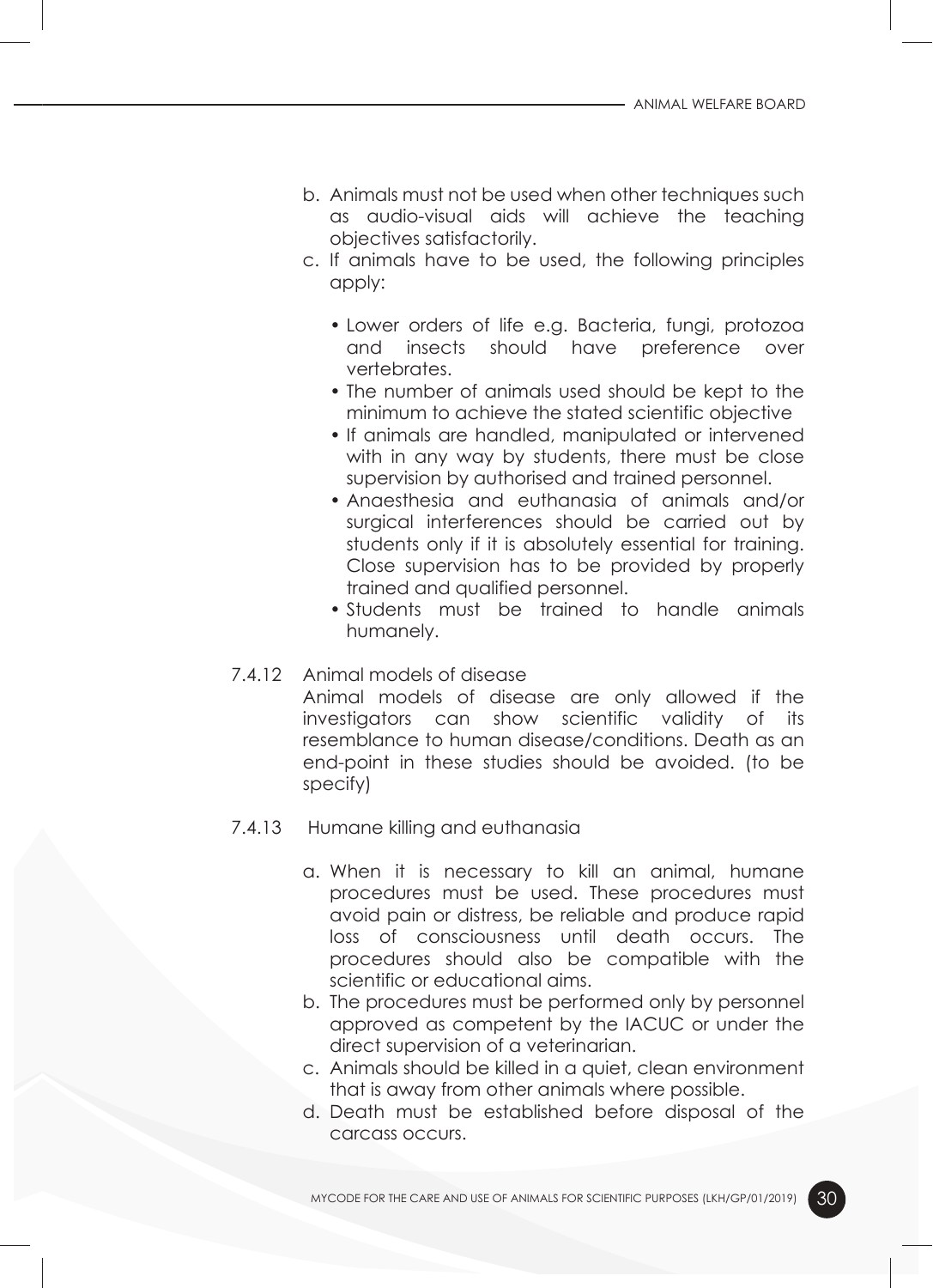- e. Dependent offspring of animals being killed must also be killed or appropriate provision made for their care.
- f. Methods of killing must be appropriate to the developmental stage and species of the animal (refer to the most current edition of the American Veterinary Medical Association (AVMA) Guidelines for the Euthanasia of Animals).
- 7.4.14 Genetic modification
	- a. All projects involving genetic modification of animals must be conducted in accordance with the appropriate country legislation, requirements and guidelines of the individual institutions research and ethics committees.
	- b. Proposal to produce a new strain or hybrid of a genetically modified animal must include sufficient information to allow the ethics committee to consider the potential impact of introducing a new gene, or altering the expression of existing genes on all the animals involved in the breeding program, as well as the reasons to support the creation of the said genetically modified animal.
	- c. The investigator must state implicitly in the proposal of any potential side-effects due to the genetic manipulation that may impact negatively on the welfare of the parent animal or offspring and also of the means that will be used to deal with such eventualities.
	- d. The investigator must provide monitoring details for expected and unexpected adverse effects arising from the genetic modification to the ethics committee.
	- e. Proposals for the creation of genetically modified animals that are expected to cause pain or distress in the animal must contain information of any special needs and details of specialist care that will be provided to minimise these negative impacts. Humane end-points must also be defined.
	- f. The breeding procedures used to establish a colony of genetically-modified animals (from newly-created genetically modified animals or those from an outside source), must be carried out based on scientific purpose of performing research with these animals.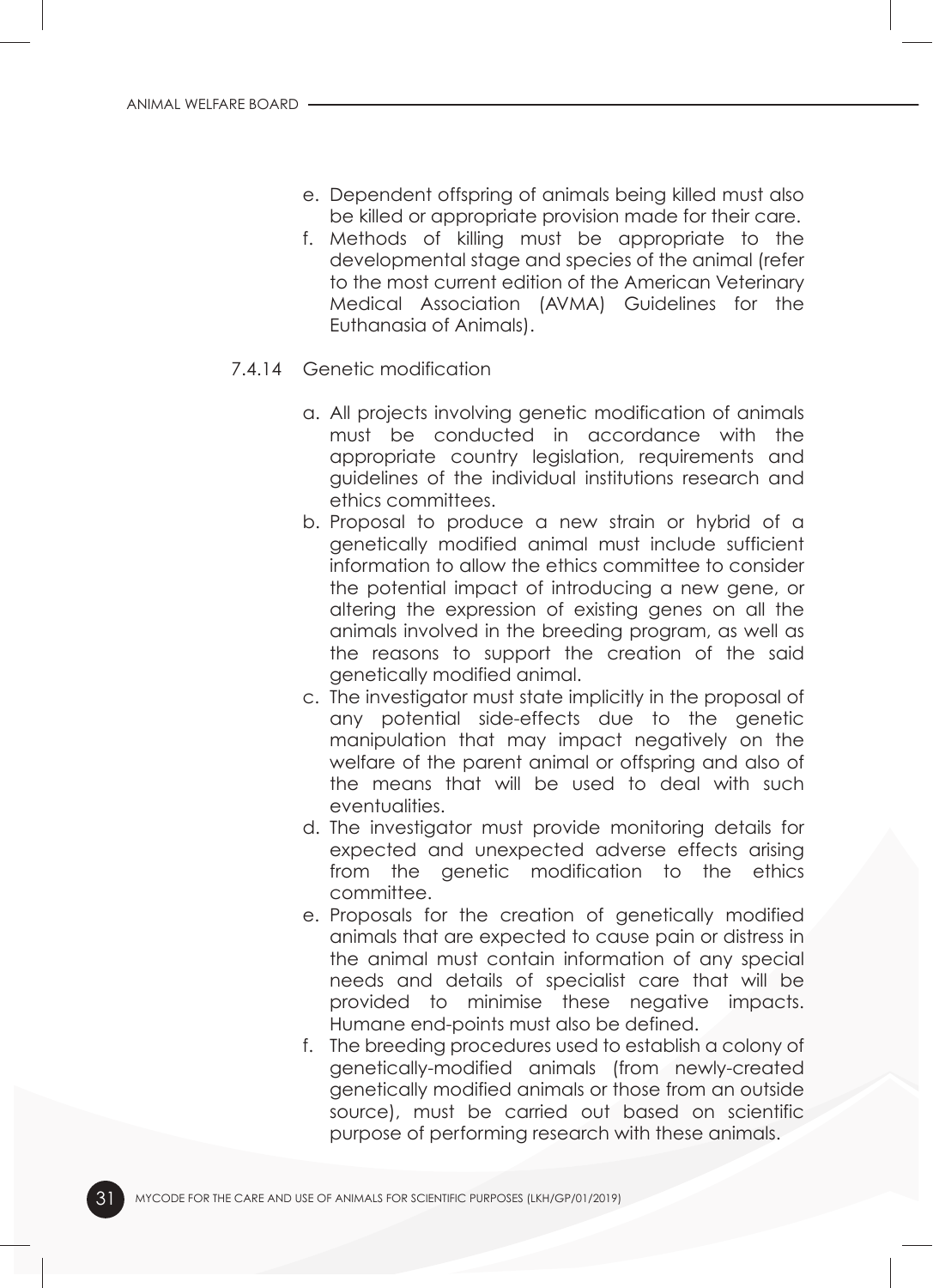- g. A final report must be submitted to the IACUC at the completion of the project and/or when the strain is regarded as breeding stock.
- h. Investigators must assess through detailed monitoring, the welfare and genetic stability of newly created genetically-modified animals and their offspring across a number of generations and forward a summary of these observations to the IACUC. The frequency of reporting should be determined by the IACUC, taking into account the nature of the genetic modification.

### 7.4.15 Induction of tumour

- a. Investigators must monitor animals closely for signs of pain and distress, sudden changes in body condition, and other signs of tumour growth and spread.
- b. Animals with induced tumour must be killed humanely before predictable death occurs, wasting becomes advanced, or the tumour becomes large enough to cause ulceration or severely limit normal behaviour (refer Appendix 3(b). Animals must be euthanised as early as possible when tumour is at the minimum size necessary to obtain valid results.
- c. In tumour therapy studies, end-points compatible with reliable assessment of the therapy must be as early as possible.

# 7.4.16 Post mortem examination

 Animal that died unexpectedly, or euthanised due to unforeseen complications, an autopsy must be performed by a person with appropriate qualifications and/or experience. Records of post-mortem examination should be kept. Records of digital image or post-mortem findings are encouraged.

- 7.4.17 Surgery and post-operative care
	- a. Surgery must be performed only by or under supervision of a veterinarian, in accordance with the rights to practices prescribed by the Veterinary Surgeons Act 1974.
	- b. Surgical procedures must be carried out under appropriate local or general anaesthesia.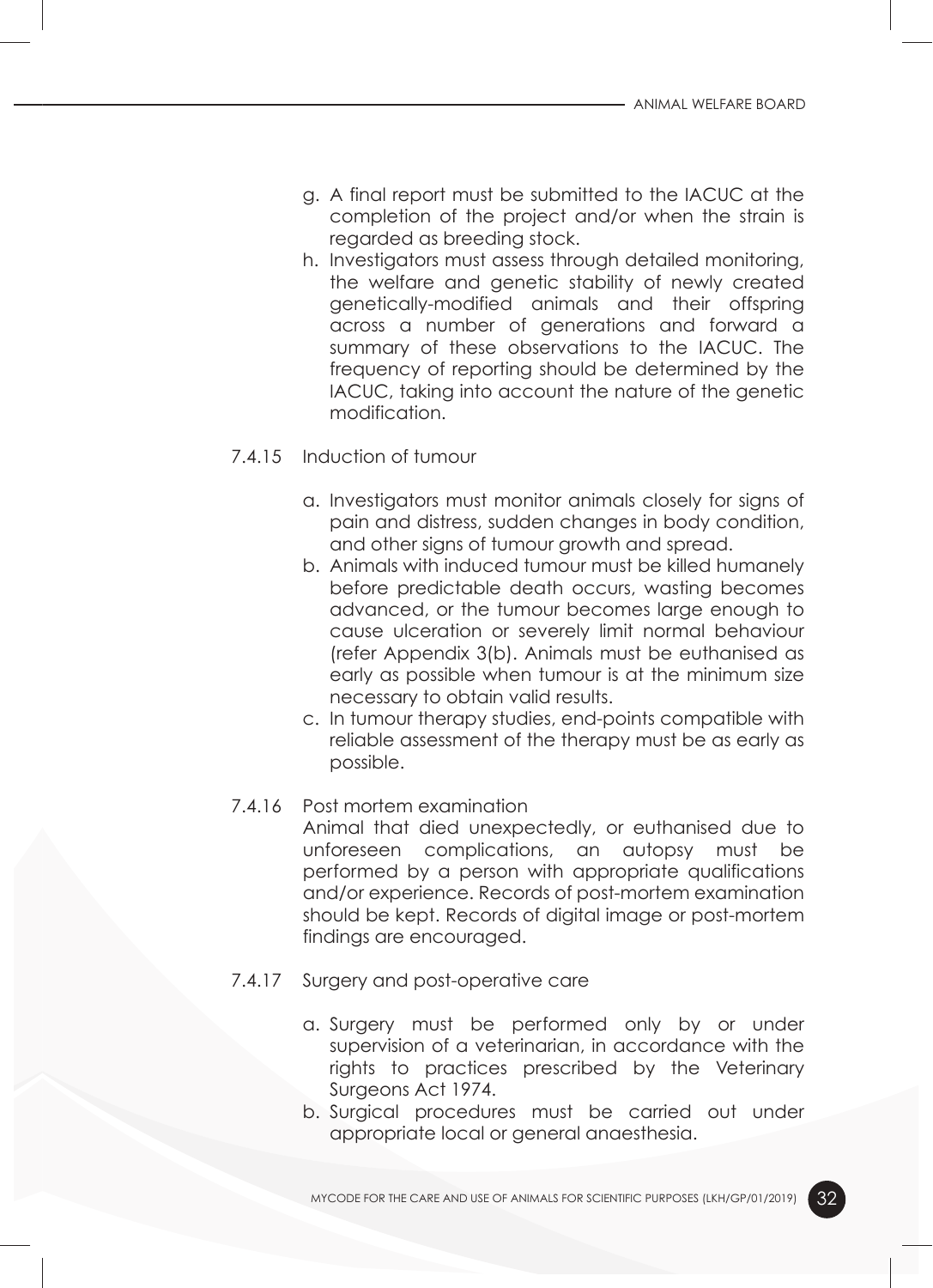- c. The depth of anaesthesia must be adequately monitored throughout the procedure.
- d. There must also be appropriate monitoring and management of potential side effects, such as hypothermia, cardiovascular and respiratory depression.
- e. Anaesthetic monitoring records for major surgeries must be kept.
- f. The comfort of animals must be promoted throughout the post-operative period.
- g. Attention should be given to warmth, hygiene, fluid and food intake, and control of infection.
- h. The use of analgesic, tranquillizing and antibiotic agents may be needed to minimise post-operative pain or distress.
- i. Care should be taken to ensure that animals recovering from anaesthesia do not injure themselves by uncoordinated movements, and that conditions are such that they are not disturbed, attacked or killed by other animals in the same enclosure.
- j. Clinical records of an animal's state must be kept, including observations and administration of any drugs, fluids or other treatments, and made accessible to all personnel involved in the post-operative care of the animal.
- k. Investigators must ensure that adequate monitoring, treatment and care of post-operative animals is provided and that they are fully informed of each animal's state.
- l. The duties of all personnel must be clearly defined and procedures must be established for identifying and responding to post-operative emergencies, including management of pain and distress.
- m. Any post-operative animal observed to be in a state of severe pain or distress, which cannot be alleviated quickly, must be euthanised without delay.
- 7.4.18 Blood sampling and tissue harvesting from laboratory animals
	- a. Blood sampling and tissue harvesting from animals slaughtered for food, IACUC-approved experimental intervention procedures, and/or samples obtained during an autopsy investigation to determine the cause of death shall be excluded from this guideline.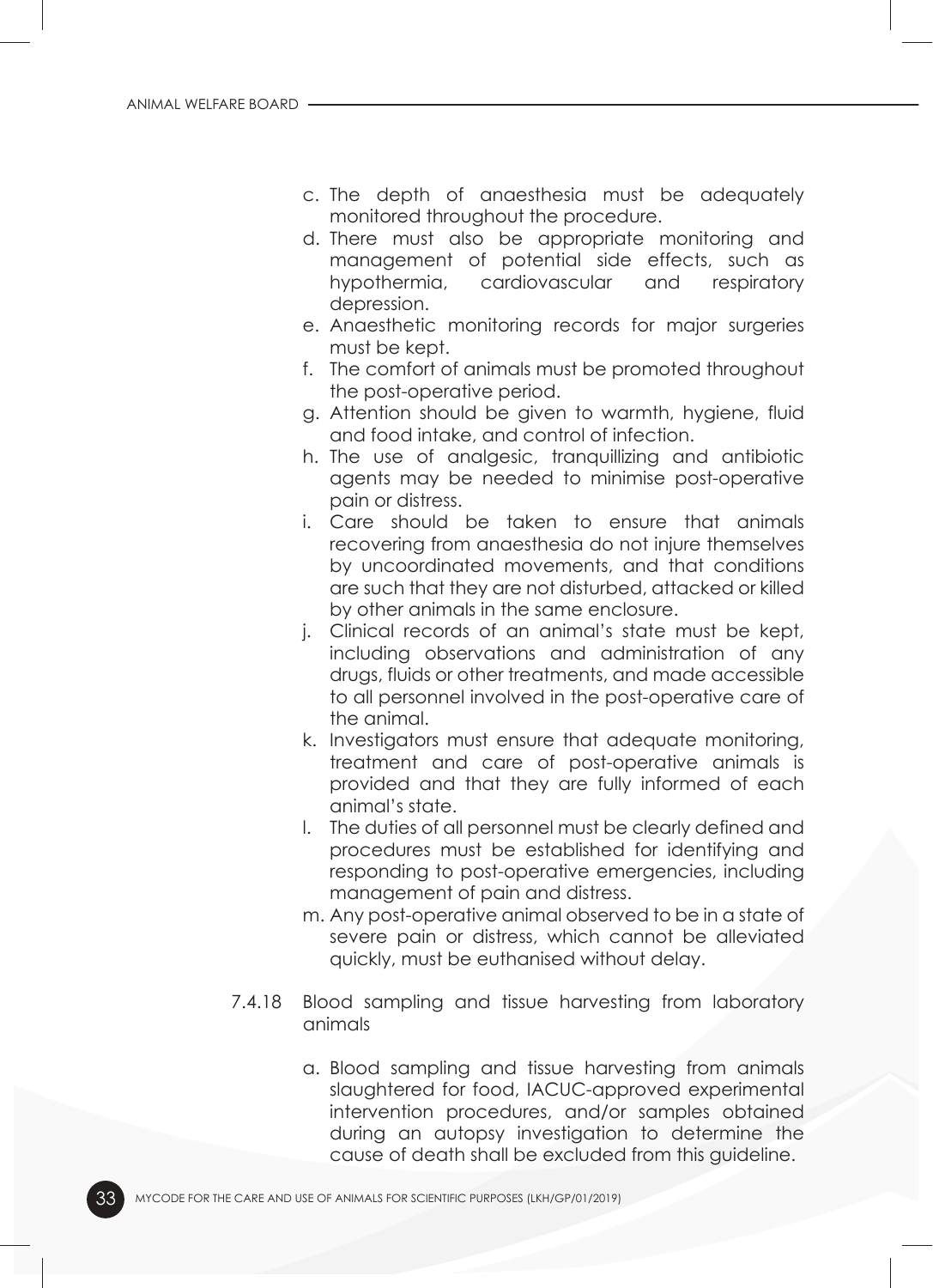- b. Exsanguination and/or removal of body organs to result in death without general anaesthesia must not be allowed.
- c. Blood removal from animals must comply with published guidelines.
- d. Efforts must constantly be made to refine scientific techniques so as to reduce the volume of the blood sample.
- e. More animals should be used if the animal's welfare is threatened by the volume of the sample required.
- f. Tissue harvesting & biopsy procedures must be undertaken by, or under the direct supervision of personnel experienced in the techniques involved, and must utilise proper restraint, surgical and anaesthetic procedures.
- 7.4.19 Toxicology studies
	- a. If suitable non-animal test are available they must be used.
	- b. Investigation of the safety of agents intended for use in human beings, animals, the household and the environment, and of naturally occurring toxins, must be performed by personnel with the appropriate training.
	- c. Investigators must not allow painful, distressing or lingering death of animals unless no other end point is feasible and the goals of the project are the prevention, alleviation, or cure of a life-threatening disease or situation in humans or animals.
- 7.4.20 Experiments involving hazards to humans and animals
	- a. Hazards may arise from sources that include:
		- Viruses;
		- Bacteria;
		- Fungi;
		- Parasites;
		- Radiation;
		- Radioactivity;
		- Corrosive substances;
		- Toxins;
		- Allergens: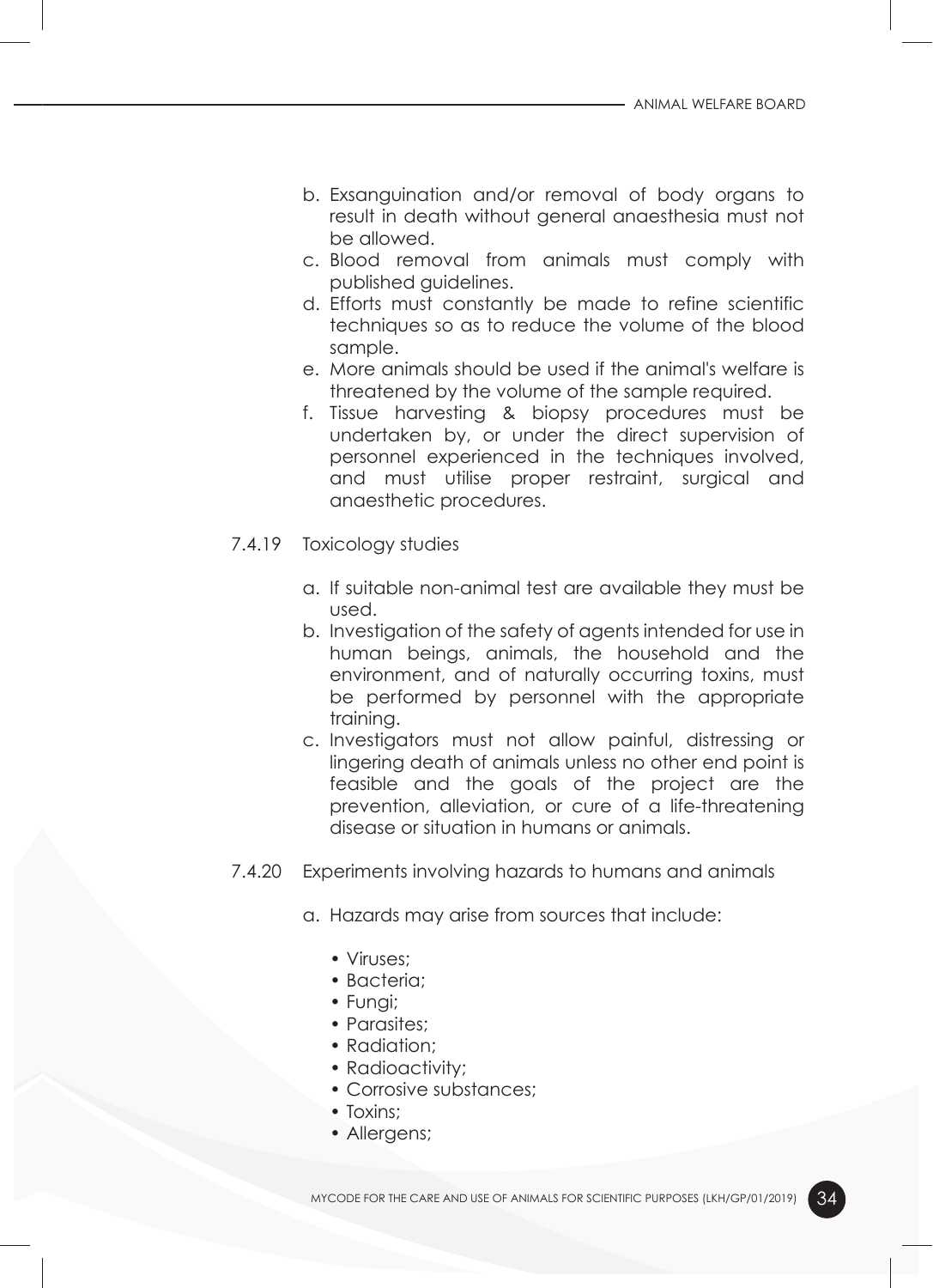- b. Experiments involving hazards to humans or animals shall be in accordance to the relevant country legislation.
- c. Protocol should include a subscription of any intended use of hazardous compounds or organisms. They should describe specific safety measures and disposal protocols used to prevent contamination of caging, other animals, research personnel or students.
- d. Animals being administered infectious organisms should be isolated, taking into account risks to other animals and to people.
- e. Investigators must not allow the experiments to proceed to the painful or distressful or lingering death of animals unless no other experimental end-point is feasible, and the goals of the experiments are the prevention, alleviation, treatment or care of a life-threatening disease or situation in human beings or animals. When death as end-point cannot be avoided, the experiment must be designed to result in the death of as few animals as possible. The investigator must also ensure that the animal suffering or pain is minimised. Use appropriate sedation, analgesia or anaesthesia to relieve the animal's pain and suffering.
- f. Precautions, security and emergency plans to contain hazardous agents should be appropriate to a worst-case scenario.

# **8.0 SECTION 4: ACQUISITION AND CARE OF ANIMALS IN BREEDING AND HOLDING FACILITIES**

Housing conditions, practices and procedures involved in the care of animals in breeding and holding facilities of scientific and teaching institutions must be approved and monitored by an IACUC.

8.1 Animals Obtained From Interstate or Overseas

 It is the responsibility of the investigator or instructor to consult the relevant authorities (Department of Veterinary Services (DVS), Malaysian Quarantine and Inspection Services (MAQIS), Department of Wildlife and National Park (DWNP) Peninsular Malaysia, Department of Fisheries (DOF), and Department of Civil Aviation (DCA)) to ensure compliance with all requirements governing the import, export, capture, handling and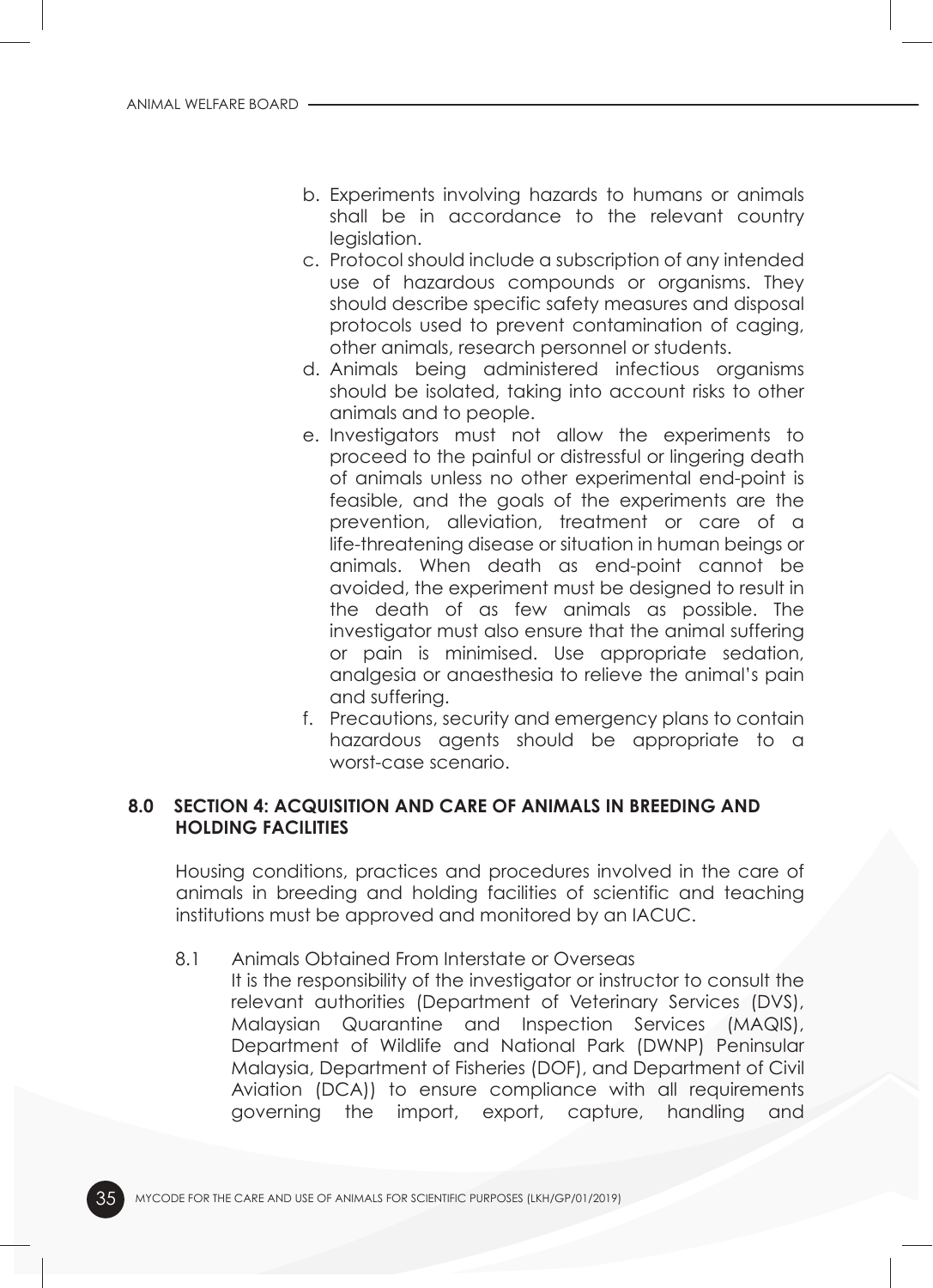transportation of animals and to include details of these in the proposal. All imported animals must be accompanied with health permits from exporting countries.

- 8.2 Transportation of Animals
	- 8.2.1 Transportation can cause animals to be in distress due to confinement, movement, noise and changes in the environment and personnel.
	- 8.2.2 The extent of any distress will depend on the animals' health, temperament, species, age and sex, the number of animals travelling together and their social relationships, the period without food or water, the duration and mode of transportation, environmental conditions, particularly extremes of temperature, and the care given during the journey.
	- 8.2.3 The conditions and duration of the transportation must ensure that the impact on animal health and welfare is minimal.
	- 8.2.4 Containers must be secure and escape-proof. There should be adequate nesting or bedding material and animals must be protected from sudden movements and extremes of climate.
	- 8.2.5 Food, water and aeration (or their alternatives) must be provided when necessary.
	- 8.2.6 Transportation by air should be in accordance with International Air Transport Association (IATA) regulations and domestic transportation of livestock must be in accordance with the relevant codes of practice established under the guidance of the Animal Welfare Act 2015.
	- 8.2.7 Both suppliers and recipients of animals must ensure that there are satisfactory delivery procedures, with animals received by a responsible person.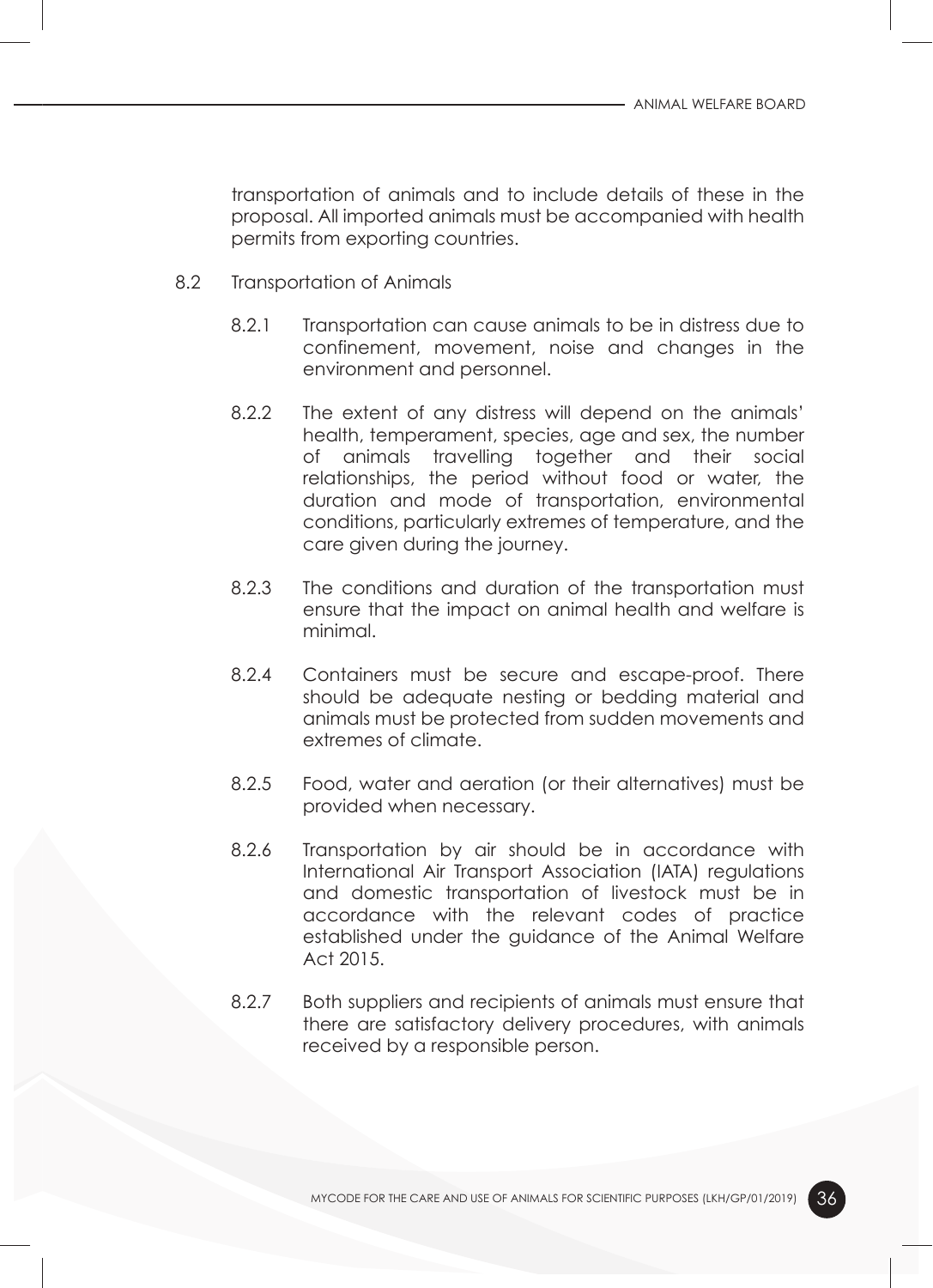- 8.3 Admission of New Animals Into Holding Areas
	- 8.3.1 When new animals are admitted into holding areas, they should be held separately, inspected by a qualified person and quarantined. Their health should be evaluated and treatment instituted, if required. The suitability of the animals for projects in which they are to be used should be assessed.
	- 8.3.2 Animals should be acclimatised to the holding facility and personnel before their use in a project and those that do not adapt satisfactorily should not be used.
- 8.4 Care of Animals in Holding and Breeding Facilities
	- 8.4.1 Facilities are defined as the places where animals are kept including cages, animal rooms, yards, paddocks, tanks, ponds and buildings.
	- 8.4.2 Institutions, IACUC, investigators and instructors, must ensure that facilities are appropriately staffed, designed, constructed, equipped and maintained to achieve a high standard of animal care and fulfill scientific requirements.
	- 8.4.3 The design and management of facilities will depend on the type of animals to be kept and the studies to be undertaken. The overall condition and management of facilities must be compatible with maintaining animal wellbeing and good health.
	- 8.4.4 Outdoor holding areas must meet the needs of the species, including access to adequate shelter, food and water, protection from predation, and behavioural and social requirements.
	- 8.4.5 Buildings should be compatible with the needs of the animals to be housed and their projects in which they are used.
	- 8.4.6 Buildings should be designed (Appendix IV) and operated to control environmental factors appropriately, to exclude vermin and to limit contamination associated with the keeping of animals, the delivery of food, water and bedding, and the entry of people and other animals.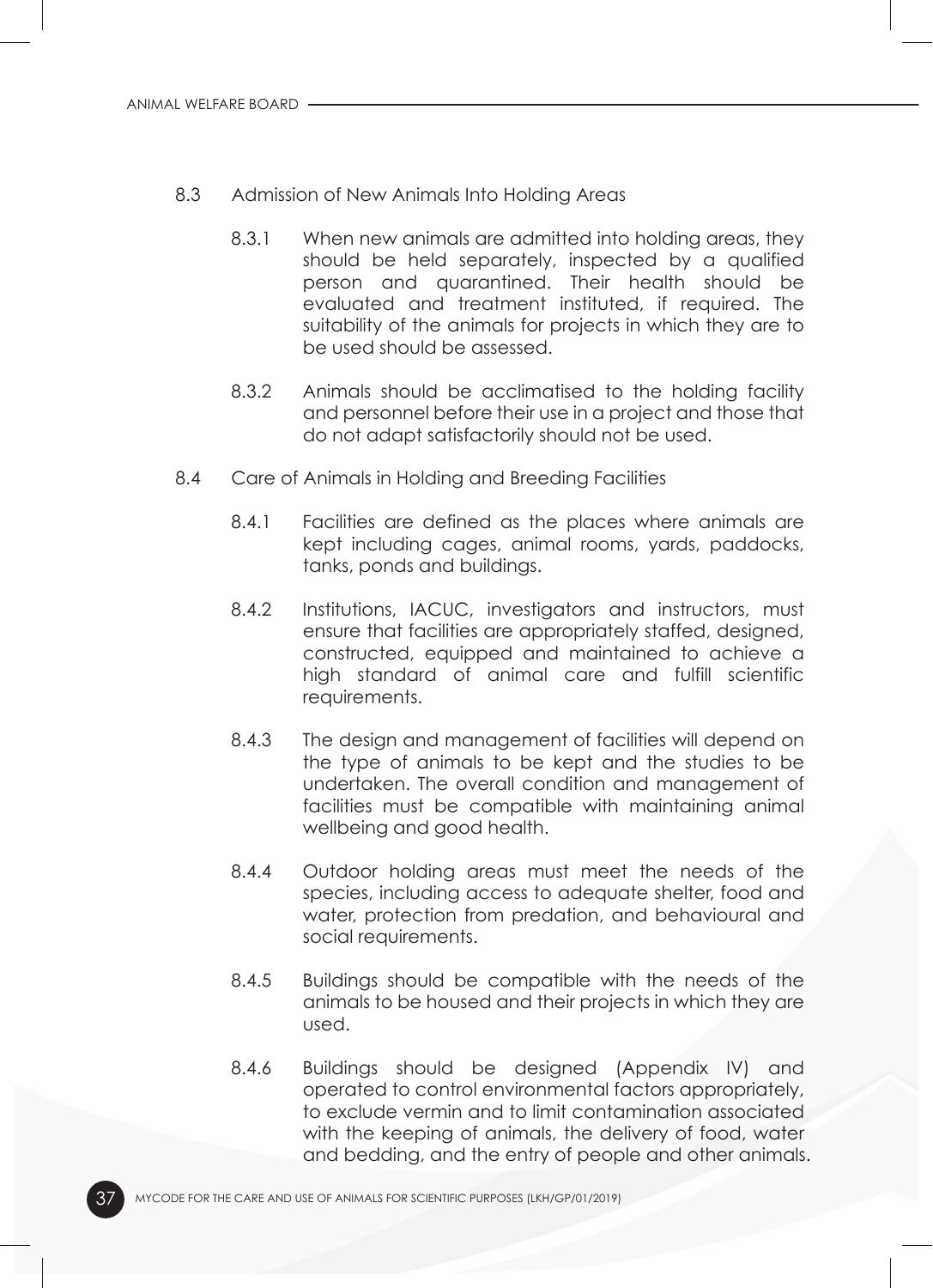- 8.4.7 There should be a pest control programme to monitor and control vermin.
- 8.4.8 Buildings must be maintained in good repair. Walls and floors should be constructed of safe and durable materials that can be cleaned and disinfected readily.
- 8.4.9 Buildings must be kept clean and tidy and operated to achieve maximum possible hygiene.
- 8.4.10 There must be adequate storage areas for food, bedding and equipment.
- 8.4.11 The choice of detergents, disinfectants, deodorants and pesticides must avoid contamination of the animals' environment and should be made in consultation with investigators.
- 8.4.12 Cleaning practices should be monitored on a regular basis to ensure effective hygiene and sanitation. This can include visual inspection, monitoring water temperature and microbiological testing of surfaces after cleaning.
- 8.4.13 There should be a fresh water supply and proper facilities for drainage, if appropriate.
- 8.4.14 There must be suitable plans to cover any emergencies such as the breakdown of lighting, heating and/or cooling.
- 8.4.15 Precautions should be taken to prevent entry of unauthorised people.
- 8.4.16 Animals must be provided with environmental conditions that suit their behavioural and biological needs unless other conditions are approved by the IACUC for a particular project.
- 8.4.17 Air exchange, water circulation, temperature, humidity, light and noise (where applicable/suitable according to design of the facility) should be maintained within limits compatible with animal wellbeing and good health (Appendix V).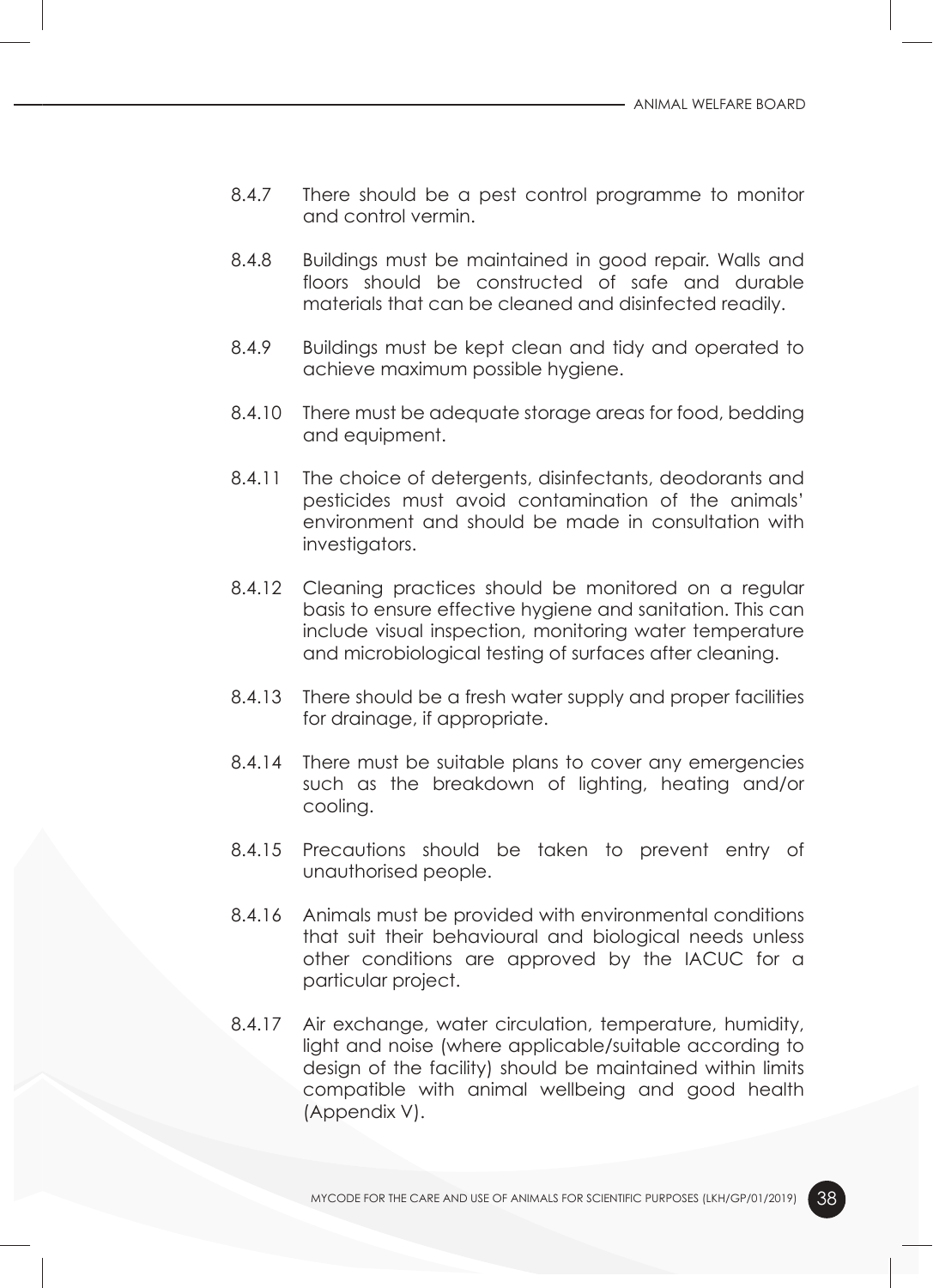- 8.4.18 Effective ventilation is essential for the comfort of animals and the control of temperature, humidity and odours. Ventilation systems should distribute air uniformly and achieve adequate air exchange.
- 8.4.19 Noxious odours, particularly ammonia, must be kept to a level compatible with the health and comfort of the animals and personnel. The adequacy of the ventilation system, the design, construction and placement of cages and containers, population densities both within cages and within a room, the effectiveness of cleaning and the frequency of bedding changes, will all influence the level of noxious gases. Attention should be given to the balance between the need for cleanliness and the potential impact of cleaning procedures on the animals.
- 8.4.20 Environmental factors potentially affect the welfare of animals and may affect the results of scientific and teaching activities. Investigators, instructors and the IACUC should be informed in advance of planned changes to the environmental conditions under which animals are held.
- 8.4.21 Animal accommodation should be designed and managed to meet species-specific needs. Pens, cages and containers should ensure animal wellbeing and comfort. Variations to these requirements as part of a project must receive prior IACUC approval. The following factors should be taken into account:
	- a. Species-specific behavioural requirements, including the availability and design of space to enable free movement and activity, sleeping, privacy, contact with others of the same species, and environmental enrichment;
	- b. Provision of single housing for animals when appropriate for the species and if necessary for the purpose of the project (for example, during recovery from surgery or collection of samples);
	- c. Species-specific environmental requirements, such as lighting, temperature, air quality, water quality;
	- d. Appropriate day/night cycles and protection from excessive noise and vibrations;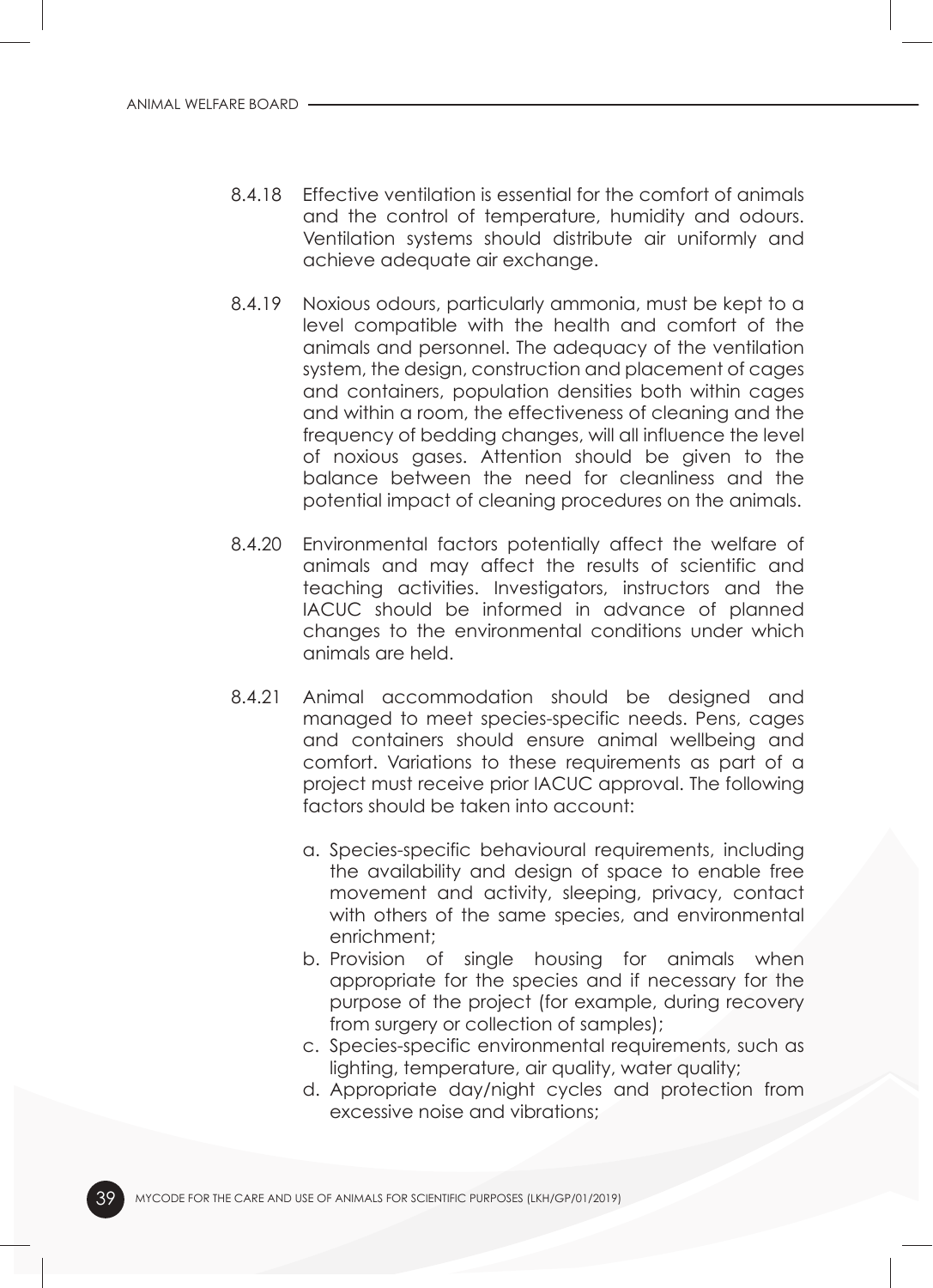- e. The need to provide ready access to food and water;
- f. The need to clean the pen, cage or container;
- g. Protection from spread of pests and disease;
- h. Requirements of the project; and
- i. The need to observe the animals readily.
- 8.4.22 Pens, cages and containers must:
	- a. Be constructed of safe, durable, materials;
	- b. Be kept clean;
	- c. Be maintained in good repair;
	- d. Be secure and escape-proof;
	- e. Protect animals from climatic extremes;
	- f. Not cause injury to animals;
	- g. Be large enough for the species and the number of animals held; and
	- h. Be compatible with the behavioural needs of the species.
- 8.4.23 Wire floor cages should not be used for rodents and rabbits unless essential to the project and only for an approved period. Animals should have a solid resting area when housed in wire floor cages.
- 8.4.24 The number of animals in cages, pens or containers and the placement of these should enable social and environmental conditions for the species to be maintained. Where it is necessary to individually house animals of a species that normally exists in social groups, the impact and time of social isolation should be kept to a minimum (Appendix VI).
- 8.4.25 Bedding and litter must be provided if appropriate to the species and should be comfortable, absorbent, safe, non-toxic, able to be sterilised if needed, and suitable for the particular scientific or educational aims. Pregnant animals must be provided with nesting materials, where appropriate.
- 8.4.26 IACUC should be consulted in advance of planned changes to these conditions, since these may affect both the welfare of animals and results of the scientific and teaching activities.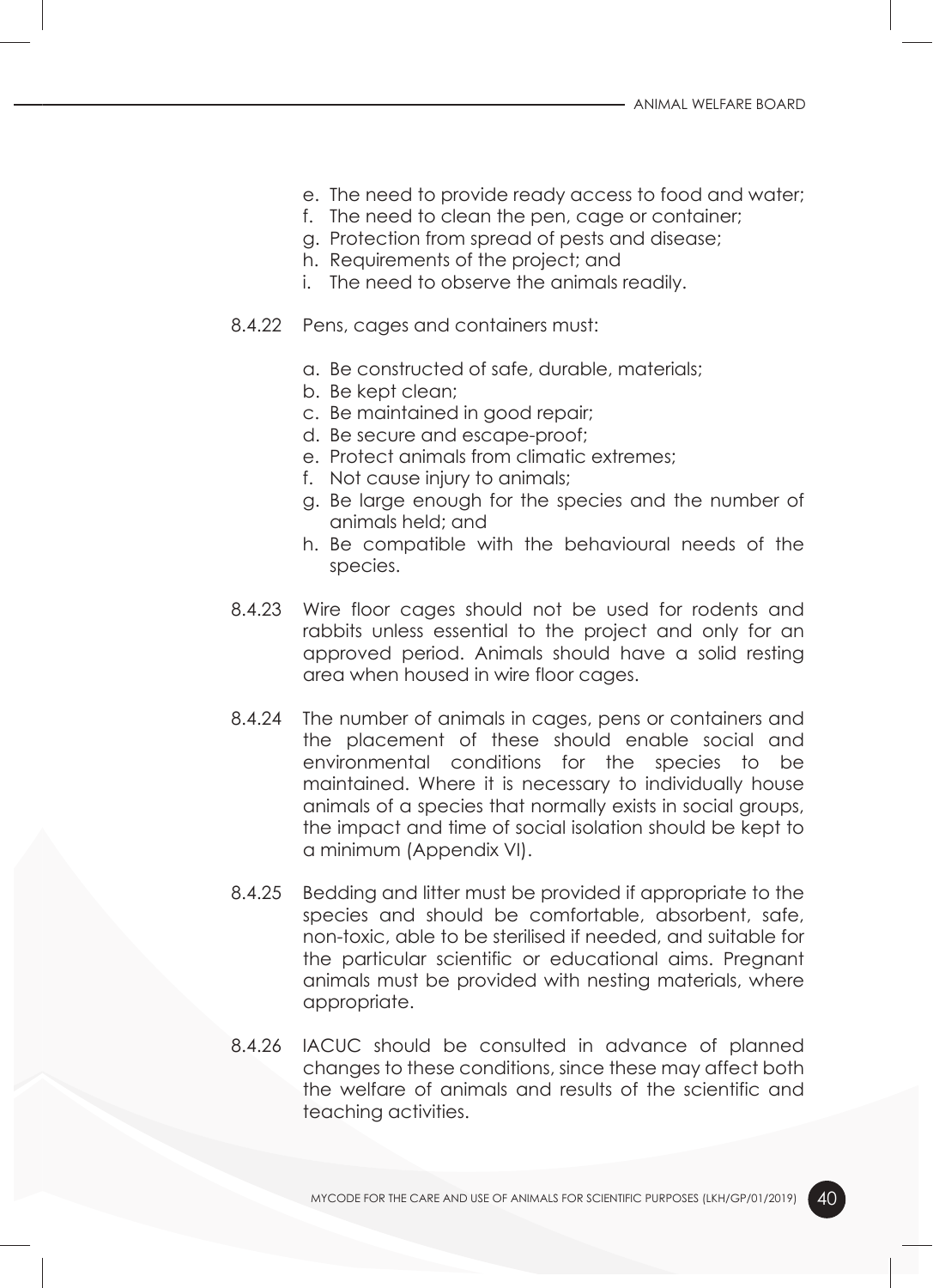#### *Food and water*

- 8.4.27 Animals must receive appropriate, uncontaminated and nutritionally adequate food of a quantity and composition that maintains normal growth of immature animals or normal weight of adult animals as well as meet the requirements of pregnancy, lactation or other conditions.
- 8.4.28 Where possible, animals should be given variety in the composition and presentation of food that is suitable for the species. Uneaten perishable food should be removed promptly unless contrary to the needs of the species.
- 8.4.29 Any alteration to dietary regimes should be gradual.
- 8.4.30 Food should be stored such as to minimise deterioration of nutritional value and palatability and to prevent contamination by vermin.
- 8.4.31 Feed and water equipment should be constructed of materials and be easily and effectively cleaned.
- 8.4.32 Clean, fresh drinking water should be available at all times as suitable for the species.
- 8.4.33 Variations to these requirements as part of a project must receive prior IACUC approval.

#### *Enrichment and environmental complexity*

- 8.4.34 Most animals used in projects are housed in environments dissimilar to their natural habitats. Wherever possible, such animals should be provided with stimuli that promote the expression of normal behaviour appropriate to the species.
- 8.4.35 Almost all species of animals used in projects have well defined social structures and prefer to live in groups, although care must be taken to ensure that animals are socially compatible. Individual housing is stressful for such animals, and social isolation should be avoided whenever possible and limited to meet specific project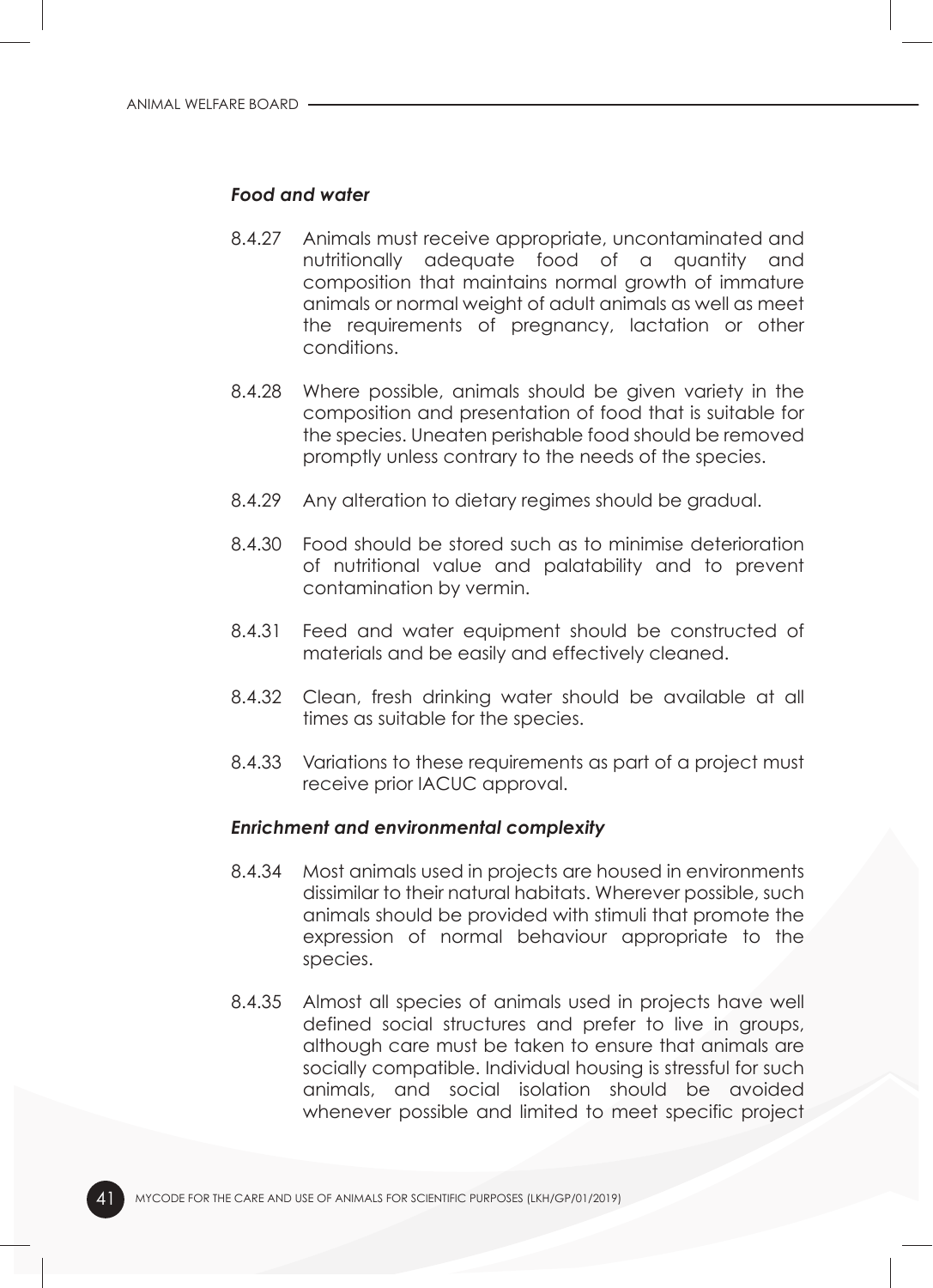objectives. The effects of physical isolation should be minimised where possible by increasing the complexity of an environment such as with apparatus that be appropriate to the species concerned.

- 8.5 Management and Personnel
	- 8.5.1 Animal acquisition, breeding and holding facilities must be supervised by persons with appropriate veterinary or animal care qualifications.
	- 8.5.2 The person-in-charge should be responsible for:
		- a. Managing the day-to-day care of the animals in holding and breeding facilities;
		- b. Supervising the work of personnel in the facility;
		- c. Liaising between investigators and facility personnel; and
		- d. Communicating with the IACUC on management of the facility and any adverse incidents.
	- 8.5.3 The person-in-charge should be knowledgeable about signs of pain, distress and illness specific to each species kept and ensure that the wellbeing of all animals is regularly assessed. After animals are allocated to a project, investigators have the primary responsibility for ensuring adequate monitoring of animal wellbeing.
	- 8.5.4 The person-in-charge must ensure that ill or injured animals that are not assigned to projects are treated promptly and any cause of death investigated if the animals die unexpectedly.
	- 8.5.5 The person-in-charge should contribute to the development and maintenance of the institution animal care policies and procedures.
	- 8.5.6 The person-in-charge must ensure that personnel receive appropriate protective clothing, maintain high standards of personal hygiene, do not eat, drink or smoke in animal areas, and have all required vaccinations, particularly against tetanus and other zoonoses.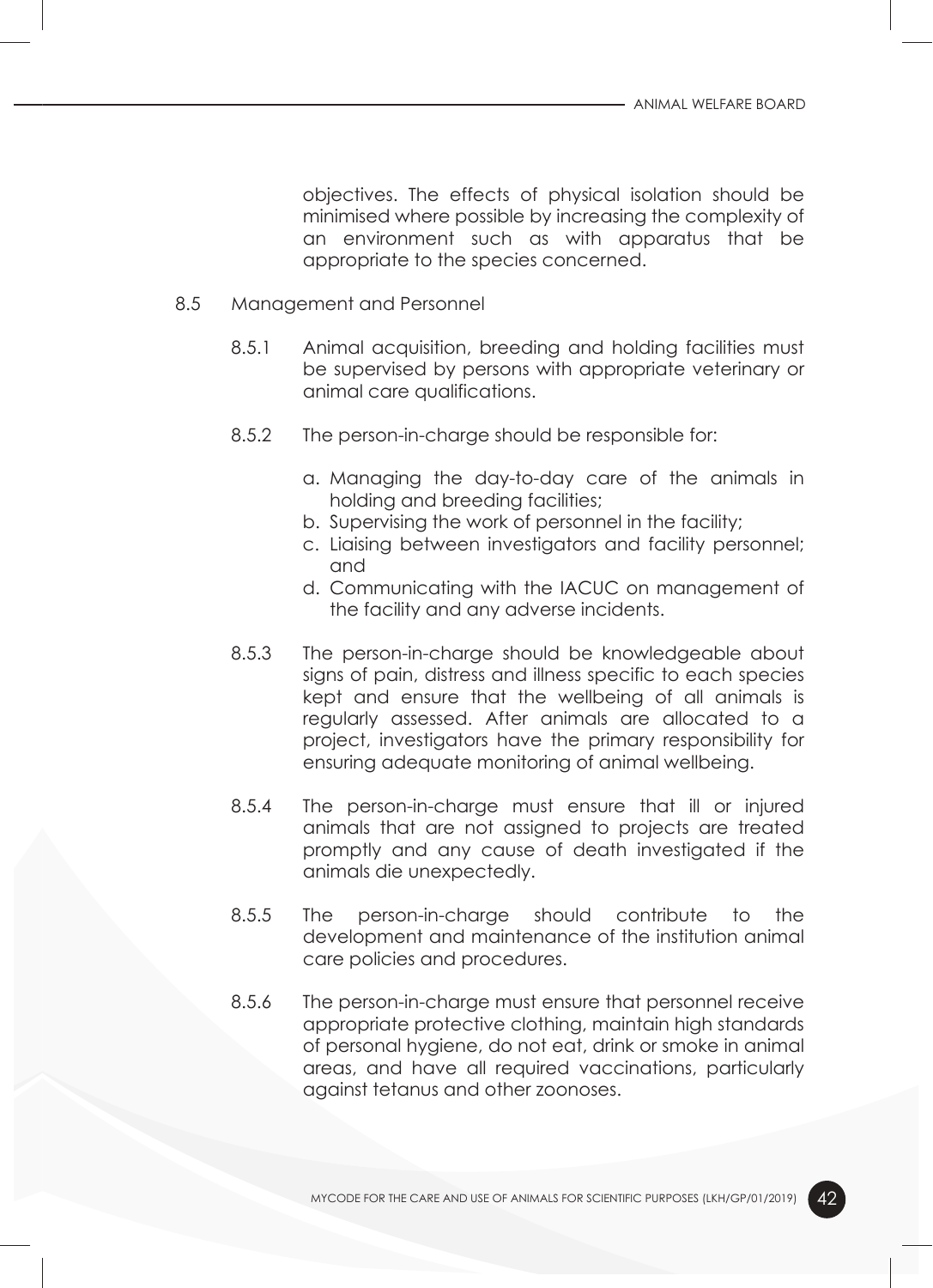- a. Written procedures must be established for use in the management of holding and breeding facilities. These procedures must be submitted to the IACUC for approval, made known to all personnel involved in the care and use of animals and be reviewed regularly. They should take into account the requirements of the species held, the studies being conducted and the health and safety of personnel and include:
- b. Transportation, quarantine and disposal of animals;
- c. Routine husbandry;
- d. Prevention, diagnosis and treatment of disease;
- e. Assessment of health status and genetic constitution of the different species; and
- f. Physical environmental factors.
- 8.5.7 The person-in-charge must maintain adequate records to allow effective management of the breeding stock including the detection of the origin and spread of disease. Records should include:
	- a. The source, care, allocation, movement between locations, use and fate of all animals;
	- b. Details of any diseases;
	- c. The fertility, fecundity, morbidity and mortality in breeding colonies; and
	- d. The health status, genetic constitution and physical environment of the animals.
- 8.5.8 Records maintained by the person-in-charge must be made available to investigators and the IACUC.
- 8.5.9 The person-in-charge should ensure that investigators are informed of any changes to the conditions under which animals are held and that may affect the results of their studies.
- 8.5.10 An important factor contributing to high standards of animal care is the number of well-trained, committed personnel. People working with animals in a holding facility should be instructed in the detailed care and maintenance of the animals, and in how their actions may affect animal wellbeing and the outcomes of scientific and teaching activities.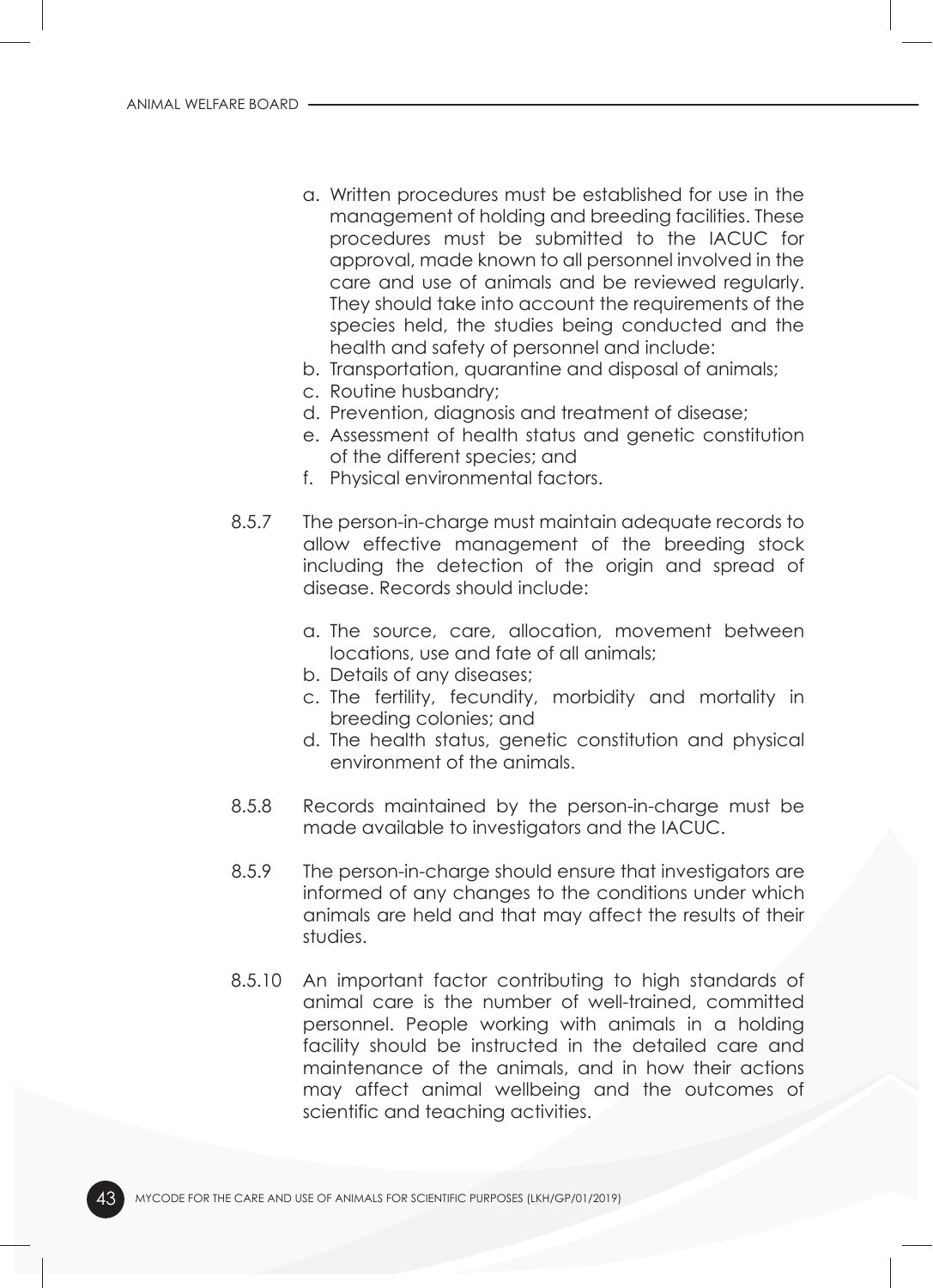- 8.5.11 Institutions should encourage and promote formal training in (laboratory) animal science or animal technology.
- 8.5.12 Personnel employed in the care of animals should be trained to recognise, at an early stage, changes in animal behaviour, performance and appearance.
- 8.5.13 New appointees who will care for animals must be appropriately instructed in their duties and in institutional policy.
- 8.5.14 Personnel should be informed of the, potential physical risks, allergies and important zoonotic diseases of animals under their care and of precautions that should be taken. Regular health checks of personnel who handle animals are recommended in the interests of both personnel and animals.
- 8.6 Routine Husbandry Procedures
	- 8.6.1 Routine husbandry procedures that are not part of a project (for example, clipping coats and nails, and vaccinations) must be performed by competent personnel.
	- 8.6.2 Routine husbandry procedures on livestock must at least comply with the relevant codes of practice and legislation.
	- 8.6.3 In general, procedures applied to the maintenance of breeding stock and supply of animal are viewed as routine husbandry.
	- 8.6.4 When special breeding requirements are integral to a research or teaching project such as in the creation of a new strain of genetically modified animal, then procedures applicable to breeding must be regarded as part of the project and should be included in the proposal to the IACUC.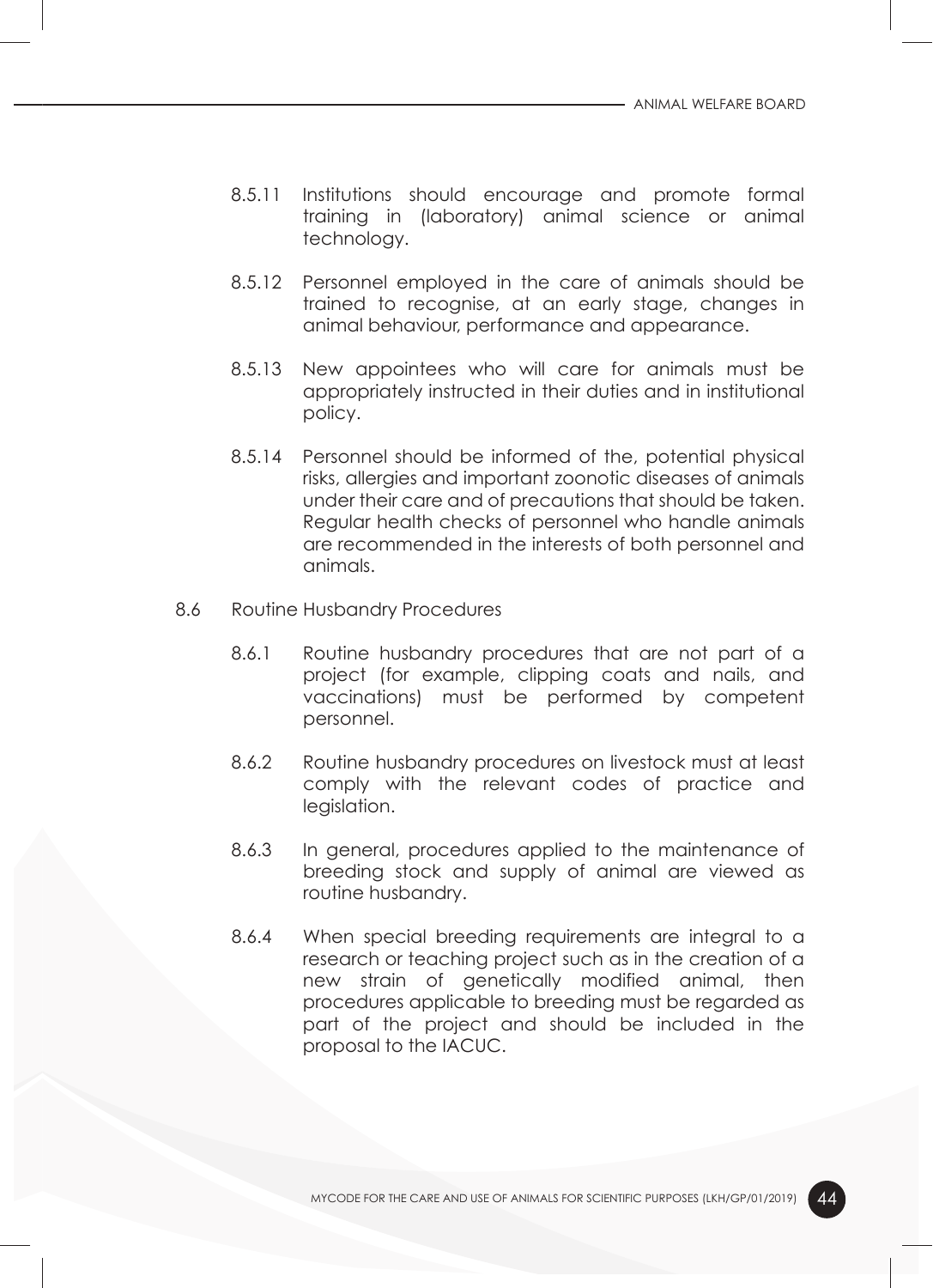- 8.7 Identification of Animals
	- 8.7.1 Animals must be identifiable, whether individually or in groups. Where possible, animals should be identified by the attachment of a label to the cage, container, pen, yard paddock or cages in which they are kept. Otherwise, identification of individual animals may require a physical mark such as a tattoo, neckband, individual tag, or electronic numbering device such as a microchip. It is essential that the more invasive identification procedures be performed, or closely supervised, by an experienced practitioner. The method chosen should be the most appropriate for the species and the project and result in the least pain and distress to the animal.
	- 8.7.2 The person-in-charge of the facility is responsible for ensuring that animals are identified before allocation to a project, after which time the investigator is responsible.
- 8.8 Disposal of Carcasses and Waste Material Prompt, sanitary disposal of carcasses and waste material must be in accordance to the respective biosafety regulations of the institutions.
- 8.9 Non-human Primates
	- 8.9.1 Non-human primates can only be used once the relevant permits and approvals are obtained from the regulatory authority.
	- 8.9.2 Non-human primates are recognised as having highly developed mental and emotional capacities, more so than most other animals. In many ways, they are similar to humans and exhibit many similar external manifestations of emotions such as facial expressions, vocalisation, postures, gestures, and reactions. They have been known to react in ways similar to humans under comparable situations. Investigators, attending veterinarians and staff should familiarise themselves with the references and information in Appendix VII.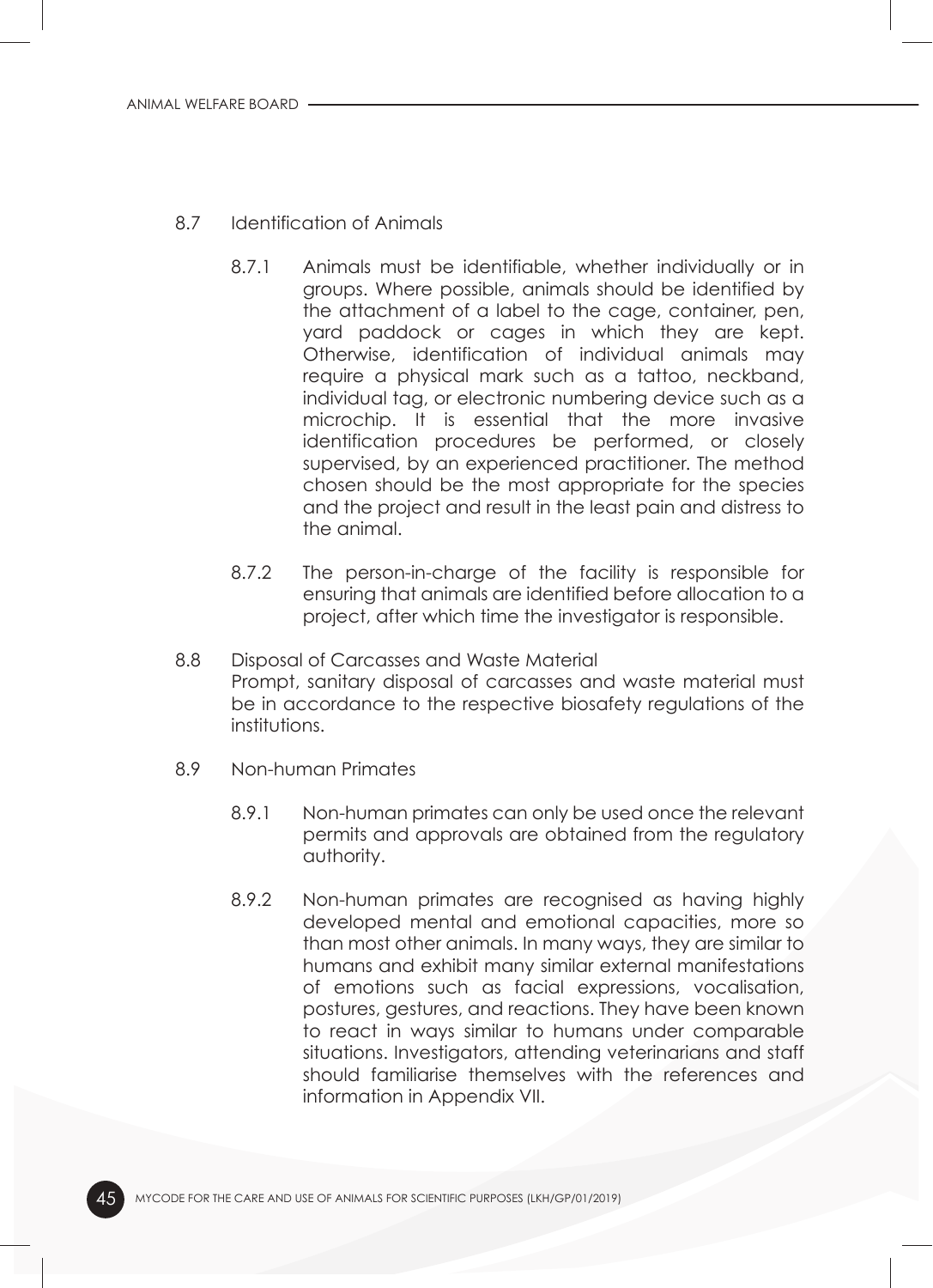# **9.0 SECTION 5: VETERINARY CARE**

- 9.1 Attending Veterinarian
	- 9.9.1 Each institution must have an attending veterinarian for its housing and research facility (ies). The attending veterinarian shall advise on the appropriate care and use of animals and provide adequate veterinary care.
	- 9.1.2 The attending veterinarian must be engaged under formal arrangements. The attending veterinarian can however be engaged on a part-time or full-time basis.
	- 9.1.3 The formal arrangements must include a written programme of veterinary care to be provided. In the case of a part-time attending veterinarian, the formal arrangements must also set out regularly scheduled visits to the housing and research facility(ies) of the institution.
	- 9.1.4 If the attending veterinarian is on leave or will be otherwise unavailable to provide any general or emergency veterinary care, interim arrangements must be made to ensure that there is always ready access to veterinary care.
	- 9.1.5 The attending veterinarian or other veterinarians engaged on a full-time, part-time or ad hoc basis must be persons with qualifications in veterinary science who has valid annual practicings certificate issued by, or licensed by the Malaysian Veterinary Council.
- 9.2 Components of Veterinary Care
	- 9.2.1 The staff-in-charge and his/her staff managing the animals, as well as the investigators, must have ready access to veterinary care for the animals at all times.
	- 9.2.2 Institutions must establish and maintain adequate veterinary care, overseen by the attending veterinarian, that include:
		- a. The availability of appropriate facilities, personnel, equipment, and services to comply with MYCODE.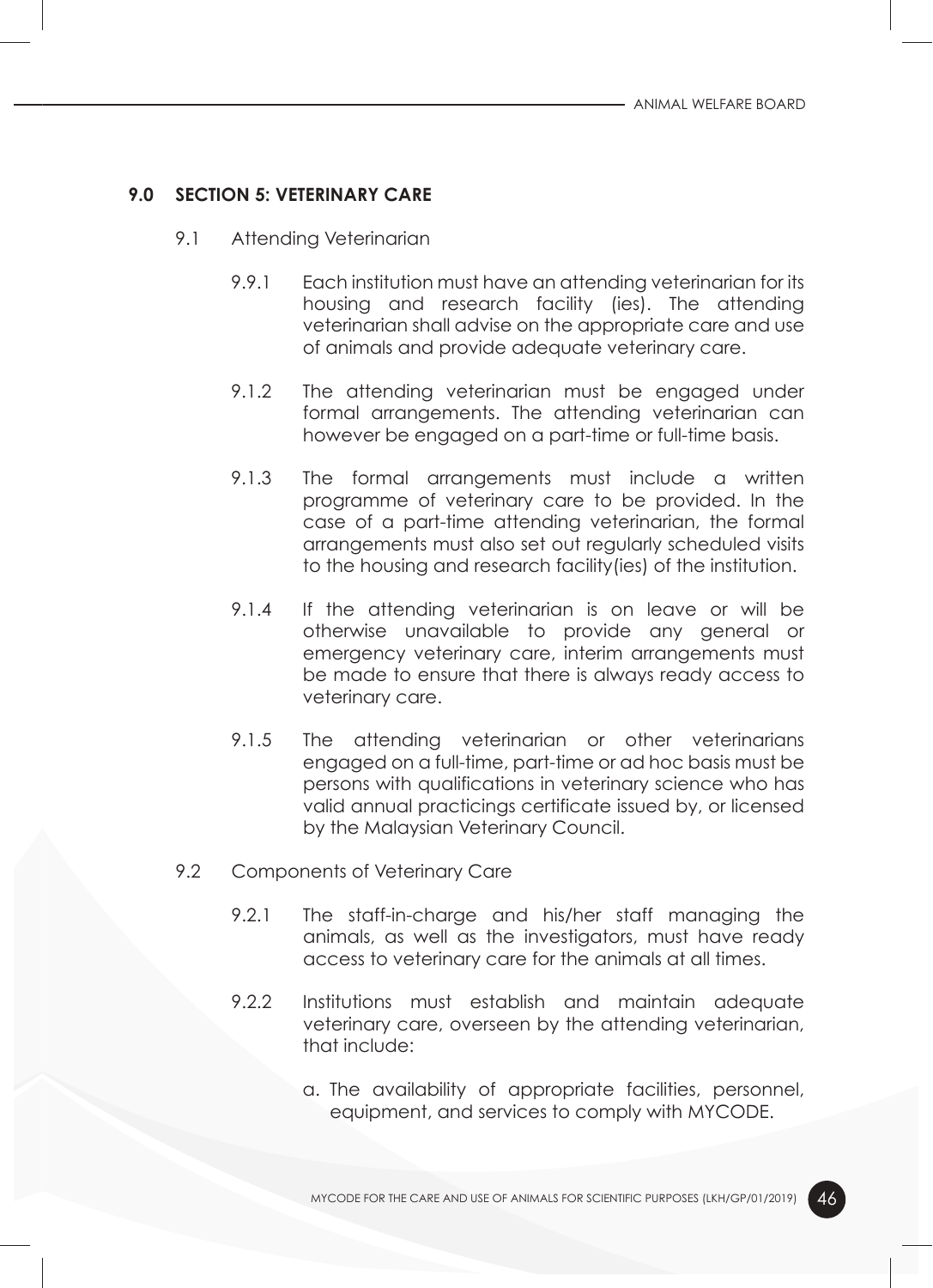- b. The use of appropriate methods to prevent and control diseases (for example, vaccination and other prophylaxis, disease monitoring and surveillance, quarantine and isolation), diagnose, and treatment of diseases and injuries.
- c. The availability of 24 hour emergency, weekend and holiday care.
- d. Daily observation of all animals to assess their health and wellbeing: The daily observation of animals may be accomplished by someone other than the attending veterinarian provided that there is a mechanism of direct and frequent communication between the attending veterinarian and the staff concerned so that timely and accurate information on problems of animal health, behaviour, and wellbeing is conveyed to the attending veterinarian.
- e. Guidance to investigators and other personnel involved in the care and use of animals regarding handling, immobilisation, anaesthesia, analgesia, tranquillisation, and euthanasia.
- f. Adequate preprocedural, surgical, and postprocedural care in accordance with current established veterinary medical and nursing procedures.
- 9.2.3 IACUC may direct that certain procedures or other tasks related to the care and use of animals shall be performed only by the attending veterinarian or a veterinarian, or as prescribed by the relevant acts and regulations.

### **10.0 REFERENCE**

- 1. The World Organisation for Animal Health (OIE). Terrestrial Animal Health Code (25th Edition, 2016), OIE, Paris, France.
- 2. Australian Code for the Care and Use of Animals for Scientific Purposes (7th Edition, 2004), NHMRC, Australia
- 3. Guidelines on the Care and Use of Animals for Scientific Purposes (2004) NACLAR, Singapore
- 4. Guide for the Care and Use of Laboratory Animals, (8th Edition, 2011) National Research Council, USA.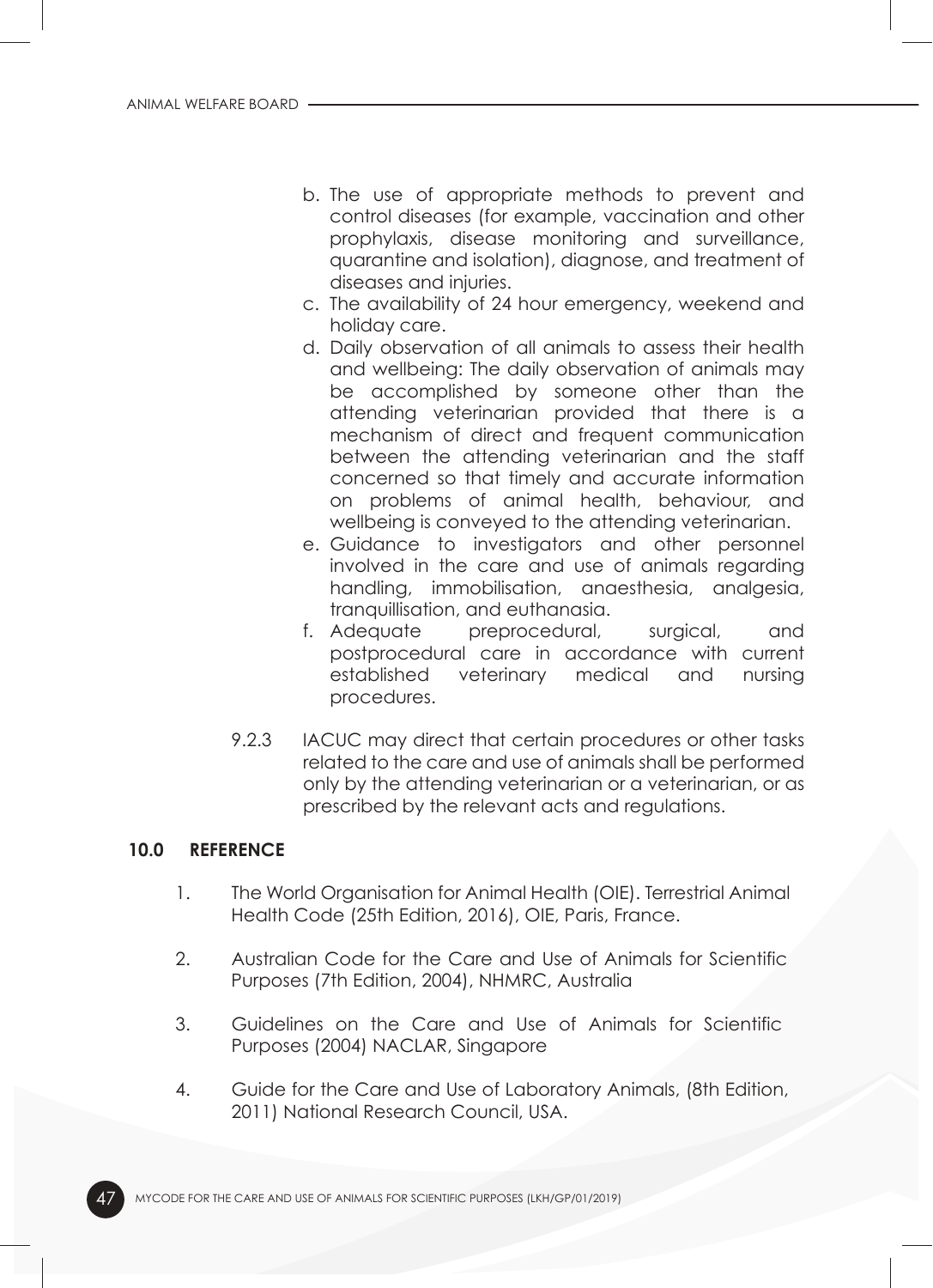# **PROPOSAL GUIDELINES**

Proposals should contain the following information as appropriate:

- 1. The project title.
- 2. The expected commencement and completion dates of the animal trial.
- 3. The names of all personnel involved with the project, their role(s) and details of the experience and training that qualifies them to perform specific procedures using animals.
- 4. The source of animals and any permits required, details of where the animals will be housed and where procedures will be performed.
- 5. Potential benefits of the project, which may include the expected benefits in increasing our understanding of humans or animals, as well as improvement of animal management.
- 6. An outline of how the project is designed in relation to its aims.
- 7. The number, species and strain of animals required, by treatment groups, where appropriate.
- 8. The reasons why the proposed number of animals for the project is necessary, including whether the proposal is for a repeat of an earlier project and if so, why repetition is necessary; and whether there is an opportunity for the sharing of tissues or animals. Explanation for the reduction in the number of animals should be explicitly stated.
- 9. Describe as to how replacement of animals had been attempted or undertaken should be included. Explanation of why animals are needed for the project, including a list of any potential alternatives to animal use; whether any of these alternatives would be used, and if not; why alternatives are unsuitable.
- 10. Aspects refinement integrated into the project should be described. Proposals must identify and justify the impact of all aspects of the project on an animal's wellbeing from the time it is obtained until the project completed, and detail how that impact will be minimised.
- 11. A description of what will happen to each animal during transportation acclimatisation and conditions of housing and handling.
- 12. Description of experimental and other procedures, including dose and route of any substance or treatment given and method, volume and frequency of samples collected.
- 13. Description of surgical and related procedures including dose of anaesthetic, analgesic and tranquillising agents and methods of monitoring their adequacy and side effects.
- 14. Description of the sequence and timing of events from start to finish for individual or groups of animals; and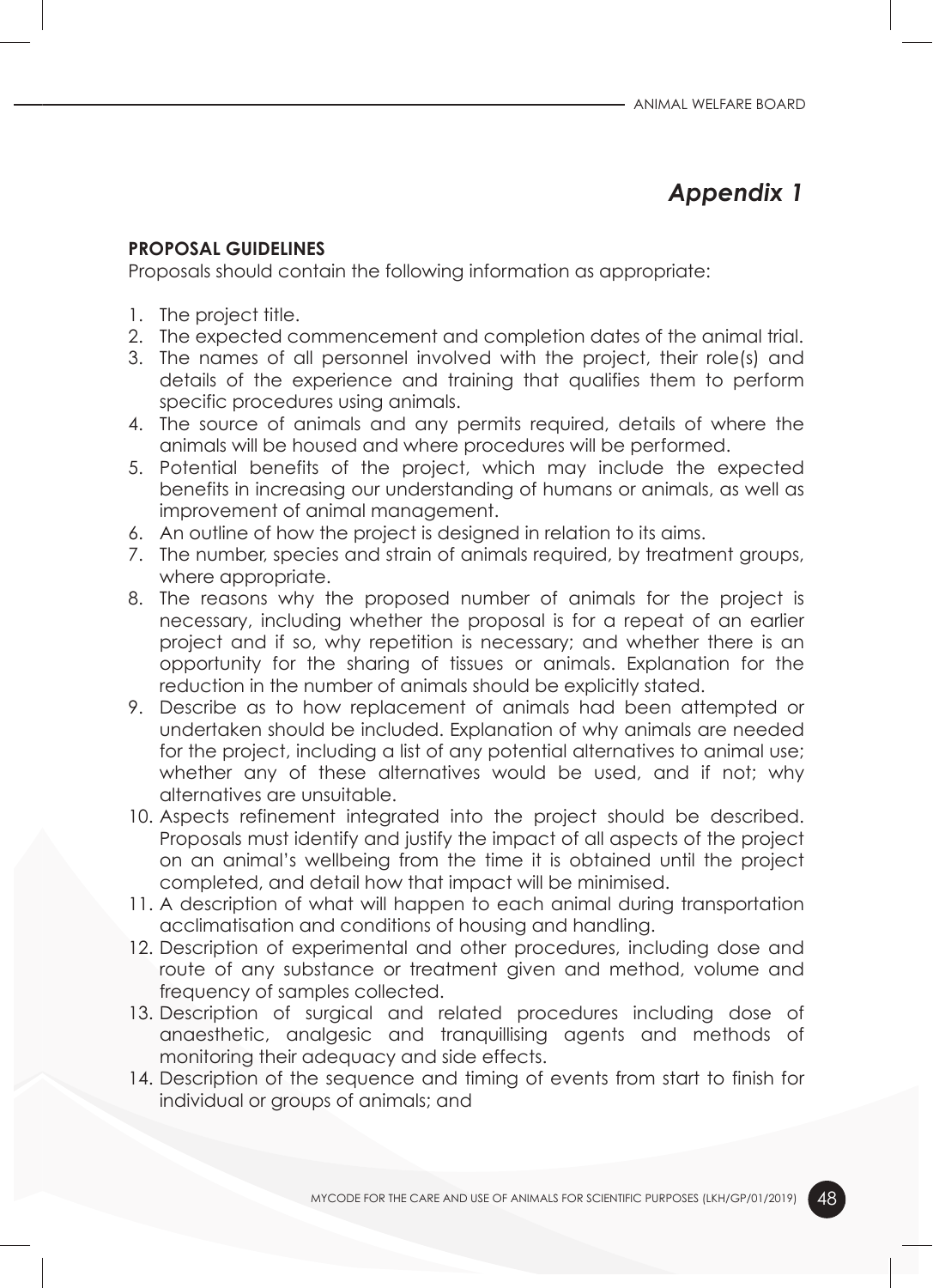- 15. The arrangements for the animal or animals at the completion of the project, including, if applicable, the method of humane killing.
- 16. Identification of all aspects of animal use and management, including handling and housing, that may adversely impact on the animals' wellbeing, and how this impact will be minimised. The information provided should include details of:
	- a. The refinement of procedures that reduce the adverse impact on animals;
	- b. How any impact will be monitored, assessed and managed; and
	- c. Procedures to identify and quickly respond to unforeseen complications.
- 17. Monitoring of animals. Details of how the wellbeing of animals will be assessed throughout the project, including:
	- a. Method and frequency of routine monitoring of animals;
	- b. Method and frequency of monitoring animals during and after procedures;
	- c. What will be done if a problem is identified including criteria for intervention, treatment, or withdrawal of the animals from the project; and
	- d. Names and contact details of personnel responsible for day-to-day monitoring and for dealing with any emergencies; and
	- e. To inform IACUCs of the extent to which the monitoring of animals and their care has been considered in the project design.
- 18. Justification. Investigators must provide justification for the use of animals / specific species in the project weighing the predicted scientific or educational value against the potential impact on the welfare of the animals. In addition, particular justification must be given for potentially severe or ethically contentious procedures. For example:
	- a. Unrelieved pain and distress including where the planned endpoints will allow severe adverse effects to occur
	- b. Death as the endpoint; reuse of animals;
	- c. Prolonged restraint or confinement;
	- d. Production of monoclonal antibodies by the ascites method.
	- e. This is the opportunity for the investigator or teacher to present their case for the justification of the project on the basis of the proposed benefits, sound experimental design, and the potential adverse impacts on the animals described in the proposal. The IACUC is then able to decide whether it agrees that the project is justified.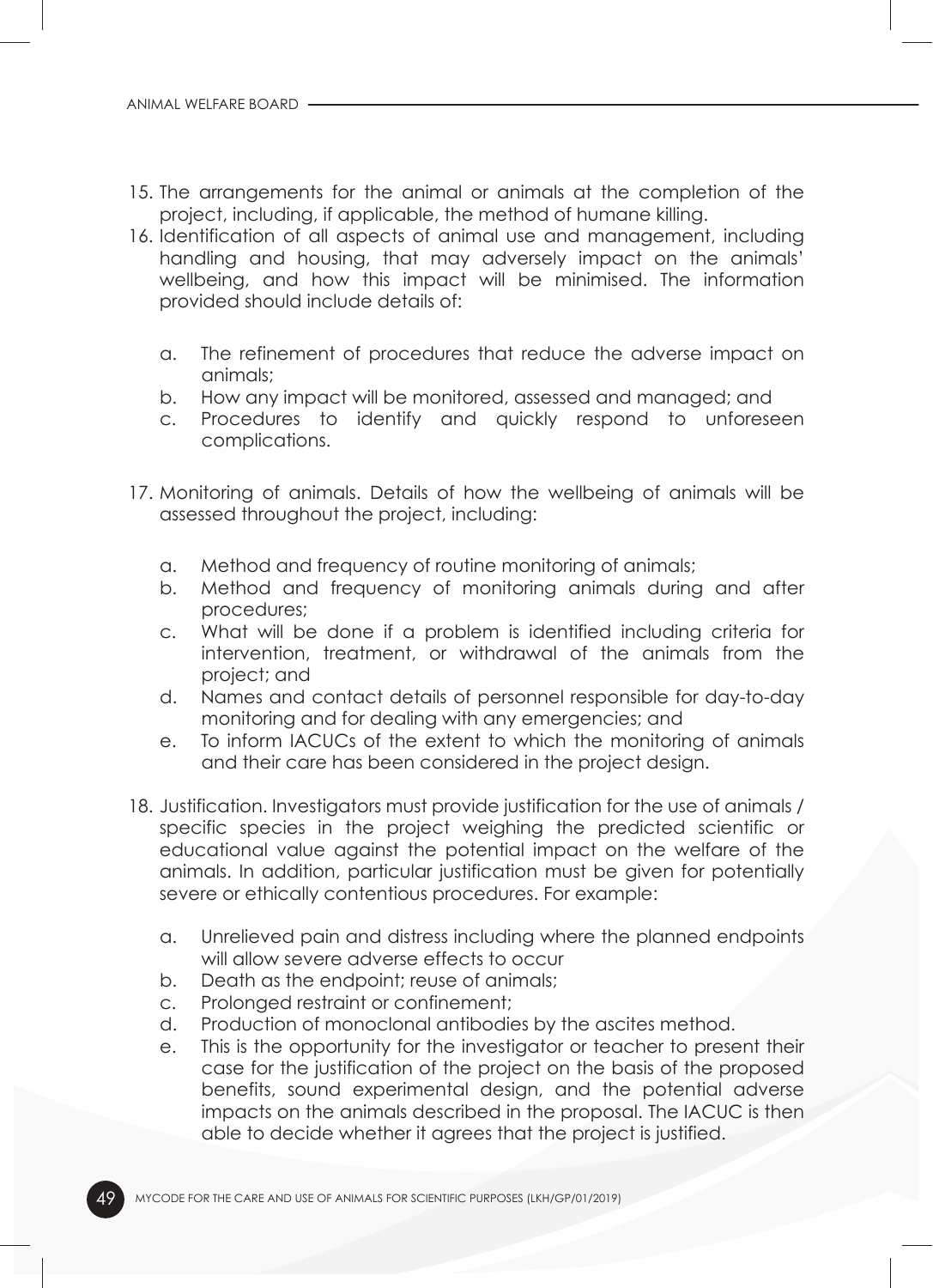19. Practical considerations to assist IACUCs and animal caretakers. Specify any special risks to other animals or humans arising from the project.

 Declaration. The proposal must include a statement signed by the responsible investigator(s) or teacher(s) stating that they and all others involved in the project are familiar, and will comply, with relevant Federal and State legislation and the requirements of MYCODE. The applicant must assure the IACUC that adequate equipment and resources will be available to undertake the project.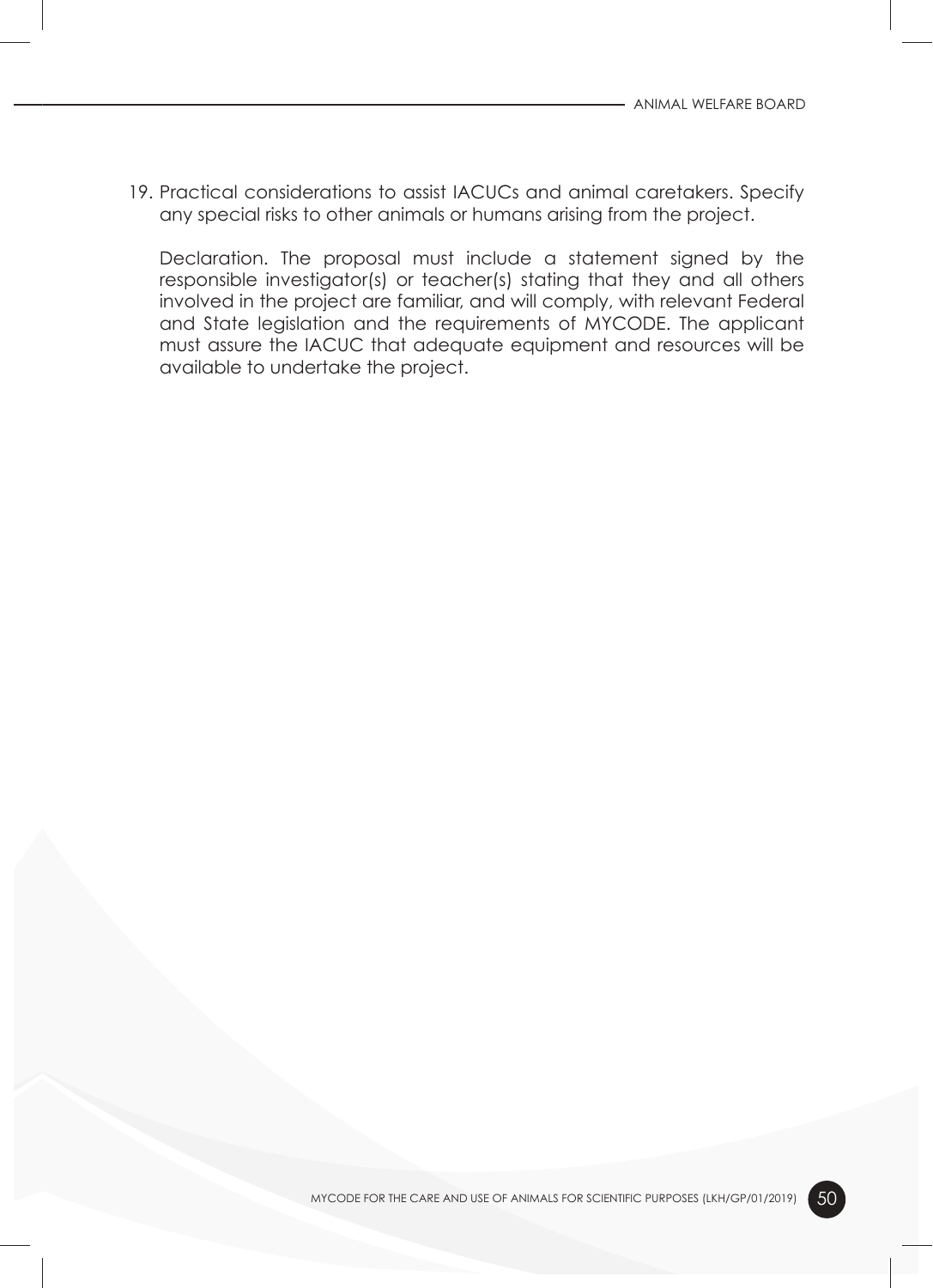# **PLANNING OF A PROJECT**

Before submitting a proposal to the IACUC, investigators need to consider the following questions during the planning stages of a project:

- 1. Do the potential benefits outweigh any ethical concerns about the impact on animal welfare?
- 2. Can the aims be achieved without using animals?
- 3. Has the most appropriate species of animal been selected?
- 4. Are the following biological statuses of the animals appropriate?
	- a. Genetic
	- b. Nutritional
	- c. Microbiological
	- d. General health
- 5. Are the following available?
	- a. Animal holding facilities
	- b. Equipment
	- c. Personnel
- 6. Have all involved personnel been informed of the planned procedures?
- 7. Do these personnel have the skills and experience to perform these procedures?
- 8. Does this project involve students and are they appropriately supervised?
- 9. Are the following environmental conditions appropriate?
	- a. Type of enclosure
	- b. Noise control
	- c. Photoperiod
	- d. Temperature
	- e. Humidity
	- f. Ventilation
	- g. Density of housing
	- h. Social structures
- 10. Are the studies designed so that:
	- a. Statistically valid results can be obtained using the minimum number of animals?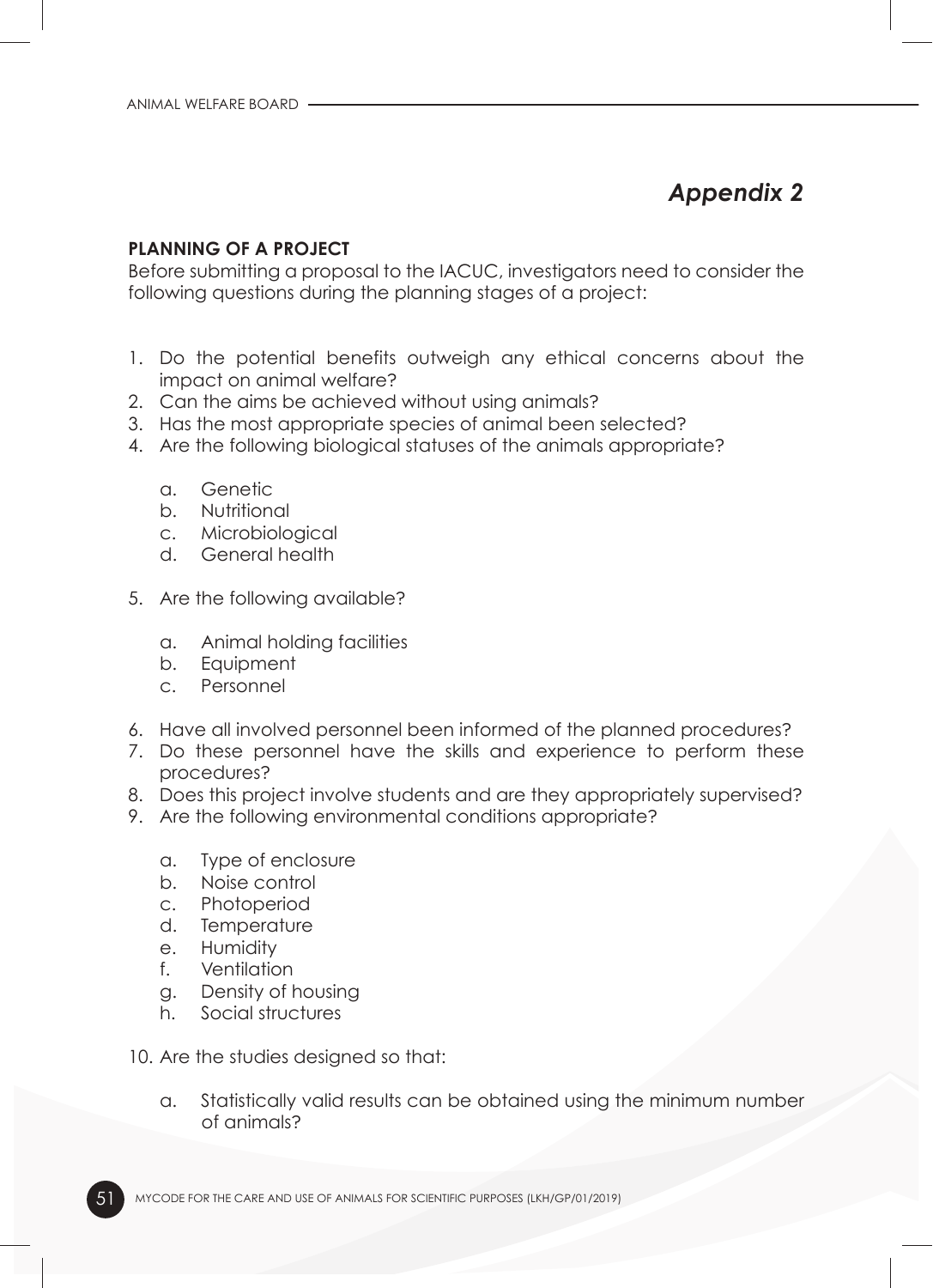- b. Educational objectives can be achieved using the minimum number of animals ?
- 11. If the potential impact on the animal is unknown:
	- a. Is it appropriate to incorporate a pilot study into the project design to allow a staged assessment of the impact on animal welfare?
	- b. How it will be managed?
- 12. Will any aspects of the project adversely impact on the:
	- a. Wellbeing of animals
	- b. If so what will be done to minimise or avoid this?
	- c. What arrangements will be made for the regular assessment of the animals' wellbeing?
- 13. Have any of the studies:
	- a. Been performed previously?
	- b. If so, why should they be repeated?
- 14. Have the following relevant permits been obtained:
	- a. Importation & exportation
	- b. Transport
	- c. Capture
	- d. Breeding
	- e. Display
	- f. Use
	- g. Humane killing
- 15. What arrangements have been made for the fate of all healthy animals at the completion of the project?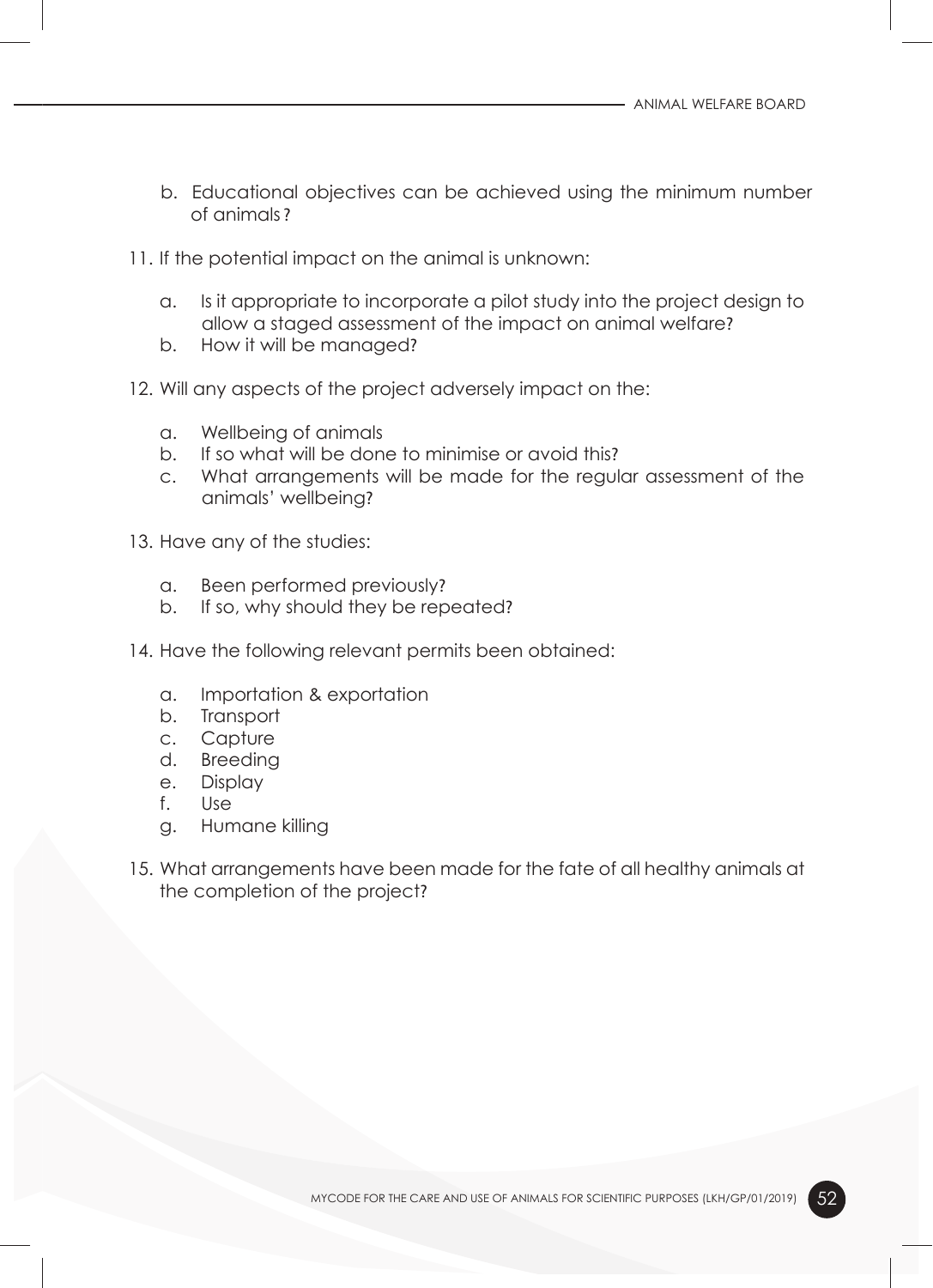# *Appendix 3 (a)*

#### **MONITORING OF PAIN AND DISTRESS**

Clinical signs of acute pain or distress may include one or more of the following:

- 1. Aggressive and/or abnormal behaviour (some species may become unduly submissive);
- 2. Abnormal stance or movements;
- 3. Abnormal sounds;
- 4. Altered cardiovascular and/or respiratory function;
- 5. Abnormal appetite;
- 6. Rapid decline in body weight;
- 7. Altered body temperature;
- 8. Vomiting; and
- 9. Abnormal defaecation and urination.

Indicators of sustained pain or distress may include :

- 1. Loss of body weight or failure to gain weight;
- 2. Failure to display normal grooming behaviour;
- 3. Failure to thrive;
- 4. Impaired reproductive ability; and
- 5. Reduced resistance to disease.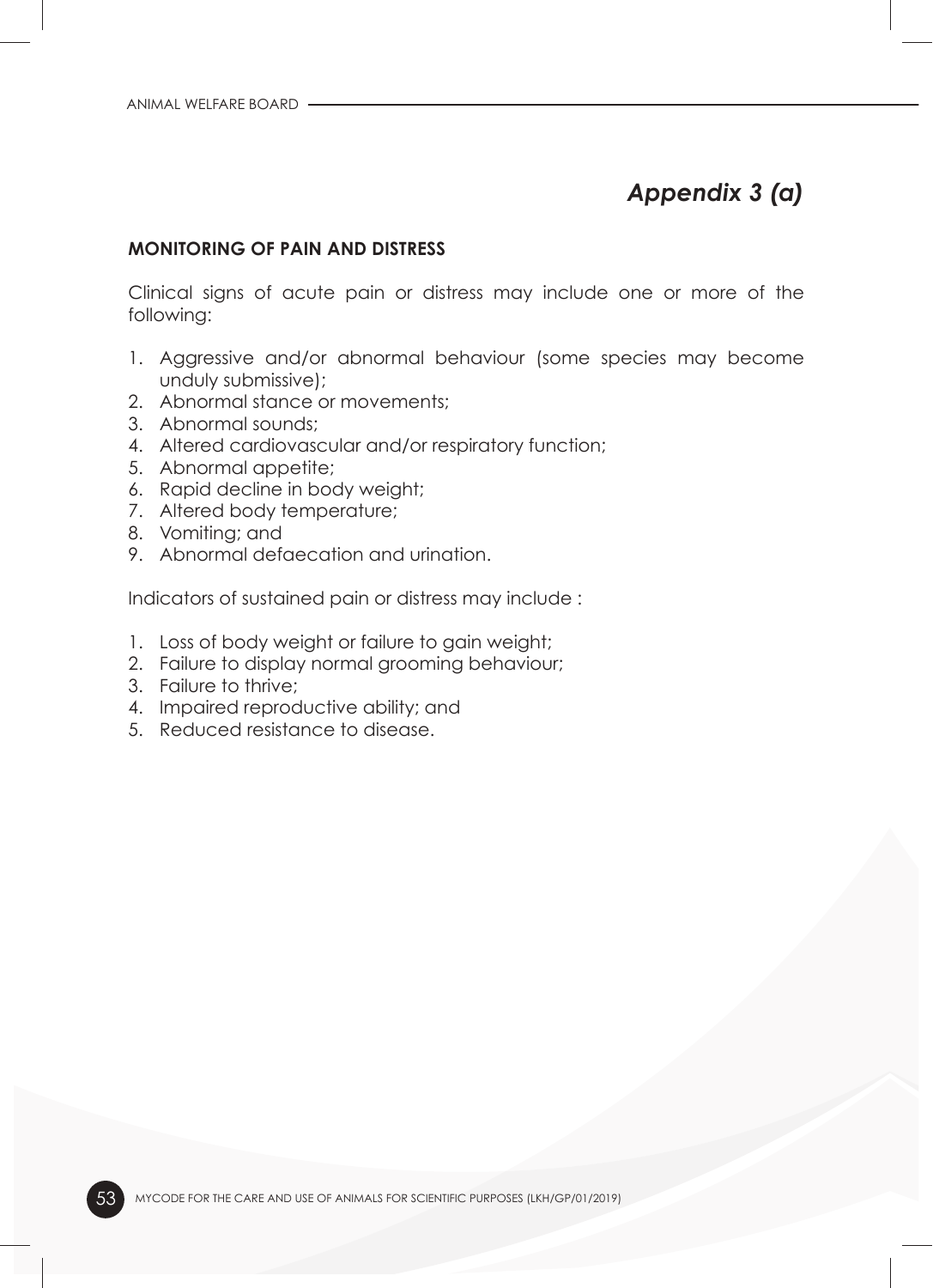# *Appendix 3 (b)*

#### **STUDY ENDPOINTS**

For the purpose of MYCODE, animals can generally be considered to be in a moribund state when:

- 1. They have lost more than 20% of their prestudy body weight; or
- 2. They have lost more than 10% of their prestudy body weight in 24 hrs; or
- 3. A tumour grows to more than 10% of the animal's weight; or
- 4. Life-threatening abscesses developed; or
- 5. Body temperature falls below a preset level (as determined by pilot studies which indicate that the level set is predictive of death); or
- 6. Animals self-mutilate; or
- 7. Animal obviously become incapacitated and are not able to eat, rest or perform normal activity.
- 8. All animals found in the moribund state must be euthanised unless there is specific justification to do otherwise.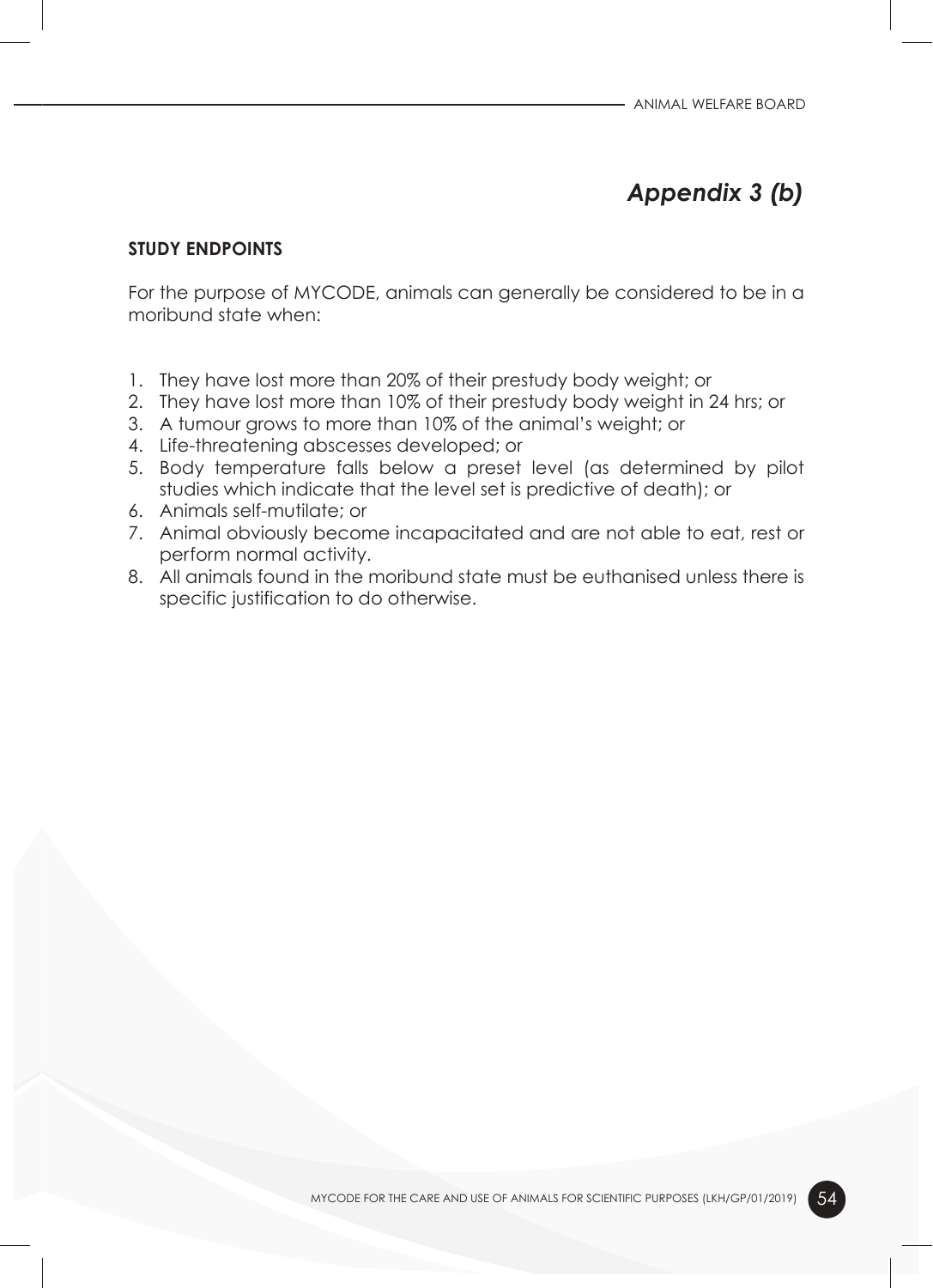# **GENERAL CONSTRUCTION GUIDELINES FOR BARRIER FACILITY**

### **Corridors**

Corridors should be wide enough to facilitate the movement of personnel and equipment. Corridors 6-8 ft (1.8 - 2.4 m) wide can accommodate the needs of most facilities. Floor-wall junctions should be designed to facilitate cleaning. In corridors leading to dog and swine housing facilities, cage-washing facilities, and other high-noise areas, double-door entry or other noise traps should be considered. Wherever possible, water lines, drainpipes, electric-service connections, and other utilities should be accessible through access panels or chases in corridors outside the animal rooms. Fire alarms, fire extinguishers, and telephones should be recessed or installed high enough to prevent damage from the movement of large equipment.

### **Animal-Room Doors**

For safety, doors should open into animal rooms; however, if it is necessary that they open toward a corridor, there should be recessed vestibules. Doors with viewing windows might be preferable for safety and other reasons. However, the ability to cover viewing windows might be considered in situations where exposure to light or hallway activities would be undesirable. Doors should be large enough (approximately  $42 \times 84$  in, (107  $\times$  210 cm) to allow the easy passage of racks and equipment. Doors should fit tightly within their frames, and both doors and frames should be appropriately sealed to prevent vermin entry or harborage. Doors should be constructed of and, where appropriate, coated with materials that resist corrosion. Self-closing doors equipped with recessed or shielded handles, threshold sweeps, and kickplates are usually preferred. Where room-level security is necessary or it is desirable to limit access (as in the case of the use of hazardous agents), room doors should be equipped with locks. Doors should be designed to be opened from the inside without a key.

# **Floors**

Floors should be moisture-resistant, nonabsorbent, impact-resistant, and relatively smooth, although textured surfaces might be required in some high-moisture areas and for some species (such as farm animals). Floors should be resistant to the action of urine and other biological materials and to the adverse effects of hot water and cleaning agents. They should be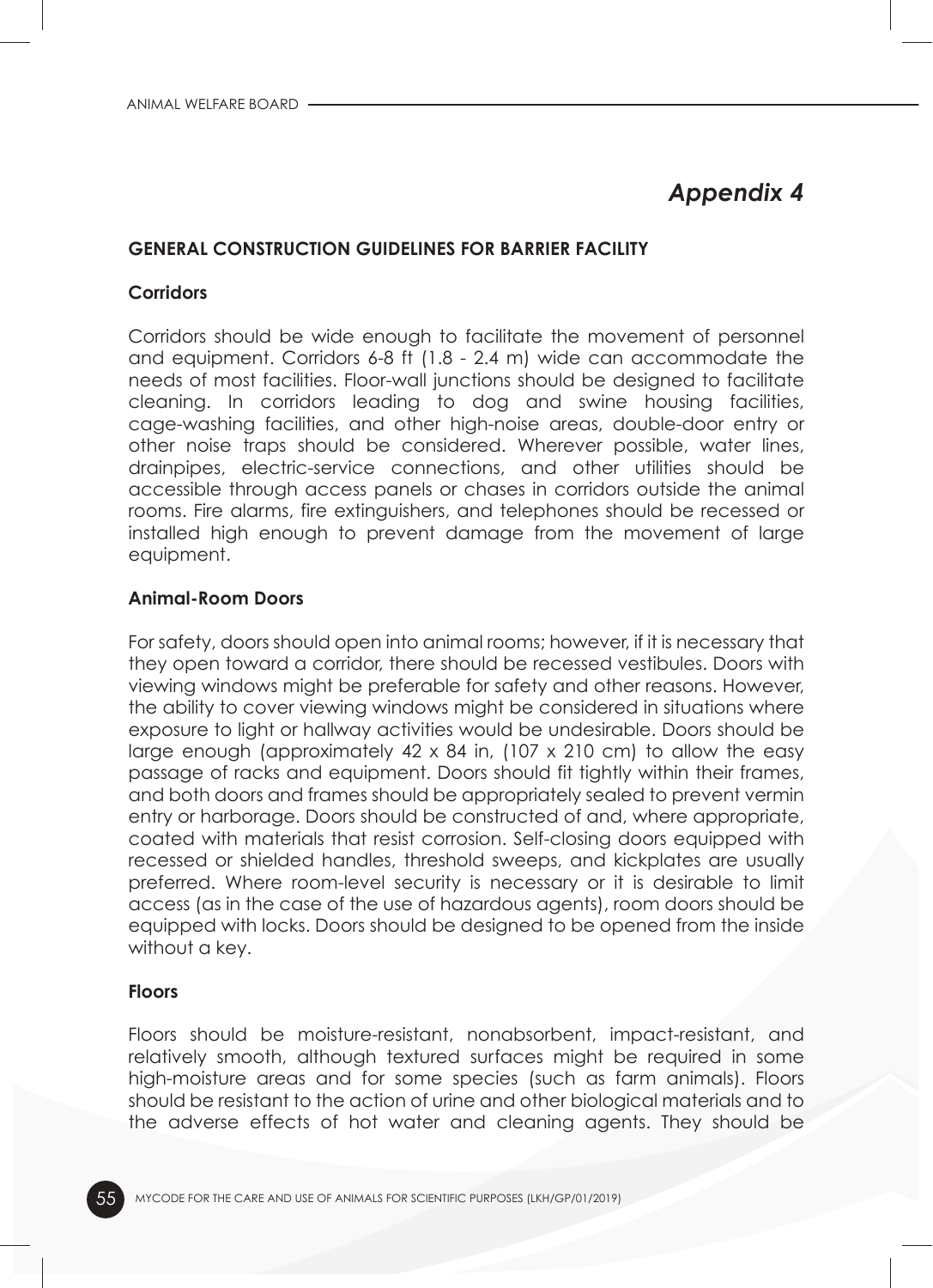capable of supporting racks, equipment, and stored items without becoming gouged, cracked, or pitted. Depending on their use, floors should be monolithic or have a minimal number of joints. Some materials that have proved satisfactory are epoxy aggregates, hard-surface sealed concrete, and special hardened rubber-base aggregates. Correct installation is essential to ensure long-term stability of the surface. If sills are installed at the entrance to a room, they should be designed to allow for convenient passage of equipment.

# **Drainage**

Where floor drains are used, the floors should be sloped and drain traps kept filled with liquid. To minimize humidity, drainage should allow rapid removal of water and drying of surfaces. Drainpipes should be at least (10 cm) in diameter. In some areas, such as dog kennels and farm animal facilities, larger drain pipes are recommended. A rim-flush drain or heavy-duty disposal unit set in the floor might be useful for the disposal of solid waste. When drains are not in use for long periods, they should be capped and sealed to prevent backflow of sewer gases and other contaminants; lockable drain covers might be advisable for this purpose in some circumstances.

Floor drains are not essential in all animal rooms, particularly those housing rodents. Floors in such rooms can be sanitized satisfactorily by wet vacuuming or mopping with appropriate cleaning compounds or disinfectants.

### **Walls**

Walls should be smooth, moisture-resistant, non-absorbent, and resistant to damage from impact. They should be free of cracks, of unsealed utility penetrations, and of imperfect junctions with doors, ceilings, floors, and corners. Surface materials should be capable of withstanding cleaning with detergents and disinfectants and the impact of water under high pressure. The use of curbs, guardrails or bumpers, and corner guards should be considered to protect walls and corners from damage.

### **Ceilings**

Ceilings should be smooth, moisture-resistant, and free of imperfect junctions. Surface materials should be capable of withstanding cleaning with detergents and disinfectants. Ceilings of plaster or fire-proof plasterboard should be sealed and finished with a washable paint. Ceilings formed by the concrete floor above are satisfactory if they are smoothed and sealed or are painted. Generally, suspended ceilings are undesirable unless they are fabricated of impervious materials and free of imperfect junctions. Exposed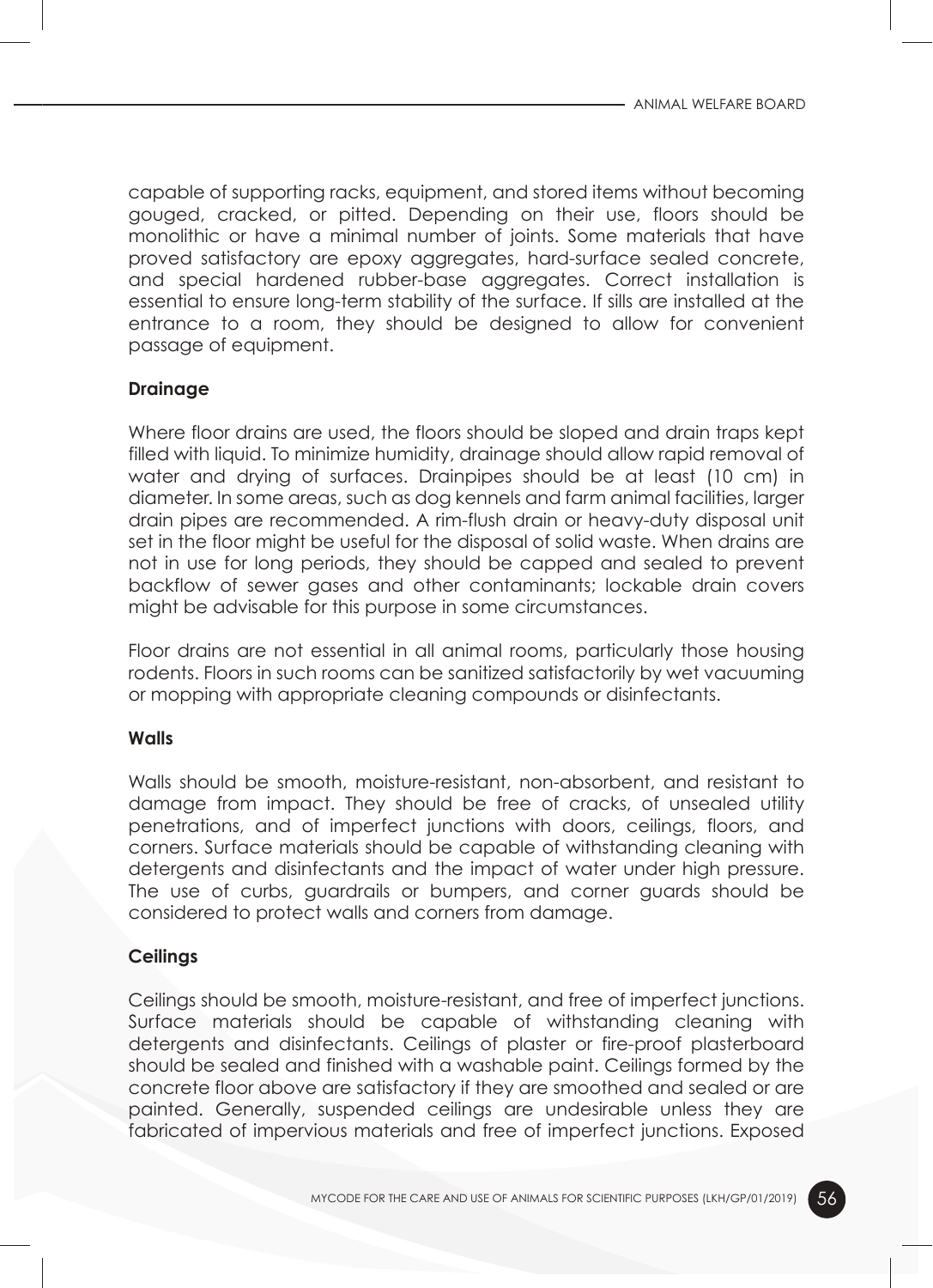plumbing, ductwork, and light fixtures are undesirable unless the surfaces can be readily cleaned.

### **Heating, Ventilation, and Air-Conditioning (HVAC)**

Temperature and humidity control minimizes variations due either to changing climatic conditions or to differences in the number and kind of animals in a room. Air-conditioning is an effective means of regulating temperature and humidity. HVAC systems should be designed for reliability, ease of maintenance, and energy conservation. They should be able to meet requirements for animals. A system should be capable of adjustments in dry-bulb temperatures of +1ºC The relative humidity should generally be maintained within a range of 30 - 90% throughout the year. Temperature is best regulated by having thermostatic control for each room. Use of a zonal control for multiple rooms can result in temperature variations between the "master-control" animal room and the other rooms in the zone because of differences in animal densities within the rooms and heat gain or loss in ventilation ducts and other surfaces within the zone.

Regular monitoring of the HVAC system is important and is best done at the individual-room level. Previously specified temperature and humidity ranges can be modified to meet special animal needs in circumstances in which all or most of the animal facility is designed exclusively for acclimated species with similar requirements (for example, when animals are held in a sheltered or outdoor facility).

Brief and infrequent, moderate fluctuations in temperature and relative humidity outside suggested ranges are well tolerated by most species commonly used in research. Most HVAC systems are designed for average high and low temperatures and humidity experienced in a geographic area within +5%. When extremes in external ambient conditions that is beyond design specifications occur, provisions should be in place to minimize the magnitude and duration of fluctuations in temperature and relative humidity outside the recommended ranges. Such measures can include partial redundancy, partial recycling of air, altered ventilation rates, or the use of auxiliary equipment. In the event of a partial HVAC system failure, systems should be designed to supply facility needs at a reduced level. It is essential that life-threatening heat accumulation or loss be prevented during mechanical failure. Totally redundant systems are seldom practical or necessary except under special circumstances (as in some biohazard areas). Temporary needs for ventilation of sheltered or outdoor facilities can usually be met with auxiliary equipment.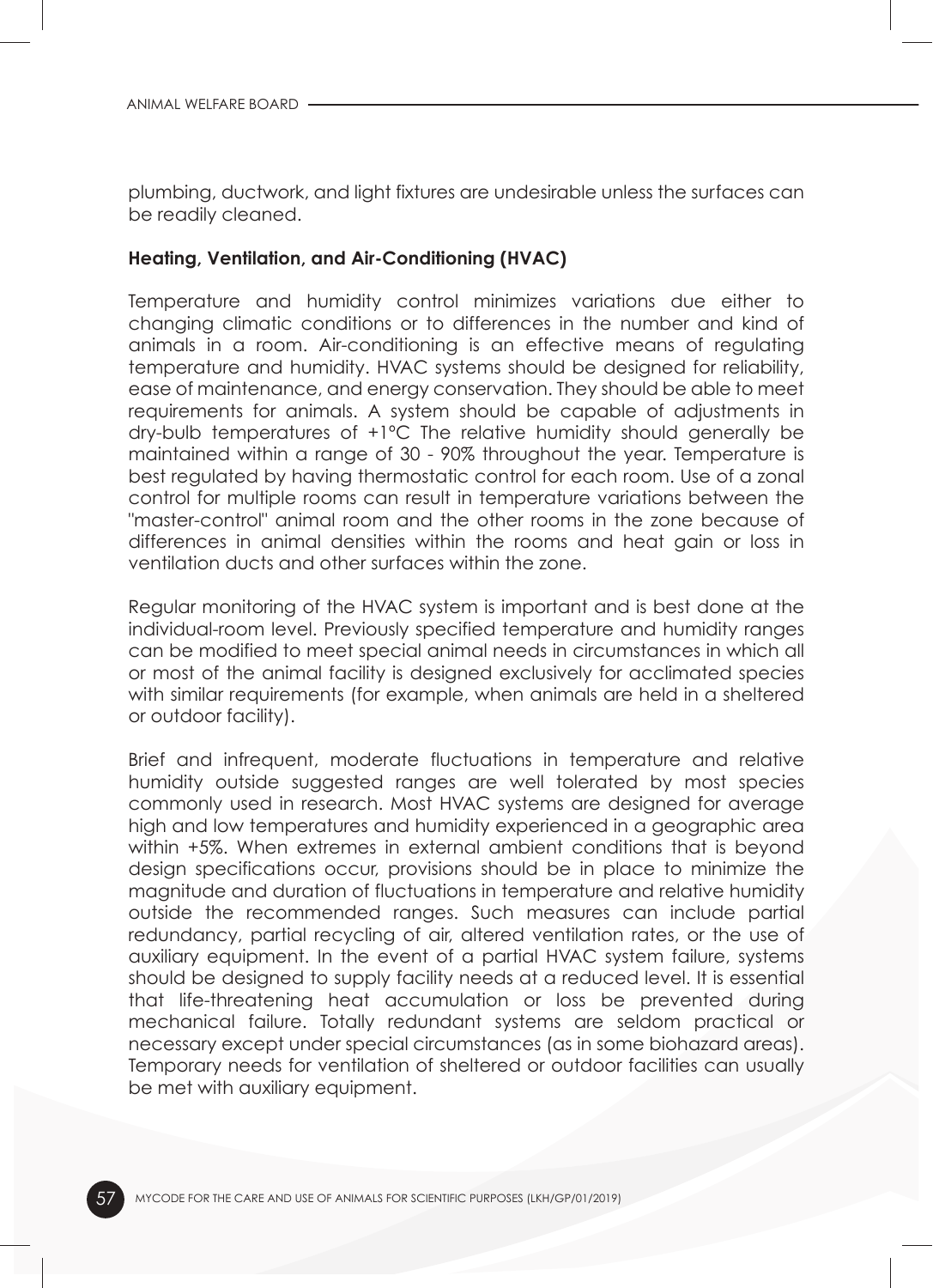In some instances, high-efficiency particulate air (HEPA) filters are recommended for air supplied to animal-holding, procedural, and surgical facilities. Also, consideration should be given to the regulation of air-pressure differentials in surgical, procedural, housing, and service areas. For example, areas for quarantine, housing, and use of animals exposed to hazardous materials and for housing of nonhuman primates should be kept under relative negative pressure, whereas areas for surgery, for clean-equipment storage, and for housing of pathogen-free animals should be kept under relative positive pressure with clean air. Maintaining air-pressure differentials is not the principal or only method by which cross contamination is controlled and should not be relied on for containment. Few air-handling systems have the necessary controls or capacity to maintain pressure differentials across doors or similar structures when they are opened for even brief periods. Containment requires the use of biologic-safety cabinets and exhausted airlocks or other means.

If recirculated air is used, its quality and quantity should be in accord with recommendation. The type and efficiency of air treatment should be matched to the quantity and types of contaminants and to the risks that they pose.

#### **Power and Lighting**

The electric system should be safe and provide appropriate lighting, a sufficient number of power outlets, and suitable amperage for specialized equipment. In the event of power failure, an alternative or emergency power supply should be available to maintain critical services (for example, the HVAC system) or support functions (e.g. freezers, ventilated racks, and isolators) in animal rooms, operating suites, and other essential areas.

Light fixtures, timers, switches, and outlets should be properly sealed to prevent vermin from living there. Recessed energy-efficient fluorescent lights are most commonly used in animal facilities. A time-controlled lighting system should be used to ensure a uniform diurnal lighting cycle. Timer performance and timer-overriding systems should be checked regularly to ensure proper cycling. Light bulbs or fixtures should be equipped with protective covers to ensure the safety of the animals and personnel. Moisture-resistant switches and outlets and ground-fault interrupters should be used in areas with high water use, such as cage-washing areas and aquarium-maintenance areas.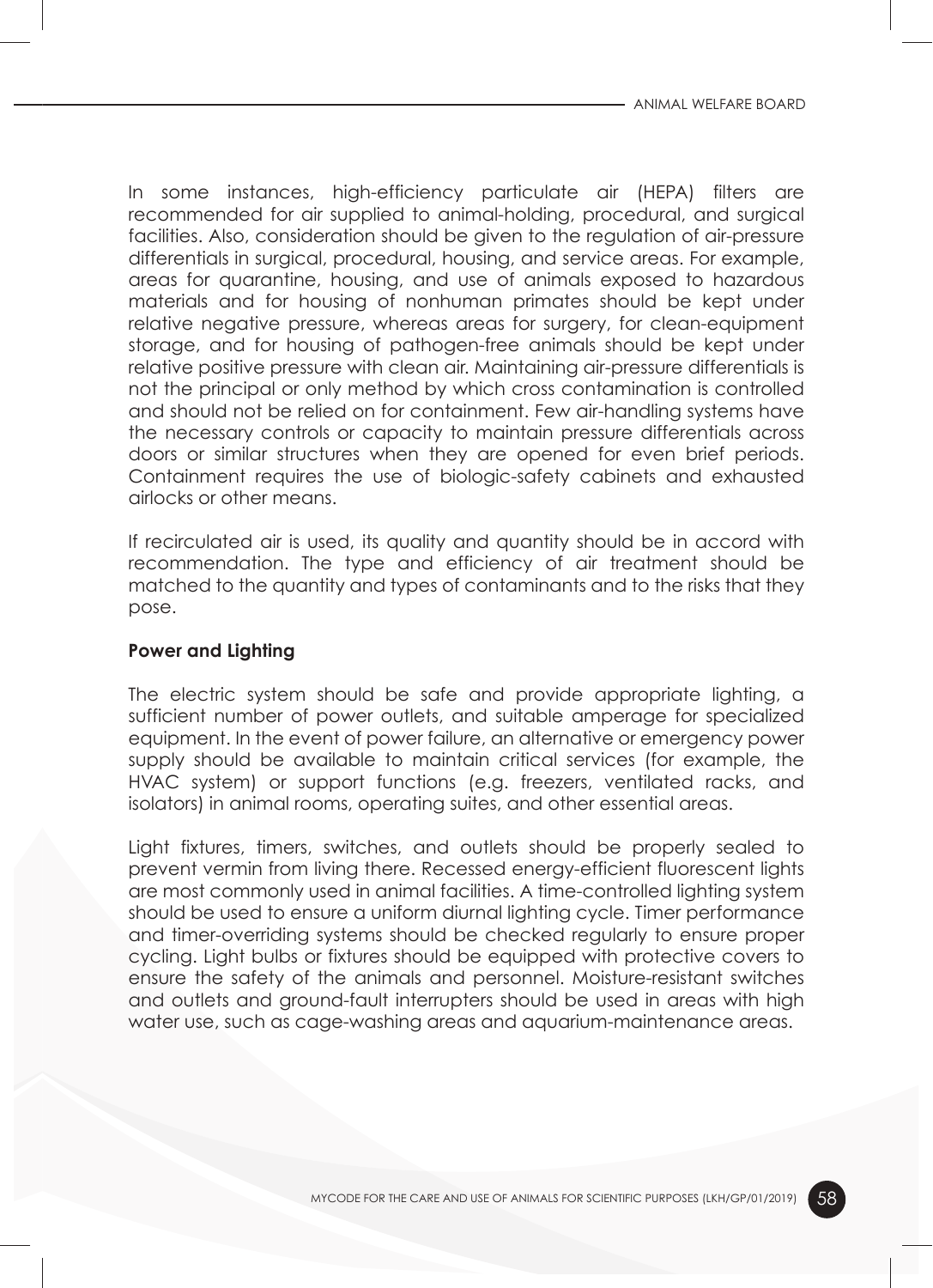### **Storage Areas**

Adequate space should be provided for storage of equipment, supplies, food, bedding, and refuse. Corridors used for passage of personnel or equipment are not appropriate storage areas. Storage space can be minimized when delivery is reliable and frequent. Bedding and food should be stored in a separate area in which materials that pose a risk of contamination from toxic or hazardous substances are not stored. Refuse-storage areas should be separated from other storage areas. Refrigerated storage, separated from other cold storage, is essential for storage of dead animals and animal-tissue waste; this storage area should be kept below 7ºC to reduce putrefaction of wastes and animal carcasses.

# **Noise Control**

Noise control is an important consideration in an animal facility. Noise-producing support functions, such as cage-washing, are commonly separated from housing and experimental functions. Masonry walls are more effective than metal or plaster walls in containing noise because their density reduces sound transmission. Generally, acoustic materials applied directly to the ceiling or as part of a suspended ceiling of animal rooms present problems for sanitation and vermin control and are not recommended. However, sanitizable sound-attenuating materials bonded to walls or ceilings might be appropriate for noise control in some situations. Experience has shown that well-constructed corridor doors, sound-attenuating doors, or double-door entry can help to control the transmission of sound along corridors.

Attention should be paid to attenuating noise generated by equipment. Fire and environmental-monitoring alarm systems and public-address systems should be selected and located to minimize potential animal exposure. The much-higher frequencies that are capable of being discriminated by some species make it important to consider the location of equipment capable of generating sound at ultrasonic frequencies.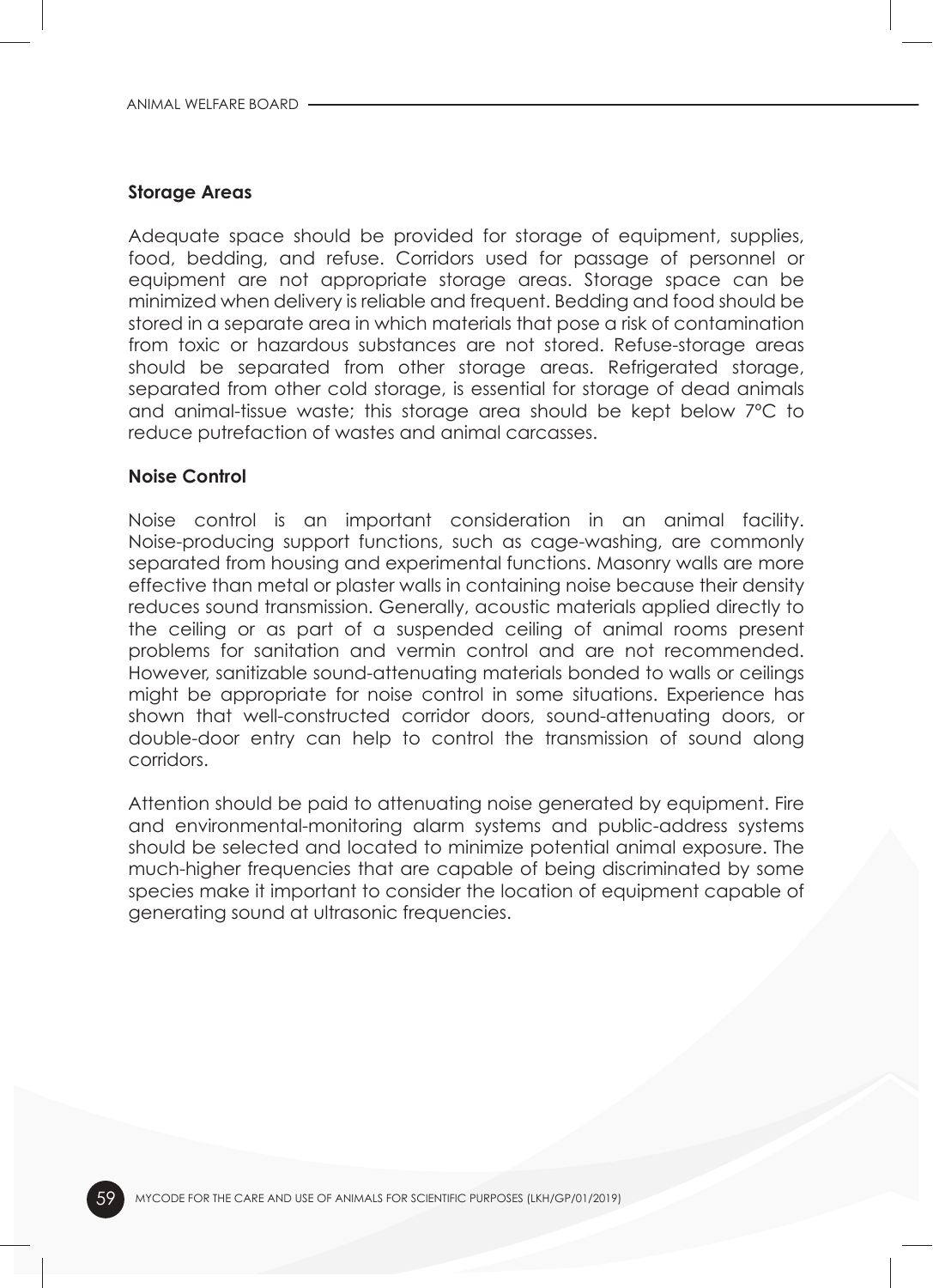# **GENERAL CONSTRUCTION GUIDELINES FOR OPEN AIR CONVENTIONAL ANIMAL FACILITY**

### **Temperature and Humidity**

Regulation of body temperature within normal variation is necessary for the well-being of homeotherms. Generally, exposure of unadapted animals to temperatures above 29°C or below 40°C, without access to shelter or other protective mechanisms, might produce clinical effects, which could be life-threatening. Recommended temperature for housing laboratory animals is between 18ºC to 23ºC.

Some conditions might require increased environmental temperatures, such as postoperative recovery, maintenance of chicks for the first few days after hatching, housing of some hairless rodents, and housing of neonates that have been separated from their mothers. The magnitude of the temperature increase depends on the circumstances of housing; sometimes, raising the temperature in the primary enclosure alone (rather than raising the temperature of the secondary enclosure) is sufficient.

The range of daily temperature fluctuations should be kept to a minimum to avoid repeated large demands on the animals' metabolic and behavioural processes to compensate for changes in the thermal environment. Relative humidity should also be controlled, but not nearly as narrowly as temperature; the acceptable range of relative humidity is 30 to 90%.

# **Ventilation**

The purposes of ventilation are to supply adequate oxygen; remove thermal loads caused by animal respiration, lights, and equipment; dilute gaseous and particulate contaminants; adjust the moisture content of room air; and, where appropriate, create static-pressure differentials between adjoining spaces. Establishing a room ventilation rate, however, does not ensure the adequacy of the ventilation of an animal's primary enclosure and hence does not guarantee the quality of the microenvironment.

The guideline of 10-15 fresh air changes per hour is considered an acceptable general standard. Although it is effective in many animal housing settings, the guideline does not take into account the range of possible heat loads; the species, size, and number of animals involved; the type of bedding or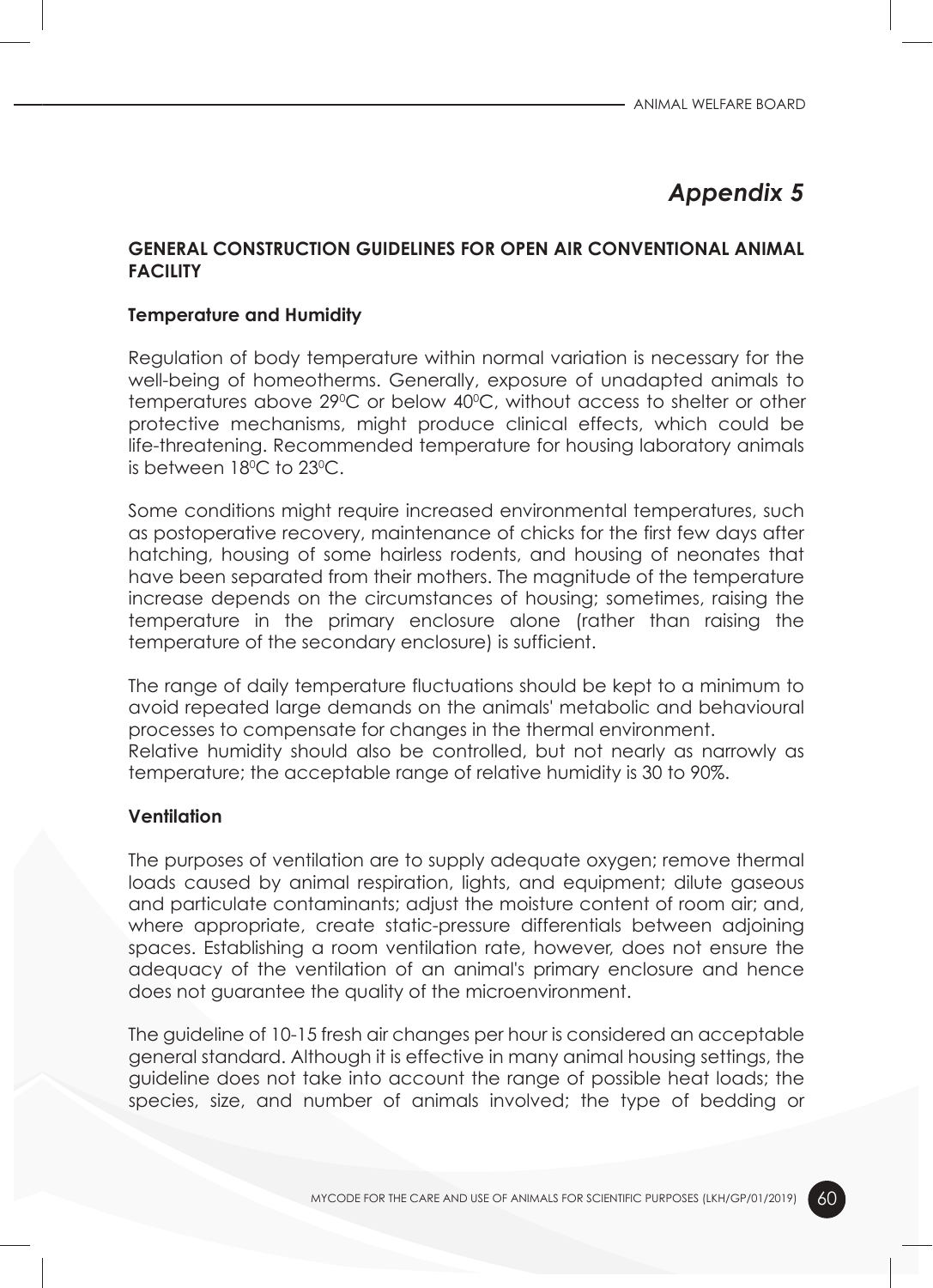frequency of cage-changing; the room dimensions; or the efficiency of air distribution from the secondary to the primary enclosure. To determine more accurately the ventilation required, the minimal ventilation rate required to accommodate heat loads generated by animals can be calculated.

Caging with forced ventilation that uses filtered room air and other types of special primary enclosures with independent air supplies (that is, air not drawn from the room) can effectively address the ventilation requirements of animals without the need to ventilate secondary enclosures to the extent that would be needed if there were no independent primary-enclosure ventilation. Nevertheless, a secondary enclosure should be ventilated sufficiently to provide for the heat loads released from its primary enclosures. If the specialized enclosures contain adequate particulate and gaseous filtration to address contamination risks, recycled air may be used in the secondary enclosures.

Filtered isolation caging without forced ventilation, such as that used in some types of rodent housing, restricts ventilation. To compensate, it might be necessary to adjust husbandry practices-including sanitation, placement of cages in the secondary enclosure, and cage densities-to improve the microenvironment and heat dissipation.

The use of recycled air to ventilate animal rooms saves considerable amounts of energy but might entail some risk. Many animal pathogens can be airborne or travel on fomites, such as dust, so exhaust air to be recycled into heating, ventilation, and air-conditioning (HVAC) systems that serve multiple rooms presents a risk of cross contamination. The exhaust air to be recycled should be HEPA filtered to remove airborne particles before it is recycled; the extent and efficiency of filtration should be proportional to the estimated risk. HEPA filters are available in various efficiencies that can be used to match the magnitude of risk. Air that does not originate from animal use areas but has been used to ventilate other spaces (for example, some human-occupancy areas and food, bedding, and supply storage areas) may be recycled for animal space ventilation and might require less-intensive filtration or conditioning than air recycled from animal use space. The risks in some situations, however, might be too great to consider recycling (for example, in the case of nonhuman-primate and biohazard areas).

Toxic or odour-causing gases, such as ammonia, can be kept within acceptable limits if they are removed by the ventilation system and replaced with air that contains either a lower concentration or none of these gases. Treatment of recycled air for these substances by chemical absorption or scrubbing might be effective; however, the use of nonrecycled air is preferred for ventilation of animal use and holding areas. The use of HEPA filtered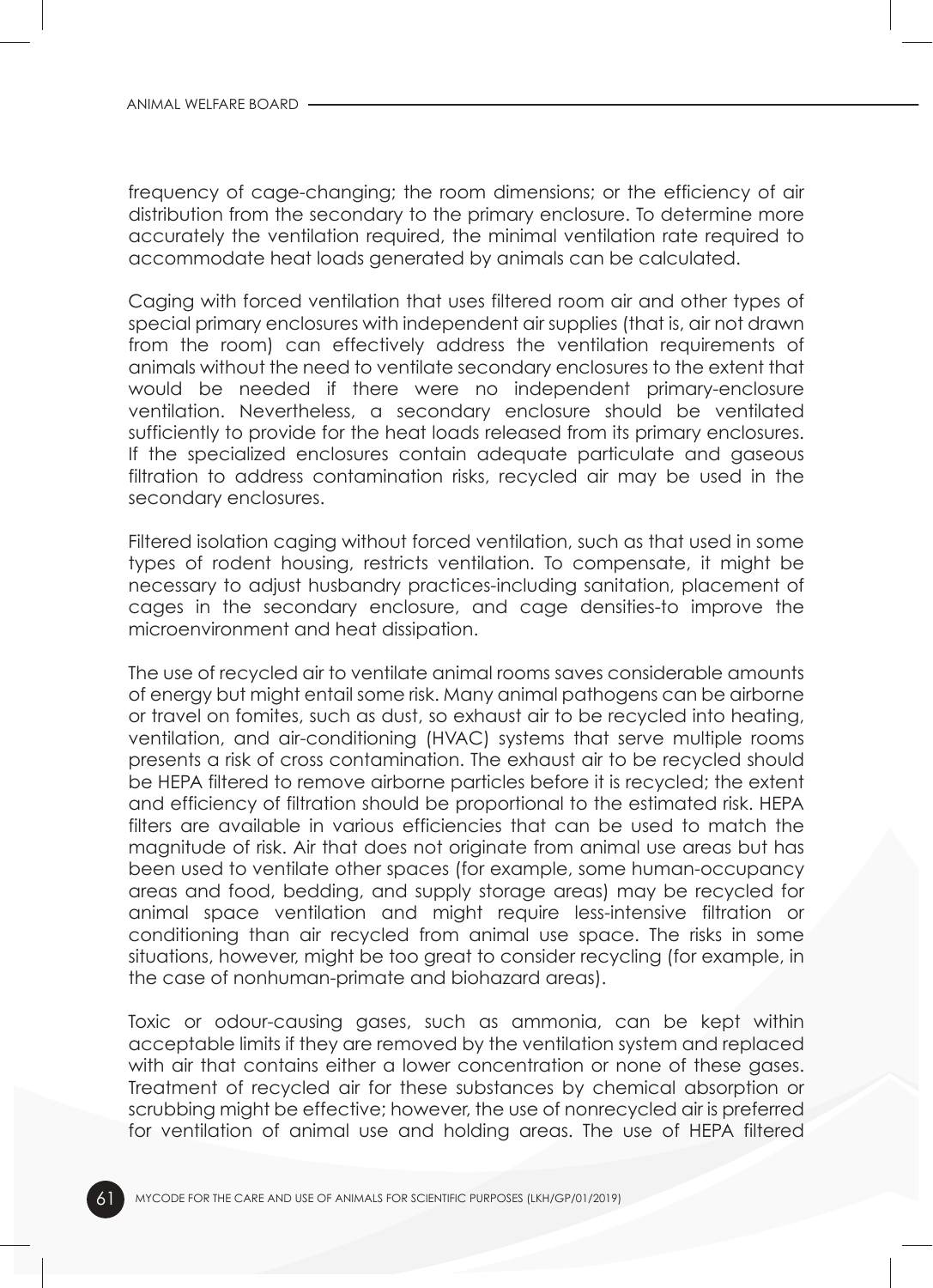recycled air without gaseous filtration (such as with activated-charcoal filters) can be used but only in limited applications, provided that:

- Room air is mixed with at least 50% fresh air (that is, the supply air does not exceed 50% recycled air).
- Husbandry practices, such as bedding-change and cage-washing frequency, and the preparation of recycled air used are sufficient to minimize toxic gases and odors.
- Recycled air is returned only to the room or area from which it was generated, except if it comes from other than animal housing areas.
- Recycled air is appropriately conditioned and mixed with sufficient fresh air to address the thermal and humidity requirements of animals in that space.

Frequent bedding changes and cage-cleaning coupled with husbandry practices, such as low animal density within the room and lower environmental temperature and humidity, can also reduce the concentration of toxic or odour-causing gases in animal-room air. Treatment of recycled air for either particulate or gaseous contaminants is expensive and can be rendered ineffective by improper or insufficient maintenance of filtration systems. These systems should be properly maintained and monitored appropriately to maximize their effectiveness.

### **Illumination**

Light can affect the physiology, morphology, and behaviour of various animals. Potential photo stressors include inappropriate photoperiod, photo intensity, and spectral quality of the light. Numerous factors can affect animals' needs for light and should be considered when an appropriate illumination level is being established for an animal holding room. These include light intensity, duration of exposure, wavelength of light, light history of the animal, pigmentation of the animal, time of light exposure during the circadian cycle, body temperature, hormonal status, age, species, sex, and stock or strain of animal.

In general, lighting should be diffused throughout an animal holding area and provide sufficient illumination for the well-being of the animals, and to allow good housekeeping practices, adequate inspection of animals - including the bottom-most cages in racks - and safe working conditions for personnel. Light in animal holding rooms should provide for adequate vision and for neuroendocrine regulation of diurnal and circadian cycles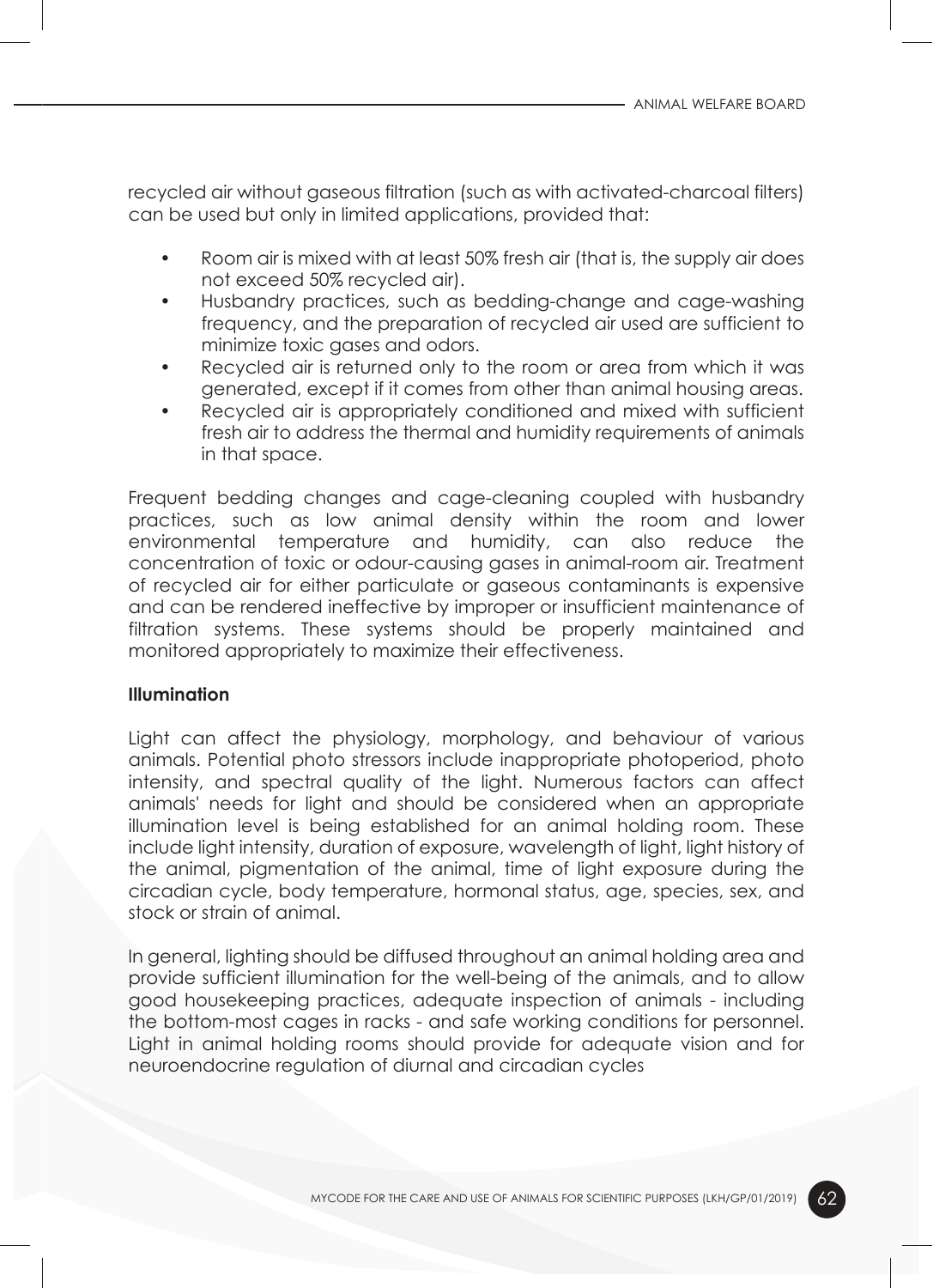Photoperiod is a critical regulator of reproductive behaviour in many species of animals and can also alter body weight gain and feed intake. Inadvertent light exposure during the dark cycle should be minimized or avoided. Because some species will not eat in low light or darkness, such illumination schedules should be limited to a duration that will not compromise the well-being of the animals. A time-controlled lighting system should be used to ensure a regular diurnal cycle, and timer performance should be checked periodically to ensure proper cycling.

The most commonly used laboratory animals are nocturnal. Because the albino rat is more susceptible to phototoxic retinopathy than other species, it has been used as a basis for establishing room illumination levels. Light levels of about 325 lux about 1.0 m above the floor appear to be sufficient for animal care and do not cause clinical signs of phototoxic retinopathy in albino rats and levels up to 400 lux as measured in an empty room 1 m from the floor have been found to be satisfactory for rodents if management practices are used to prevent retinal damage in albinos. However, the light experience of an individual animal can affect its sensitivity to photo toxicity; light of 130 - 270 lux above the light intensity under which it was raised has been reported to be near the threshold of retinal damage in some individual albino rats according to histologic, morphometric, and electro physiologic evidence. Young albino and pigmented mice prefer much-lower illumination than adults although potential retinal damage associated with housing these rodents at higher light levels is mostly reversible. Thus, for animals that have been shown to be susceptible to phototoxic retinopathy, light at the cage level should be between 130 and 325 lux.

### **Noise**

Noise produced by animals and animal care activities is inherent in the operation of an animal facility. Therefore, noise control should be considered in facility design and operation.

Separation of human and animal areas minimizes disturbances to both the human and animal occupants of the facility. Noisy animals - such as dogs, swine, goats, and nonhuman primates - should be housed away from quieter animals, such as rodents, rabbits, and cats. Environments should be designed to accommodate animals that make noise, rather than resorting to methods of noise reduction. Exposure to sound louder than 85 dB can have both auditory and non-auditory effects. To the greatest extent possible, activities that might be noisy should be conducted in rooms or areas separate from those used for animal housing.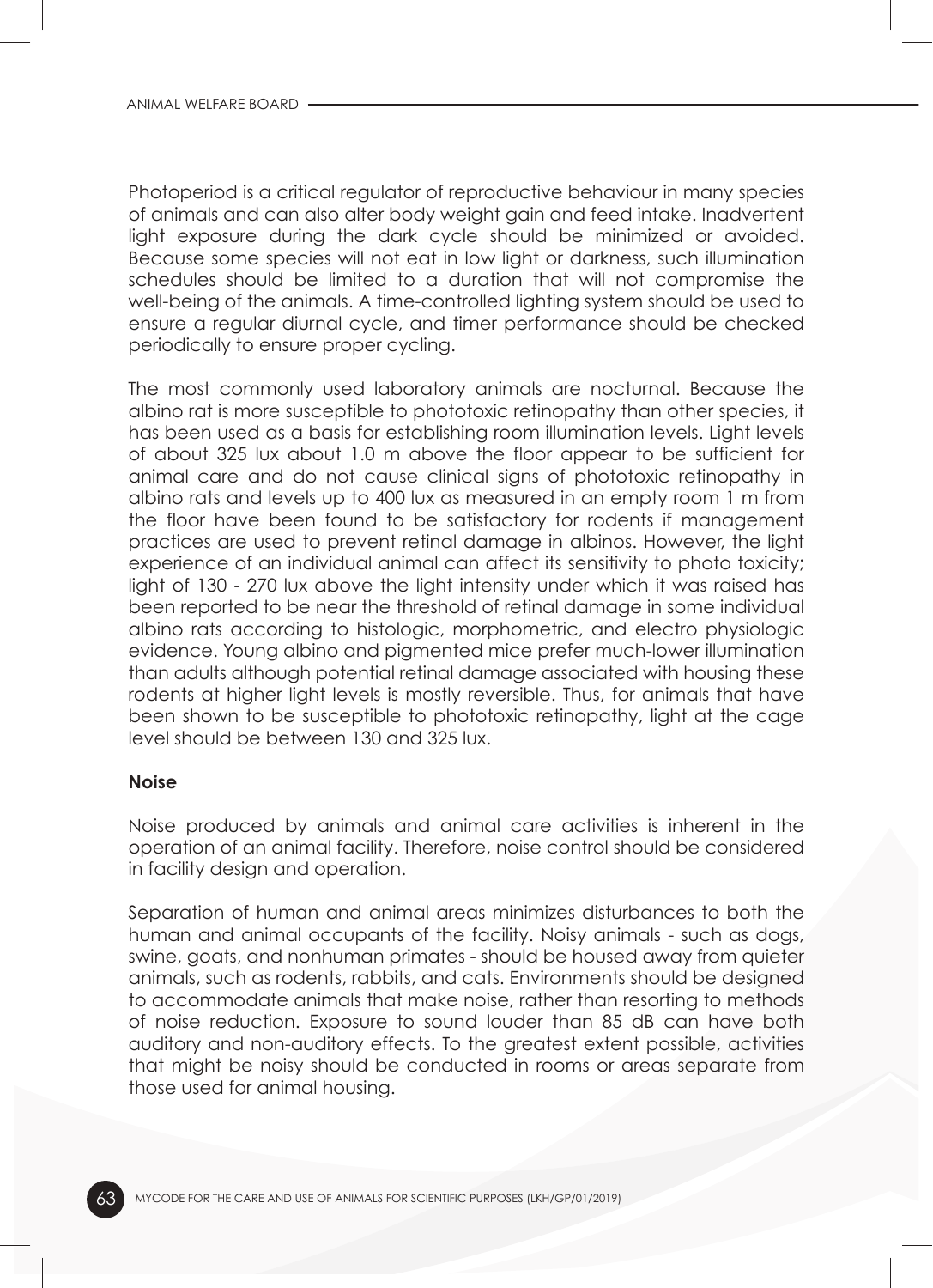Personnel should try to minimize the production of unnecessary noise because changes in patterns of sound exposure have different effects on different animals.. Excessive and intermittent noise can be minimized by training personnel in alternatives to practices that produce noise and by the use of cushioned casters and bumpers on carts, trucks, and racks. Radios, alarms, hand phones and other sound generators should not be used in animal rooms unless they are parts of an approved protocol or an enrichment program.

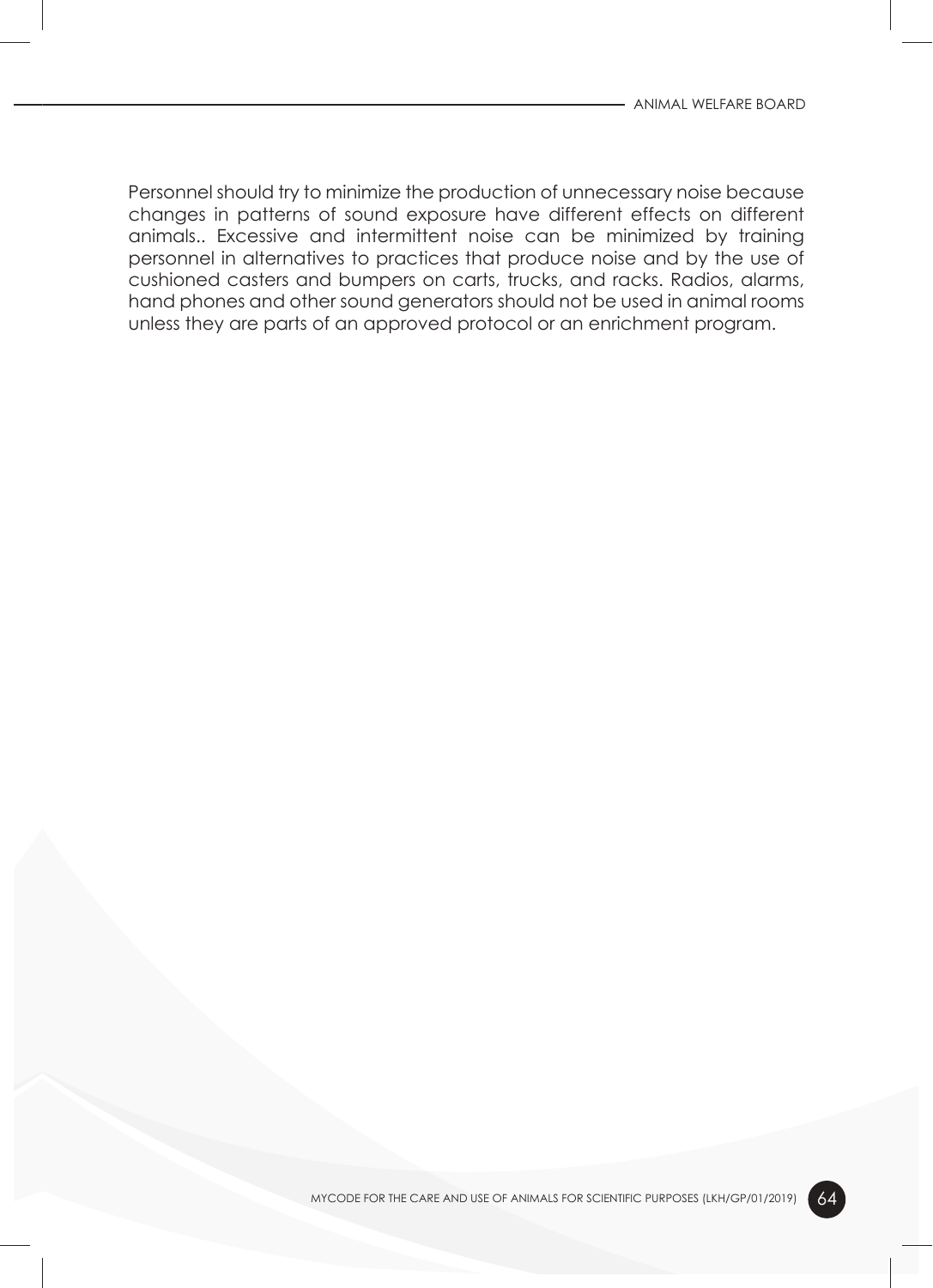#### **Floor Area/Animal (cm2)** Rats **Hamsters** Guinea pigs  $<10$ Up to 15 Up to 25  $>25<sup>b</sup>$  $100$ Up to 200 Up to 300 Up to 400 Up to 500  $>500<sup>b</sup>$  $<60$ Up to 80 Up to 100  $>100<sup>b</sup>$ <350  $>350<sup>b</sup>$ 39 52 78 >97 110 148 187 258 387 >452 65 84 103 >123 387 >652 12.7 12.7 12.7 12.7 17.8 17.8 17.8 17.8 17.8 17.8 15.2 15.2 15.2 15.2 17.8 17.8 Animals **Meight (g) Height (cm)a Height (cm)a Height (cm)a**

# **TABLE 1: Recommended Space for Commonly Used Group-Housed Laboratory Rodents**

a From cage floor to cage top.

**b** Larger animals might require more space to meet the performance standards.

65 MYCODE FOR THE CARE AND USE OF ANIMALS FOR SCIENTIFIC PURPOSES (LKH/GP/01/2019)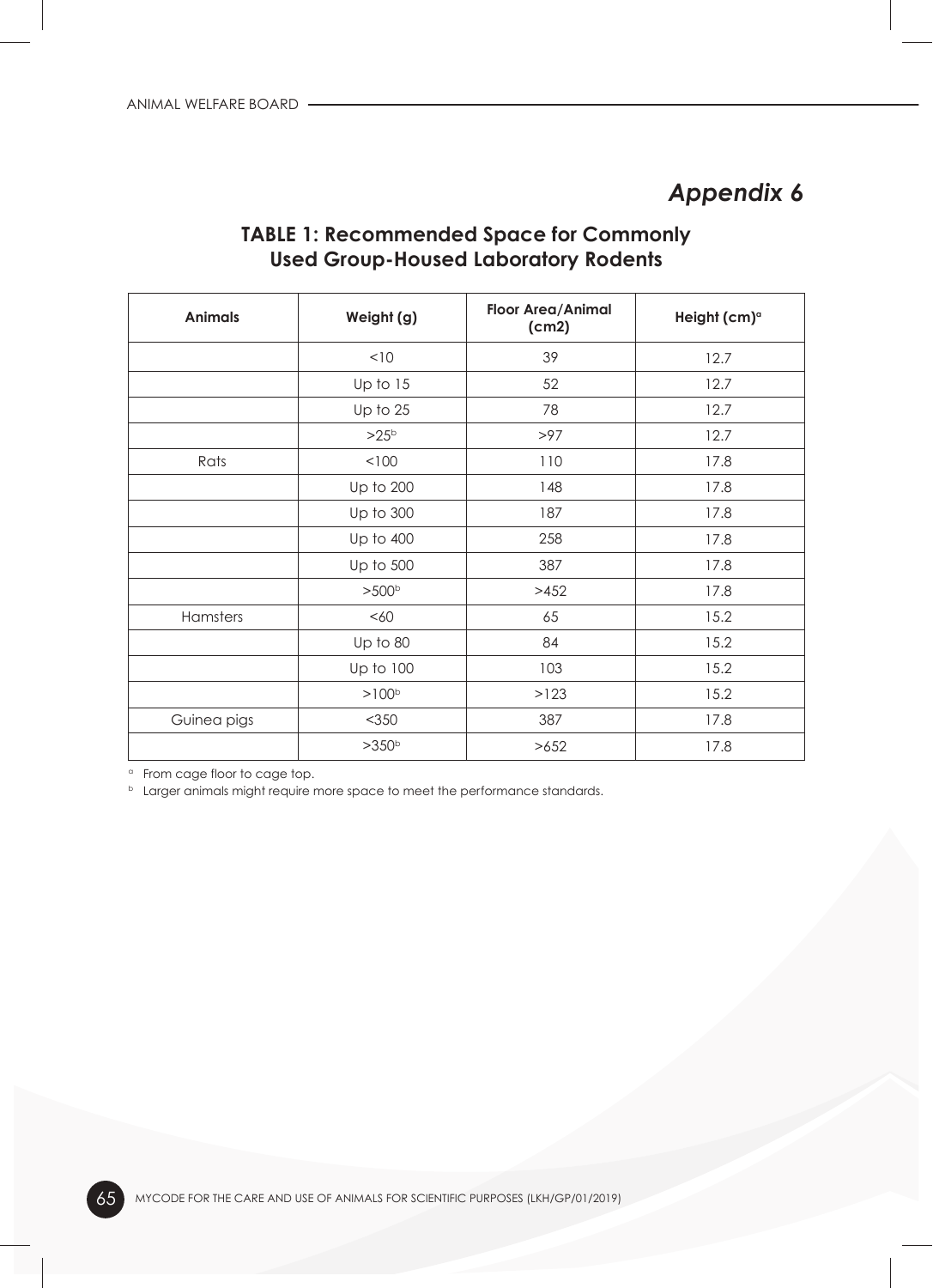| <b>Animals</b>               | Weight (g)        | Floor Area/Animal<br>(cm2) | Height (cm) <sup>a</sup> |
|------------------------------|-------------------|----------------------------|--------------------------|
|                              | $<$ 2             | 0.14                       | 36                       |
|                              | Up to 4           | 0.28                       | 36                       |
|                              | Up to $5.4$       | 0.37                       | 36                       |
|                              | >5.4b             | >0.46                      | 36                       |
| Cats                         | $<$ 4             | 0.28                       | 61                       |
|                              | >4b               | >0.37                      | 61                       |
| Dogs <sup>c</sup>            | <15               | 0.74                       | f                        |
|                              | Up to 30          | 1.11                       | f                        |
|                              | >30b              | >2.22                      | d                        |
| Monkeys <sup>e</sup> Group 1 | Up to 1           | 0.14                       | 51                       |
| Group 2                      | Up to 3           | 0.28                       | 76                       |
| Group 3                      | Up to 10          | 0.40                       | 76                       |
| Group 4                      | Up to 15          | 0.56                       | 81                       |
| Group 5                      | Up to 25          | 0.74                       | 91                       |
| Group 6                      | Up to 30          | 0.93                       | 117                      |
| Group 7                      | >30b              | 1.40                       | 117                      |
| Pigeonsf                     | $\frac{1}{2}$     | 0.07                       | $\mathbf f$              |
| Quailf                       | ÷,                | 0.02                       | $\mathbf f$              |
| Chickens <sup>f</sup>        | < 0.25            | 0.02                       | $\mathbf f$              |
|                              | Up to $0.5$       | 0.05                       | f                        |
|                              | Up to $1.5$       | 0.09                       | f                        |
|                              | Up to 3.0         | 0.18                       | f                        |
|                              | >3.0 <sub>b</sub> | >0.28                      | f                        |

#### **TABLE 2: Recommended Space for Rabbits, Cats, Dogs, Nonhuman Primates, and Birds**

a From cage floor to cage top.

**bLarger animals might require more space to meet performance standards.** 

cThese recommendations might require modification according to body conformation of individual animals and breeds. Some dogs, especially those toward upper limit of each weight range, might require additional space. Height of each cage be sufficient to allow occupant to stand in "comfortable position" and that the minimal square feet of floor space be equal to "mathematical square of the sum of the length of the dog in inches (measured from the tip of its nose to the base of its tail) plus 6 inches; then divide the product by 144." dFor some species (such as Hylobates, Symphalangus, Pongo), cage height should be such that an animal can, when fully extended, swing from the cage ceiling without having its feet touching the floor. Cage-ceiling design should enhance brachiating movement.

eApes weighing over 50 kg are more effectively housed in permanent housing of masonry, concrete, and wire-panel structure than in conventional caging.

f Cage height should be sufficient for the animals to stand erect with their feet on the floor.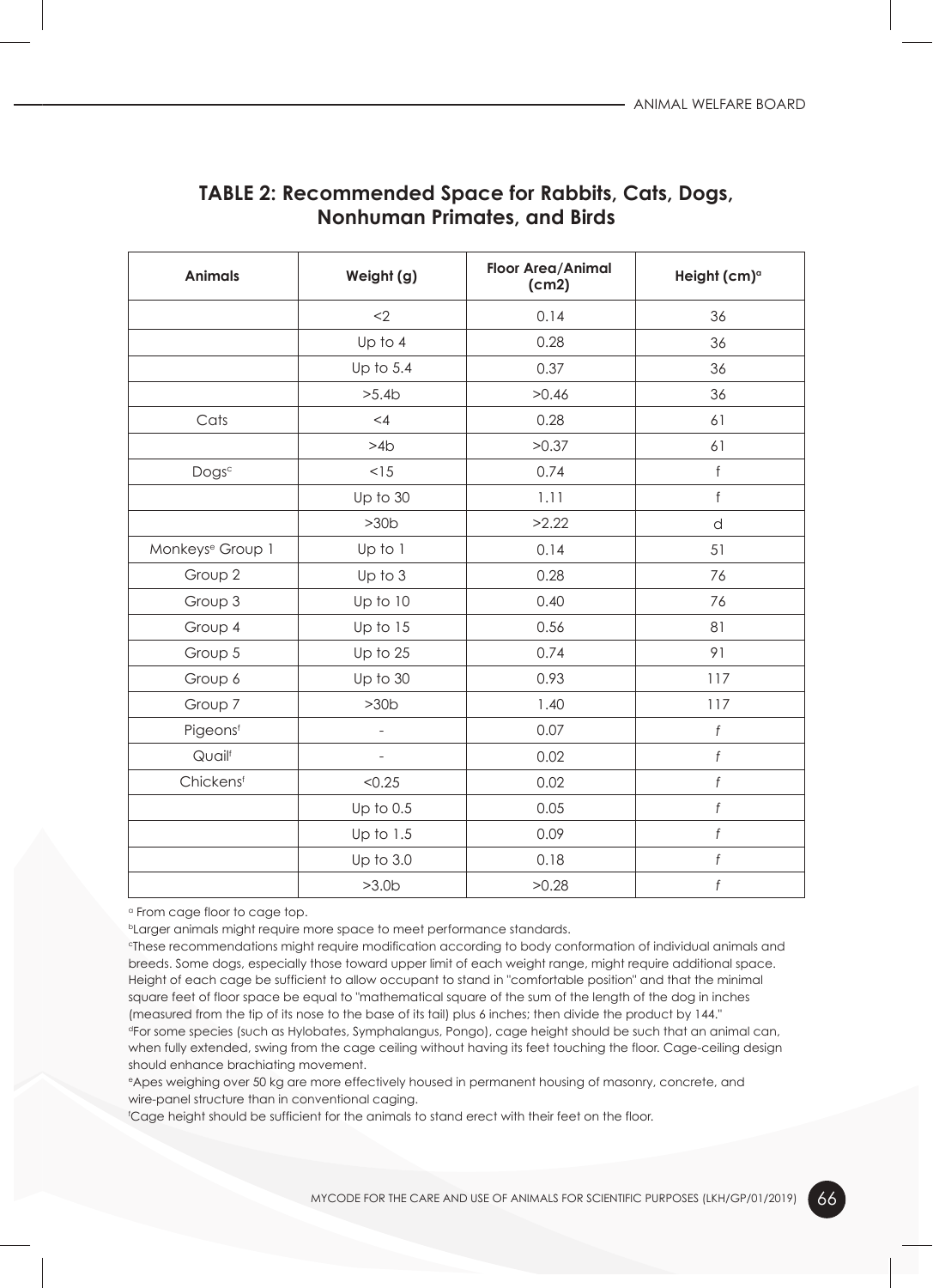| Animals per enclosure                 | Weight (kg)  | Floor Area/Animal(m2) |
|---------------------------------------|--------------|-----------------------|
| Sheep and Goats                       |              |                       |
| $\begin{array}{c} \hline \end{array}$ | $<$ 25       | 0.93                  |
|                                       | Up to 50     | 1.40                  |
|                                       | $>50^\circ$  | 1.85                  |
| $2 - 5$                               | $<$ 25       | 0.79                  |
|                                       | Up to 50     | 1.16                  |
|                                       | $>50^\circ$  | 1.56                  |
| >5                                    | $<$ 25       | 0.70                  |
|                                       | Up to 50     | 1.05                  |
| Swine                                 | $>50^\circ$  | 1.40                  |
|                                       |              |                       |
| $\mathbf{I}$                          | Up to 25     | 1.12                  |
|                                       | Up to 50     | 1.40                  |
|                                       | Up to 100    | 2.23                  |
|                                       | Up to 200    | 4.46                  |
|                                       | $>200^\circ$ | >5.57                 |
| $2 - 5$                               | $<$ 25       | 0.56                  |
|                                       | Up to 50     | 0.93                  |
|                                       | Up to 100    | 1.85                  |
|                                       | Up to 200    | 3.72                  |
|                                       | $>200^\circ$ | >4.83                 |
| >5                                    | $<$ 25       | 0.56                  |
|                                       | Up to 50     | 0.84                  |
|                                       | Up to 100    | 1.67                  |
|                                       | Up to 200    | 3.34                  |
|                                       | $>200^\circ$ | >4.46                 |

### **TABLE 3: Recommended Space for Farm Animals Commonly Used in Laboratory Setting**

aLarger animals might require more space to meet performance standards. When animals, housed individually or in groups, exceed the weights in the table, more space might be required. If they are group-housed, adequate access to water and feeder space should be provided.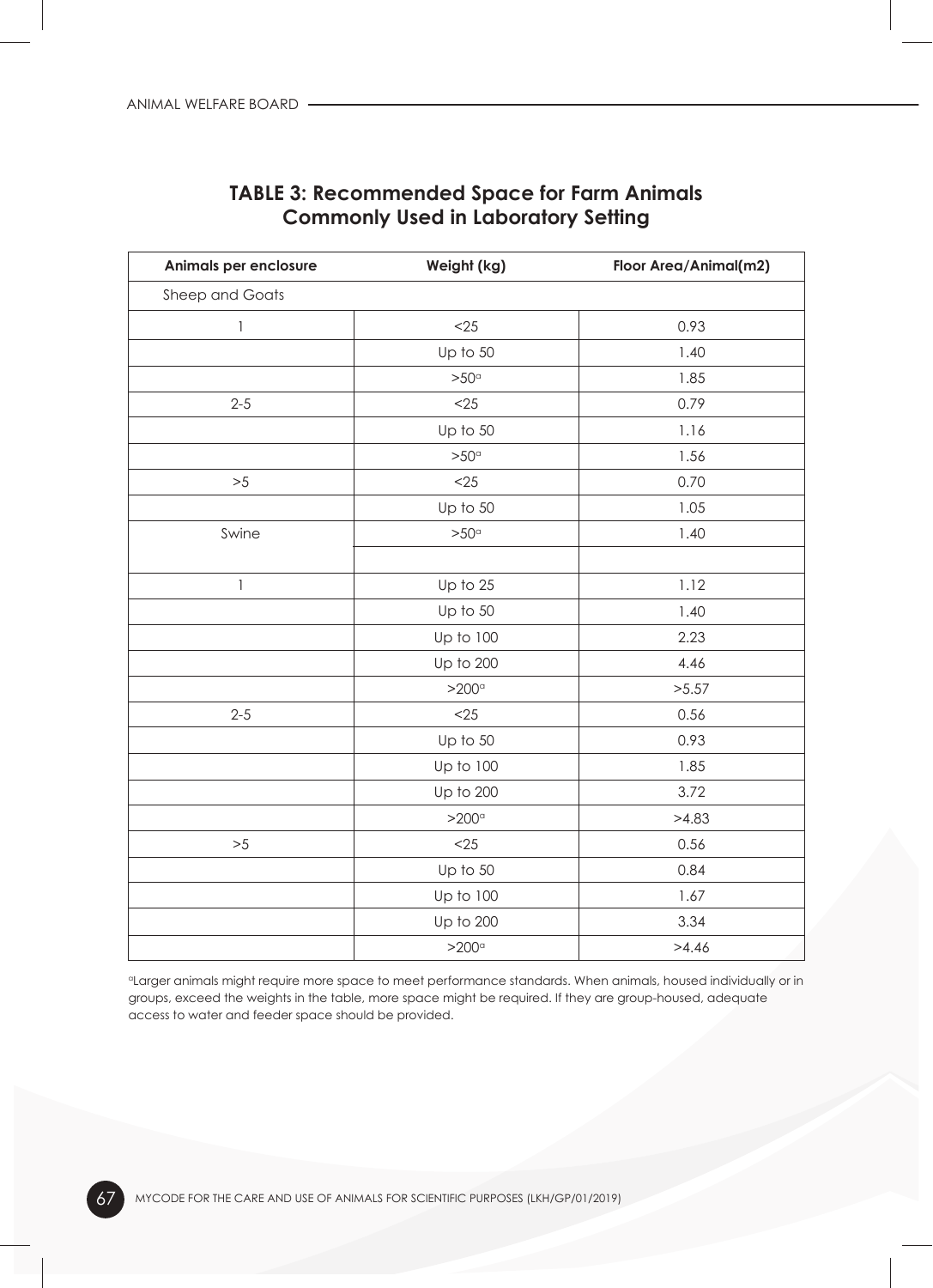| Animals per enclosure                 | Weight (kg) | Floor Area/Animal(m2) |
|---------------------------------------|-------------|-----------------------|
| Cattle                                |             |                       |
| $\begin{array}{c} \hline \end{array}$ | < 75        | 2.23                  |
|                                       | Up to 200   | 4.46                  |
|                                       | Up to 350   | 6.69                  |
|                                       | Up to 500   | 8.92                  |
|                                       | Up to 650   | 11.52                 |
|                                       | >650a       | >13.38                |
| $2 - 5$                               | $<75$       | 1.85                  |
|                                       | Up to 200   | 3.72                  |
|                                       | Up to 350   | 5.57                  |
|                                       | Up to 500   | 7.43                  |
|                                       | Up to 650   | 9.75                  |
|                                       | >650a       | >11.14                |
| >5                                    | <75         | 1.67                  |
|                                       | Up to 200   | 3.34                  |
|                                       | Up to 350   | 5.02                  |
|                                       | Up to 500   | 6.67                  |
|                                       | Up to 650   | 8.64                  |
|                                       | >650a       | >10.03                |
| Horses                                |             |                       |
|                                       | ÷,          | 13.38                 |
| Ponies                                |             |                       |
| $1 - 4$                               |             | 6.69                  |
| Over 4/pen                            | $<$ 200     | 5.57                  |
|                                       | >200        | >6.69                 |

### **TABLE 3 (continued): Recommended Space for Farm Animals Commonly Used in Laboratory Setting**

aLarger animals might require more space to meet performance standards. When animals, housed individually or in groups, exceed the weights in the table, more space might be required. If they are group-housed, adequate access to water and feeder space should be provided.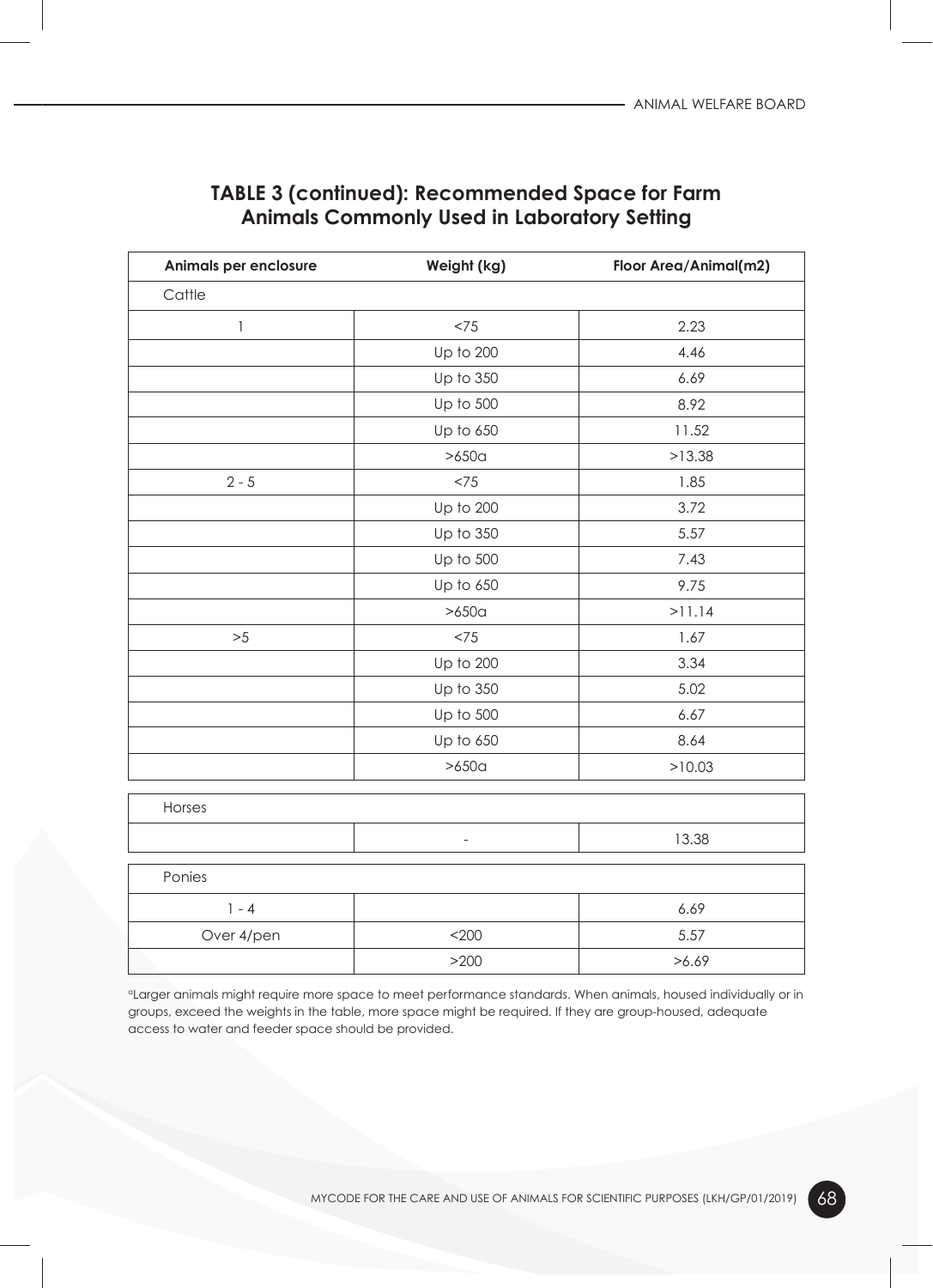### **TABLE 4: The Recommended Temperature, Humidity, Ventilation And Lighting**

The recommended temperature ranges for the different animals are as provided in the table below.

| Animal                                  | Dry Bulb Temperature °C |
|-----------------------------------------|-------------------------|
| Mouse, rat, hamster, gerbil, guinea pig | $18 - 23$               |
| Rabbit                                  | $16 - 22$               |
| Cat, dog, non-human primate             | $18 - 29$               |
| Farm animals & poultry                  | $16 - 27$               |

The relative humidity should be 30 - 90%.

The ventilation should be 10 - 15 fresh air changes per hour. In some situations, the use of such a broad ventilation guideline might over-ventilate an enclosure that contains few animals or under-ventilate an enclosure that contains many animals. To determine more accurately the ventilation required, the minimal ventilation rate required to accommodate heat loads generated by animals can be calculated. The minimal required ventilation is then determined by calculating the amount of cooling required to control the heat load expected to be generated by the largest number of animals to be housed in the enclosure, plus any heat generated by non-animal sources and heat transfer through room surfaces.

Lighting of 325 lux about 1.0 meter above the floor should be provided.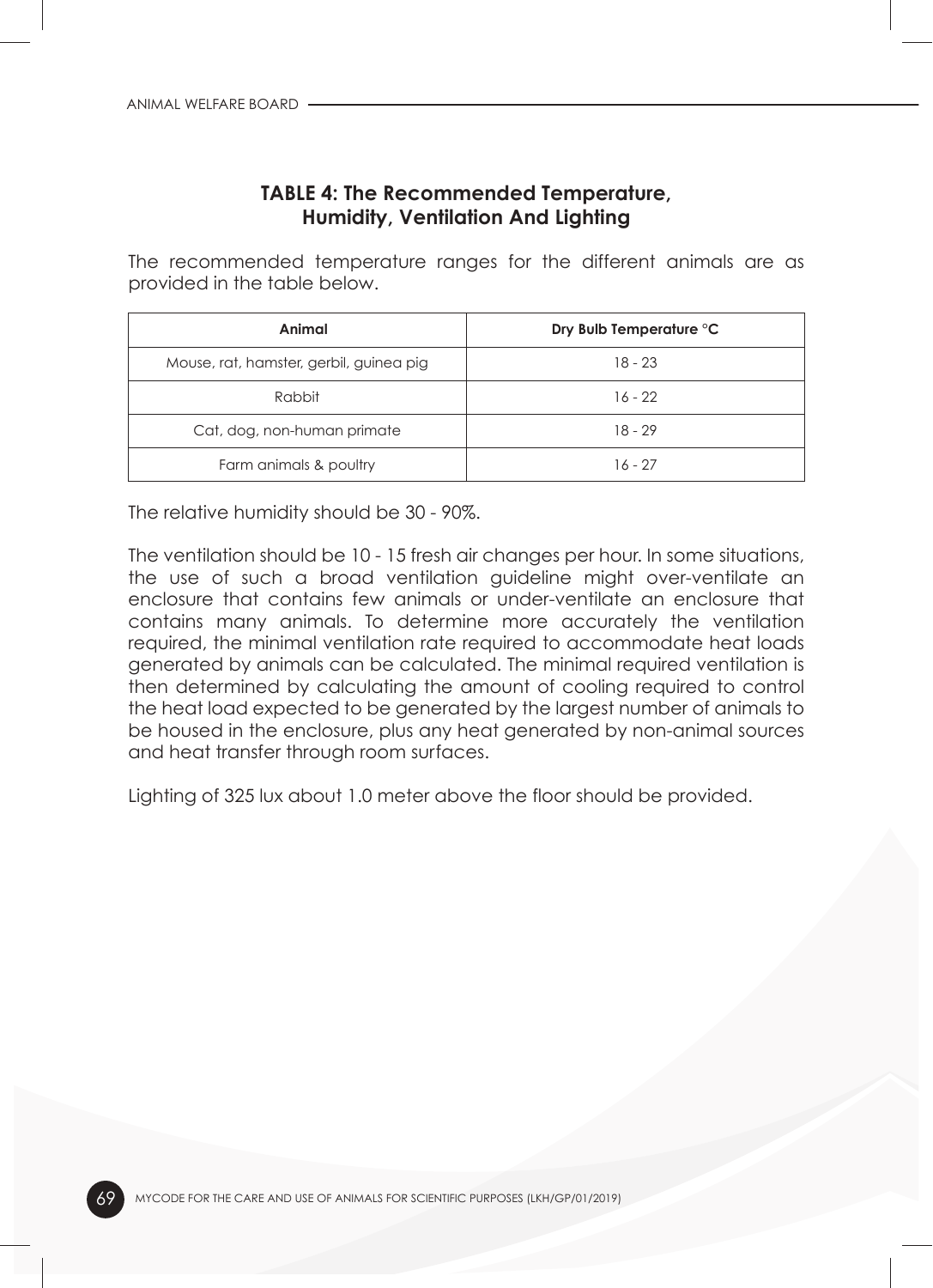### *Appendix 7*

### **ADDITIONAL INFORMATION ON NON-HUMAN PRIMATE HOLDING CARE AND USE**

- 1. Non-human primates (NHP) are recognised as having highly developed mental and emotional capacities, more so than most other animals. In many ways, they are similar to humans and exhibit many similar external manifestations of emotions such as facial expressions, vocalisations, postures, gestures, and reactions. They have been known to react in ways similar to humans under comparable situations.
- 2. Given the greater complexity of the NHP, when managing and caring for them, besides providing a physical environment conducive to their well-being, emphasis should therefore be placed on enhancing their social and behavioural well-being through enrichment of their environment.
- 3. Investigators should acquaint themselves with the animal distinctive characteristics and needs. They should be able to recognise abnormal behaviour patterns such as stereotypes, appetite disorders, abnormal social behaviours, etc. and take necessary steps to treat or ameliorate them. They should be familiar with the literature on animal cognition and perception and conduct frequent routine observation of every animal in order to be in a position to provide optimal care and handling of the animals. NHP that are housed improperly or treated inhumanely are likely to yield unreliable data due to the effects of behavioural stress. This can introduce unwanted variables.
- 4. Most primate species, including the majority of those used in laboratories, are highly social, live in complex social groups and establish long-term bonds, although such bonds may not necessarily be permanent. Because of the bonding, social isolation is likely to adversely affect individual animals. Animals raised in total social isolation could suffer from social deprivation and become withdrawn and develop aberrant social, sexual and exploratory behaviour. It is therefore important to provide the company of compatible conspecifics or other NHP species, and if this is not possible, increased human company.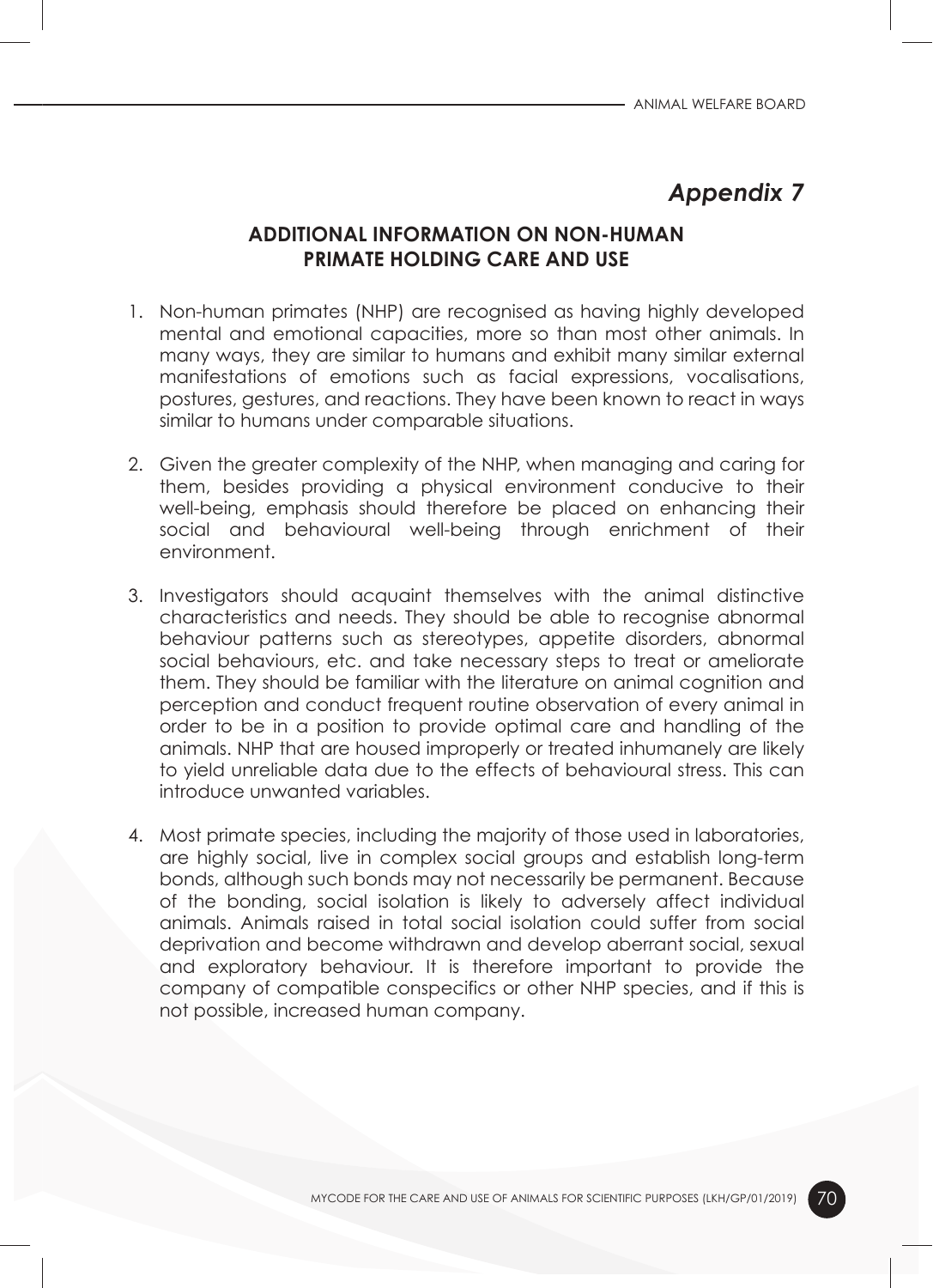- 5. Group or paired housing is preferred but the potential for problems such as wounding, disease transmission, dominance hierarchies, social distress, and undernourishment of a lower ranking partner should be kept in mind. When groups are being formed, observers must adjust group composition so the units show minimal aggression. Where single housing is necessary, the role of the animal care technician takes on added importance. Familiarity with the handler, surrounding and procedure can significantly reduce anxiety. NHP should never be housed in a restraint chair but the restraint chair may be used to the extent necessitated by the nature of an experiment.
- 6. NHP form coalitions through which they establish their dominance ranks and compete for food and sexual partners. Removing a monkey from its group may disrupt the existing network of alliances and induce rank changes, which may be associated with vicious fighting resulting in injuries. Animals that are to be reintroduced should be kept away from the group for as short a time period as possible.
- 7. While enclosure size is an important variable, the primary emphasis should be in providing the animal with the option for species-appropriate activities. Besides providing social peers, an animal environment can also be enriched by providing food gathering activities, devices such as perches, shelves and swings and artificial appliances, such as audiovisual devices (radio, video, television). These latter appear to be useful in enhancing the well being of NHP, especially if the NHP can turn the equipment on and off at will. It has been reported anecdotally that monkeys are particularly fascinated by visuals depicting their natural environment, animals that are found in their natural habitat or videos of themselves.
- 8. Most primates show vertical flight reactions. This should be taken into account when arranging their housing. Attempts should be made to cater to their preferred vertical limits in the wild. Because of the importance of vision to the NHP, (particularly Macaca nemestrina), cages should be positioned so that the monkeys can see animals of like species. Solid-sided caging prevents visual contact. If physical contact is possible, there must be assurance that the animals are compatible.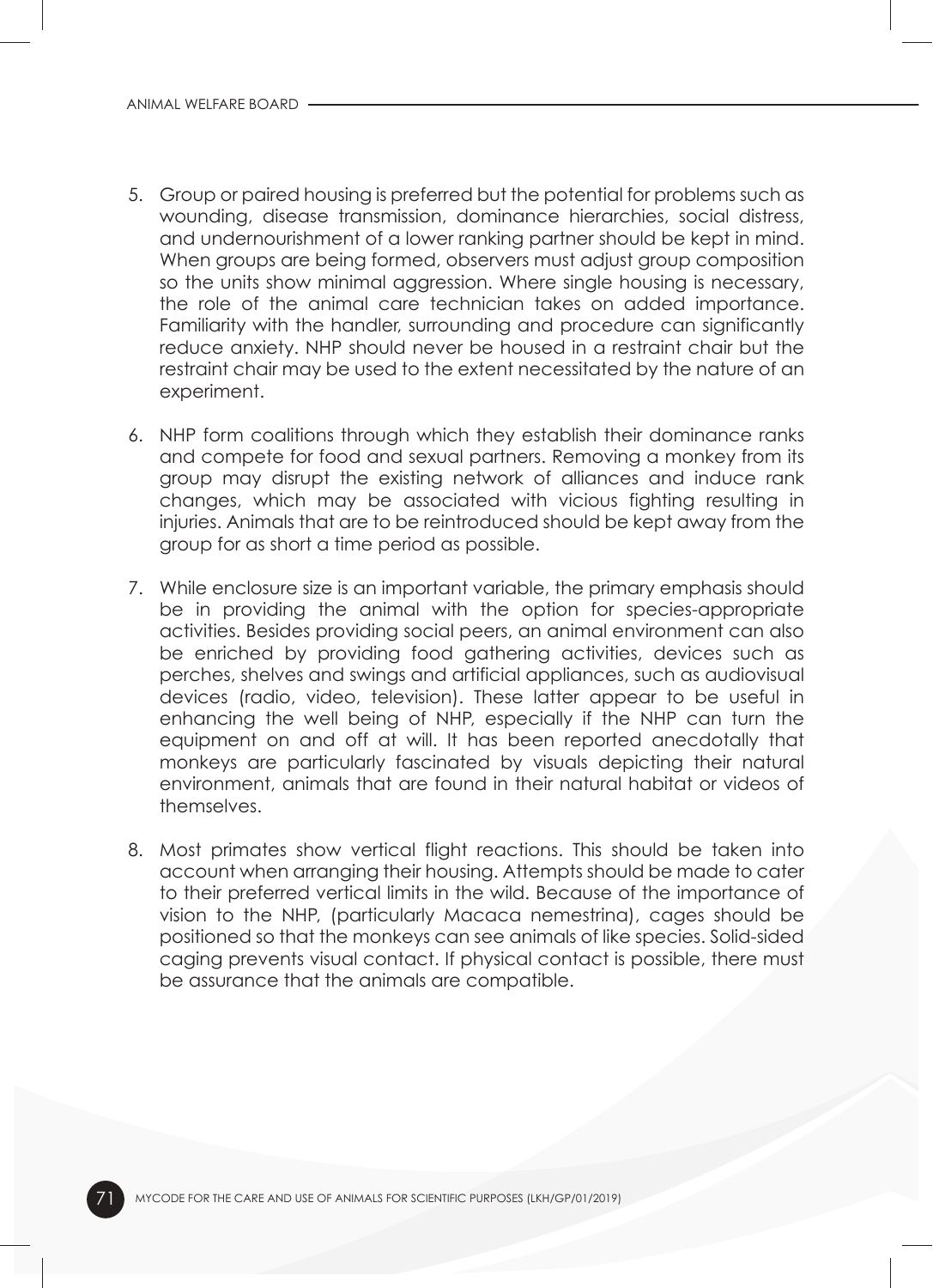- 9. Interaction between the NHP and the researcher or technician is encouraged but it should not be forced. The interaction, however, must not involve handling other than what is necessary for the maintenance of the animal or for investigational procedures. Direct physical contact between humans and NHP should be evaluated from facility to facility. In many instances it should be kept to a minimum to avoid problems that may arise, for example from breaking of the human / animal bond when staff changes occur or when an animal must be euthanised, as well as the hazards posed by zoonotic diseases. Some of the most significant diseases associated with NHP are Cercopithecine herpesvirus I (formerly Herpesvirus simiae) infection and infectious haemorrhagic fever viruses.
- 10. Many NHP have extreme physical strength in relationship to body size and can inflict serious injury on personnel. Humans can also transmit infectious diseases to primates, e.g. measles, tuberculosis. It is recommended therefore that personnel exposed to NHP be provided with such protective items as gloves, arm protectors, masks and face shields. They should be routinely screened for tuberculosis and a procedure established for ensuring medical care for bites and scratches.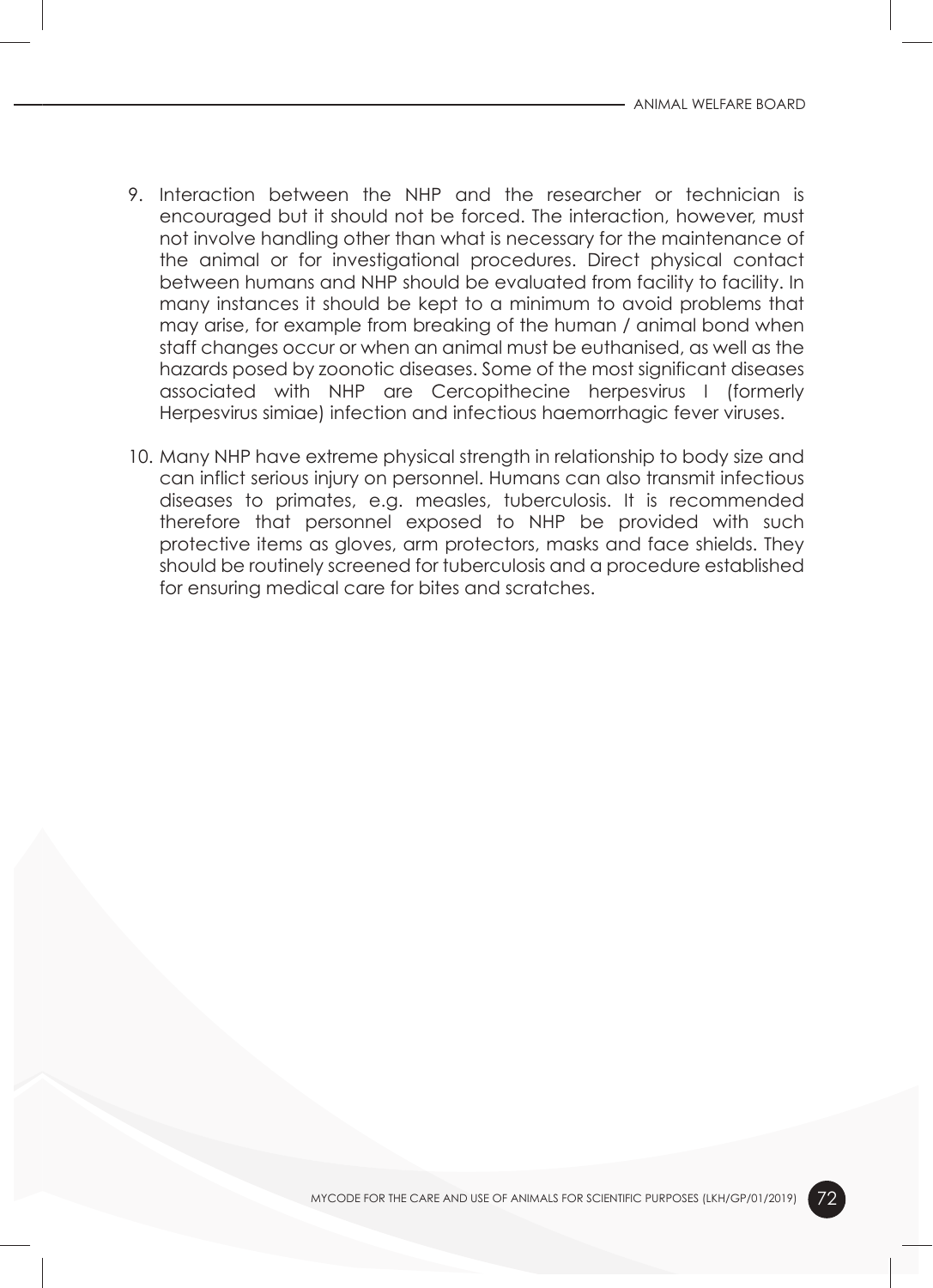## **APPRECIATION**

The Animal Welfare Board would like to acknowledge and thank everyone who has involved and contributed directly and indirectly in the preparation of this Animal Welfare Codes of Practices particularly to the Director General of Veterinary Services Malaysia, Deputy Director General of Veterinary Services Malaysia (Veterinary Health), Deputy Director General of Veterinary Services Malaysia (Development), DVS Division Directors, State DVS Directors, Government Agencies, Laboratory Animal Science Association of Malaysia (LASAM), private sectors, non-government organisations and members of the AWCOPs Committee.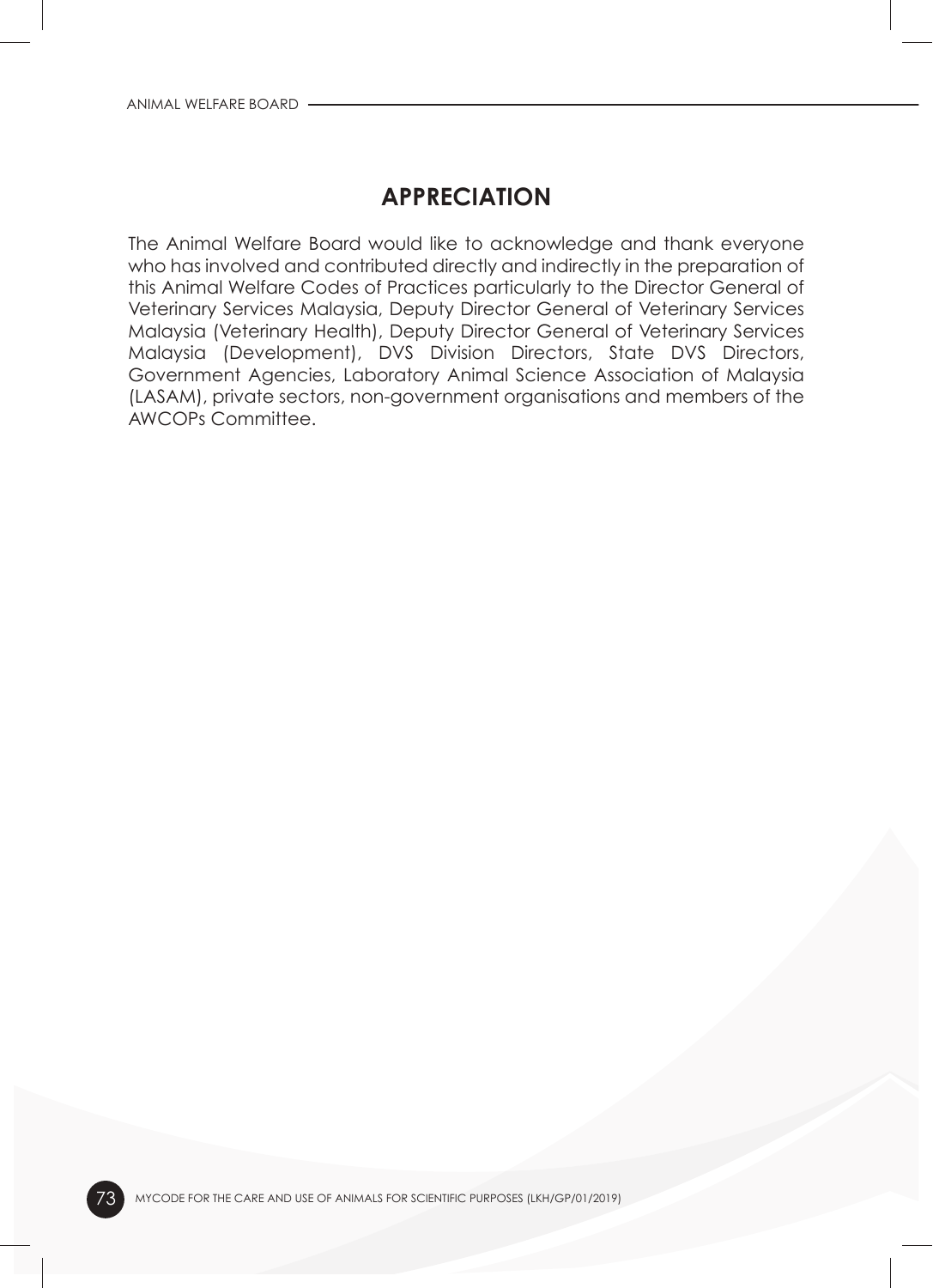NOTE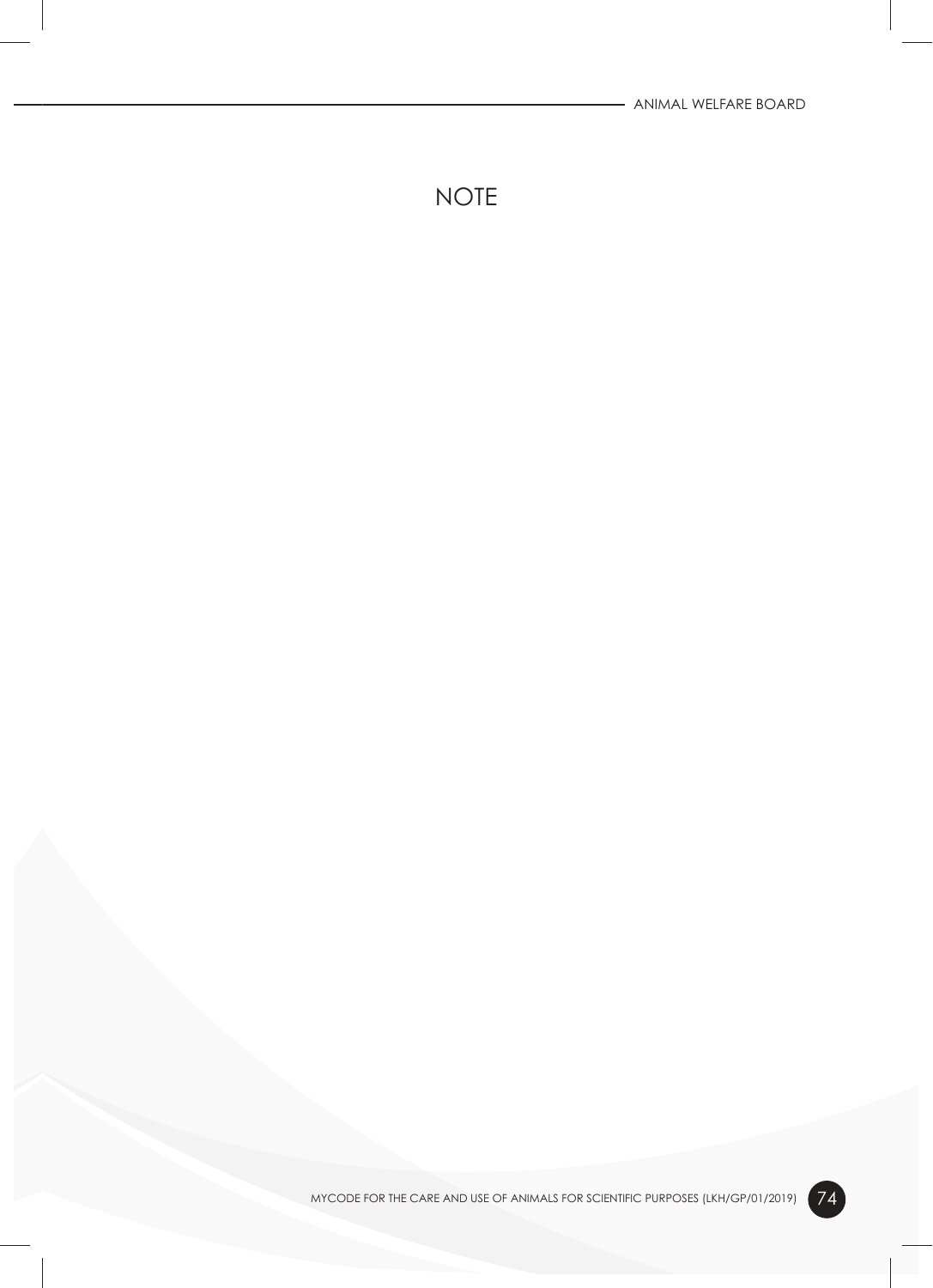### NOTE And the state of the state of the state of the state of the state of the state of the state of the state o

75 MYCODE FOR THE CARE AND USE OF ANIMALS FOR SCIENTIFIC PURPOSES (LKH/GP/01/2019)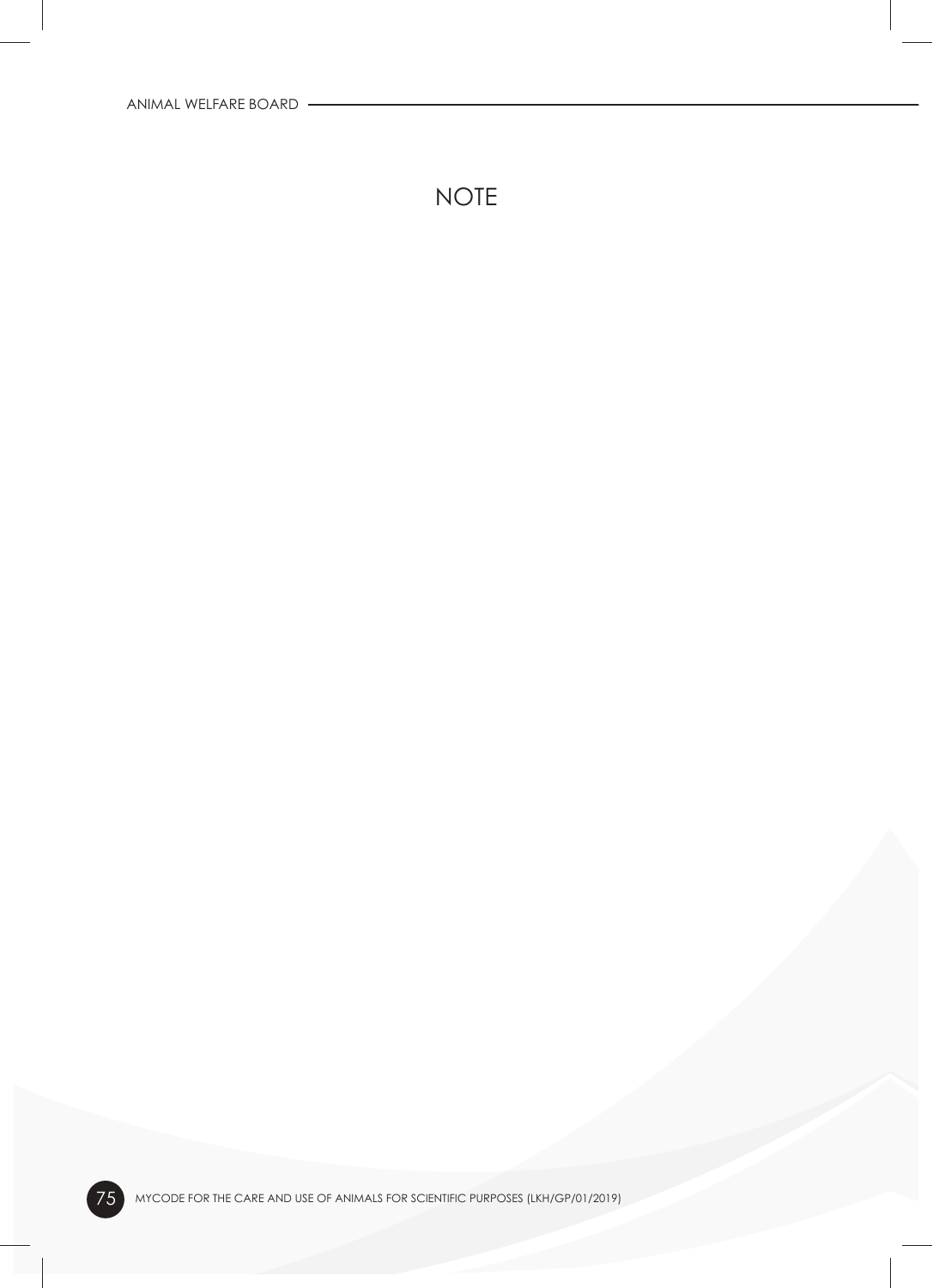NOTE NOTE